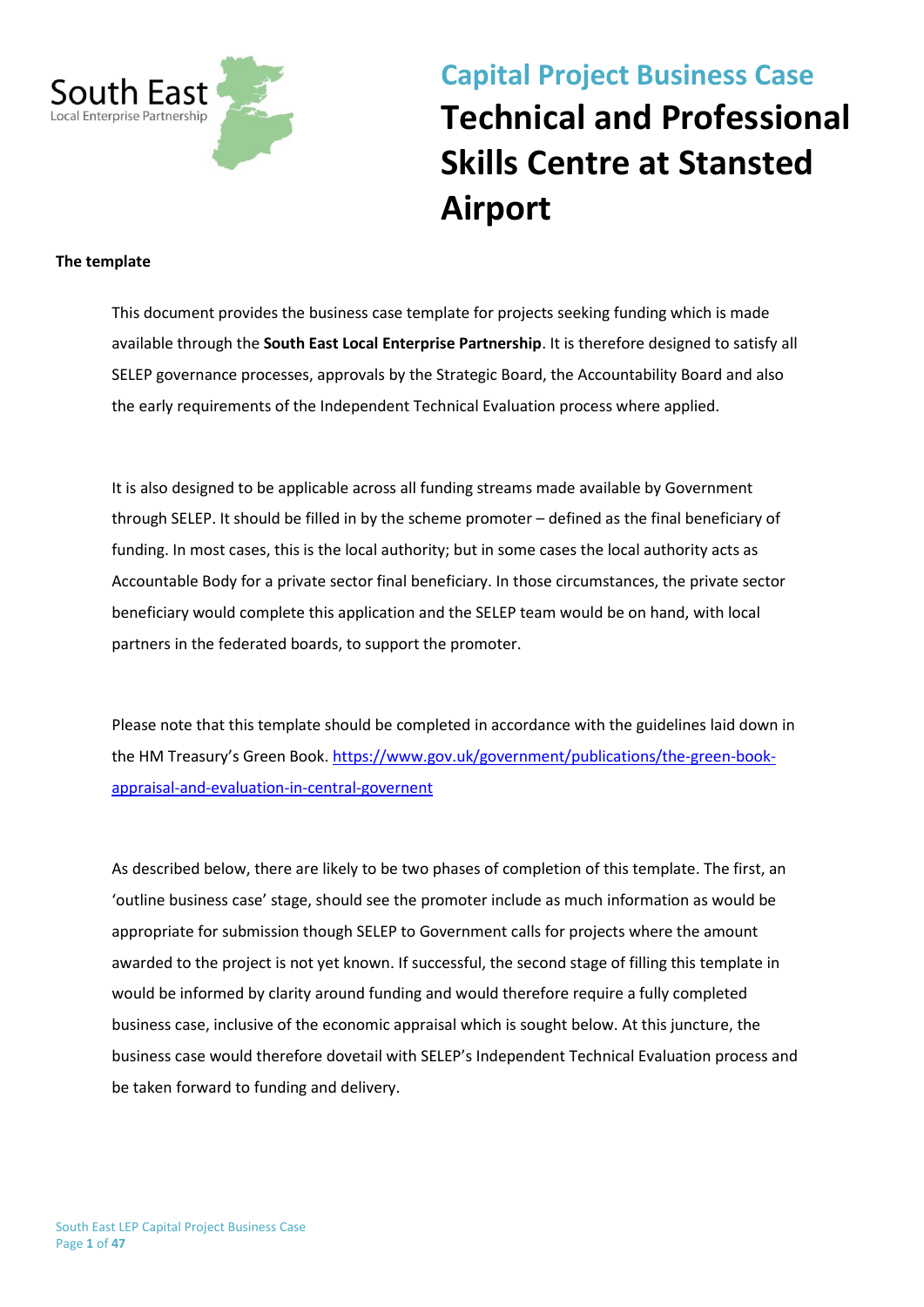#### **The process**

This document forms the initial SELEP part of a normal project development process. The four steps in the process are defined below in simplified terms as they relate specifically to the LGF process. Note – this does not illustrate background work undertaken locally, such as evidence base development, baselining and local management of the project pool and reflects the working reality of submitting funding bids to Government.



In the form that follows:

- **Applicants for funding for non-transport projects should complete the blue sections only**
- **Applicants for funding for transport projects should complete both the blue and the orange sections**

| <b>Version control</b> |                       |  |  |  |
|------------------------|-----------------------|--|--|--|
| <b>Document ID</b>     | <b>Harlow College</b> |  |  |  |
| <b>Version</b>         | $1 - 17$ June 2016    |  |  |  |
| <b>Author</b>          | <b>Harlow College</b> |  |  |  |
| <b>Document status</b> |                       |  |  |  |
| <b>Authorised by</b>   |                       |  |  |  |
| <b>Date authorised</b> |                       |  |  |  |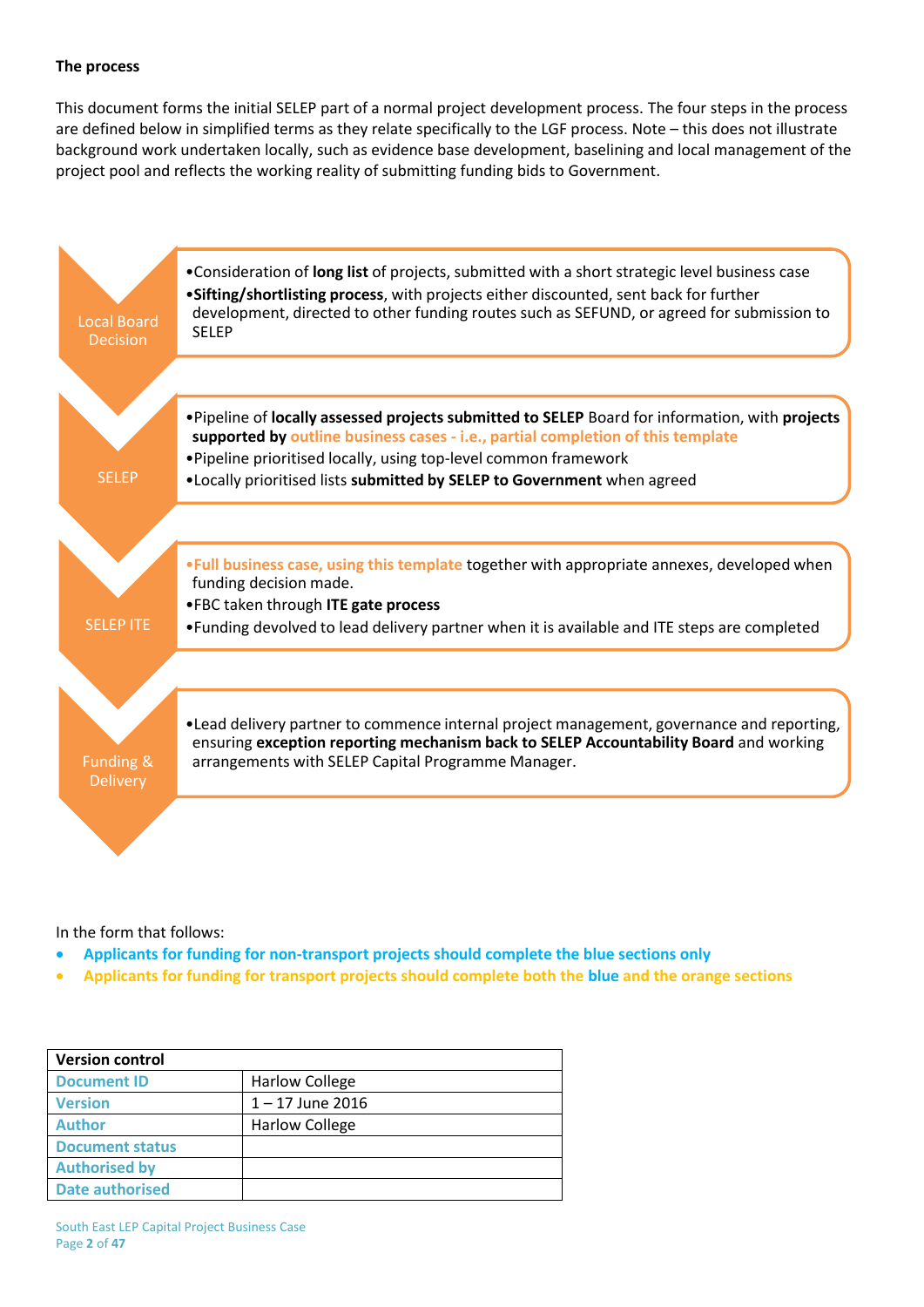| 1.   | <b>PROJECT SUMMARY</b>                              |                                                                                                                                                                                                                                                                                                                                                                                                                                                                                                                                                                                                                                                                                                                                                                                                                                                                                                                                                                                                                                                                                                                                                                                                                                                                                                                                                                                                                                                                                                                                                                                                                                                                                                                                                                                                                                                                                                                                                                                                                                                                                                                                                                                                                                       |
|------|-----------------------------------------------------|---------------------------------------------------------------------------------------------------------------------------------------------------------------------------------------------------------------------------------------------------------------------------------------------------------------------------------------------------------------------------------------------------------------------------------------------------------------------------------------------------------------------------------------------------------------------------------------------------------------------------------------------------------------------------------------------------------------------------------------------------------------------------------------------------------------------------------------------------------------------------------------------------------------------------------------------------------------------------------------------------------------------------------------------------------------------------------------------------------------------------------------------------------------------------------------------------------------------------------------------------------------------------------------------------------------------------------------------------------------------------------------------------------------------------------------------------------------------------------------------------------------------------------------------------------------------------------------------------------------------------------------------------------------------------------------------------------------------------------------------------------------------------------------------------------------------------------------------------------------------------------------------------------------------------------------------------------------------------------------------------------------------------------------------------------------------------------------------------------------------------------------------------------------------------------------------------------------------------------------|
|      |                                                     |                                                                                                                                                                                                                                                                                                                                                                                                                                                                                                                                                                                                                                                                                                                                                                                                                                                                                                                                                                                                                                                                                                                                                                                                                                                                                                                                                                                                                                                                                                                                                                                                                                                                                                                                                                                                                                                                                                                                                                                                                                                                                                                                                                                                                                       |
| 1.1. | <b>Project name</b>                                 | <b>Technical and Professional Skills Centre at Stansted Airport</b>                                                                                                                                                                                                                                                                                                                                                                                                                                                                                                                                                                                                                                                                                                                                                                                                                                                                                                                                                                                                                                                                                                                                                                                                                                                                                                                                                                                                                                                                                                                                                                                                                                                                                                                                                                                                                                                                                                                                                                                                                                                                                                                                                                   |
| 1.2. | <b>Project type</b>                                 | Skills - development of a new Technical and Professional Skills Centre                                                                                                                                                                                                                                                                                                                                                                                                                                                                                                                                                                                                                                                                                                                                                                                                                                                                                                                                                                                                                                                                                                                                                                                                                                                                                                                                                                                                                                                                                                                                                                                                                                                                                                                                                                                                                                                                                                                                                                                                                                                                                                                                                                |
| 1.3. | <b>Location (inc. postal</b><br>address & postcode) | Stansted Airport, CM24 1QW                                                                                                                                                                                                                                                                                                                                                                                                                                                                                                                                                                                                                                                                                                                                                                                                                                                                                                                                                                                                                                                                                                                                                                                                                                                                                                                                                                                                                                                                                                                                                                                                                                                                                                                                                                                                                                                                                                                                                                                                                                                                                                                                                                                                            |
| 1.4. | <b>Local authority area</b>                         | <b>Uttlesford District Council</b>                                                                                                                                                                                                                                                                                                                                                                                                                                                                                                                                                                                                                                                                                                                                                                                                                                                                                                                                                                                                                                                                                                                                                                                                                                                                                                                                                                                                                                                                                                                                                                                                                                                                                                                                                                                                                                                                                                                                                                                                                                                                                                                                                                                                    |
| 1.5. | <b>Description (max</b><br><b>300 words)</b>        | Stansted Airport (part of the Manchester Airport Group) and Harlow College are<br>already strategic partners for the delivery of work readiness, work experience and<br>apprenticeship pipeline programmes.<br>Stansted is the fastest growing airport in South East England. Harlow College,<br>recently reconfirmed by Ofsted as a 'Good' provider of vocational, technical and<br>academic education, is well-placed to deliver the skills required for growth in<br>Stansted's economy. Harlow has an existing partnership with Anglia Ruskin<br>University through the University Centre Harlow and delivers HNC/HNDs.<br>Stansted and Harlow, supported by Essex County Council, propose to develop and<br>deliver a Technical and Professional Skills Centre at the airport. The boards of both<br>organisations, including the College Principal and CEO of Stansted Airport, have<br>already approved the project.<br>The centre will<br>provide training opportunities to meet skills gaps in STEM, aircraft maintenance<br>$\bullet$<br>engineering; operational and plant engineering; logistics; supply chain<br>management; asset management; higher-level customer care service industries<br>and the visitor economy.<br>focus particularly on pre-apprenticeship study programmes, apprenticeships and<br>$\bullet$<br>higher-level qualifications, bridging acknowledged technical skills gaps from<br>level 3 to 5.<br>focus on areas that match broader and growing skills needs of the Airport,<br>including the M11 Corridor and Harlow Enterprise Zone.<br>Harlow College, with Anglia Ruskin, has already surveyed airport-based employers to<br>establish demand and support. It is developing a curriculum model with businesses<br>such as Ryanair, Stansted Engineering, and Harrods Aviation that support pathways<br>into engineering.<br>A review of STEM provision offered by local schools and providers is complete; its<br>findings will inform the curriculum structure and design of the proposed centre.<br>The college acknowledges a need to focus curriculum design across three broad<br>areas of delivery, relevant to the major functions and career opportunities across<br>the airport: |
|      |                                                     | Engineering and aerospace<br>Business, logistics and finance<br>٠<br>Hospitality and services industries<br>٠                                                                                                                                                                                                                                                                                                                                                                                                                                                                                                                                                                                                                                                                                                                                                                                                                                                                                                                                                                                                                                                                                                                                                                                                                                                                                                                                                                                                                                                                                                                                                                                                                                                                                                                                                                                                                                                                                                                                                                                                                                                                                                                         |
| 1.6. | <b>Lead applicant</b>                               | Harlow College in partnership with the Manchester Airport Group                                                                                                                                                                                                                                                                                                                                                                                                                                                                                                                                                                                                                                                                                                                                                                                                                                                                                                                                                                                                                                                                                                                                                                                                                                                                                                                                                                                                                                                                                                                                                                                                                                                                                                                                                                                                                                                                                                                                                                                                                                                                                                                                                                       |
| 1.7. | <b>Total project value</b>                          | The total capital cost is £10,480,000. This comprises                                                                                                                                                                                                                                                                                                                                                                                                                                                                                                                                                                                                                                                                                                                                                                                                                                                                                                                                                                                                                                                                                                                                                                                                                                                                                                                                                                                                                                                                                                                                                                                                                                                                                                                                                                                                                                                                                                                                                                                                                                                                                                                                                                                 |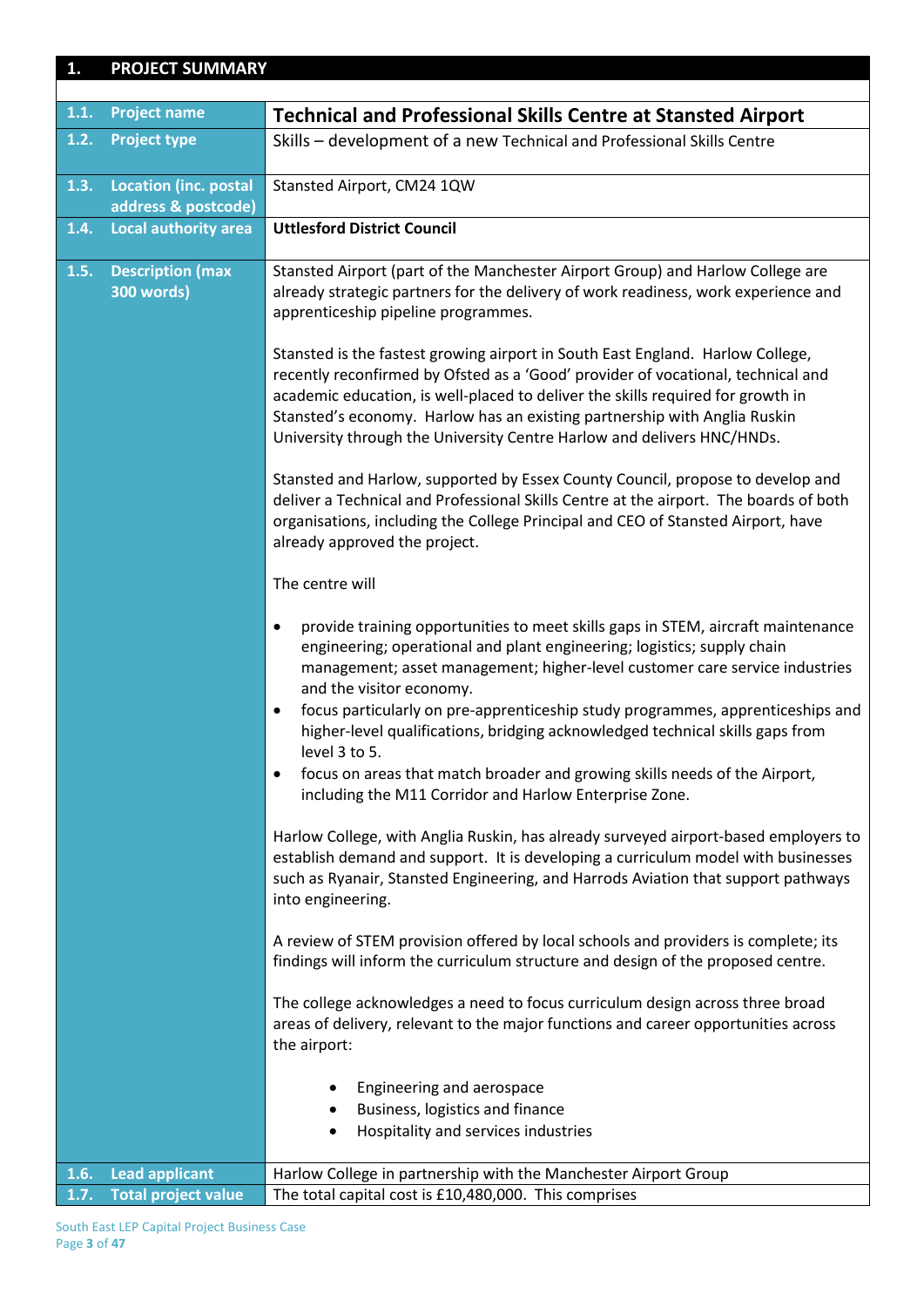|      |                                                                    | £3,500,000 LGF<br>£3,500,000 match funding from Essex County Council<br>£3,000,000 gift of land from Manchester Airport Group<br>£480,000 equipment from Harlow College capital expenditure<br>The funding listed (match from ECC, Gift of land and Harlow expenditure) above is<br>contingent on successfully securing the LGF funding.                                                                                                                                                                                                                                                                                                                                                                                                                                                   |
|------|--------------------------------------------------------------------|--------------------------------------------------------------------------------------------------------------------------------------------------------------------------------------------------------------------------------------------------------------------------------------------------------------------------------------------------------------------------------------------------------------------------------------------------------------------------------------------------------------------------------------------------------------------------------------------------------------------------------------------------------------------------------------------------------------------------------------------------------------------------------------------|
| 1.8. | <b>SELEP funding</b><br>request, including<br>type - LGF, GPF etc) | £3,500,000 LGF is sought to deliver this project                                                                                                                                                                                                                                                                                                                                                                                                                                                                                                                                                                                                                                                                                                                                           |
| 1.9. | <b>Rationale for SELEP</b><br>request                              | £3.5m of LGF is required to complete the financial investment in the project to build<br>a Technical and Professional Skills Centre at Stansted Airport. The £3.5m LGF award<br>will directly lever funding from Essex County Council to a maximum of £3.5m if<br>approved and will incentivise the private investment from the Manchester Airport<br>Group needed to gift the site, valued at £3M, on the airport site for the training<br>centre. Without LGF the development would not proceed and proposed outputs for<br>intermediate to higher-level skills, Apprenticeships, Higher Apprenticeships and<br>employment would remain undelivered.                                                                                                                                     |
|      |                                                                    | With the £3.5m to fund construction, the full scheme is viable and the partners -<br>Harlow College, Stansted Airport Ltd (Manchester Airport Group), and Essex County<br>Council who have signed a statement of intent, and supported by Anglia Ruskin<br>University, will enter into a legally binding agreement to develop the Technical and<br>Professional Skills Centre.                                                                                                                                                                                                                                                                                                                                                                                                             |
|      |                                                                    | The project will support the development of employment growth at Stansted<br>Airport. It will enable employers at the airport to recruit young people and adults<br>with appropriate levels of skills to commence work and with the capacity to acquire<br>advanced and higher level skills. It will meet SELEP and Essex ESB priorities areas in<br>STEM, advanced manufacturing and engineering, transport and logistics and the<br>visitor economy. This request for LGF will contribute directly to the delivery of<br>SELEP's objectives and priorities for economic growth, as well as being a key enabler<br>for housing growth. New housing (estimated 10,000 homes) planned around<br>Stansted and Uttlesford rely on many supporting services of which Education is<br>critical. |
|      |                                                                    | The scheme will also support the strategic connectivity of the airport, by directly<br>providing the skills required for the airport and surrounding businesses to grow. It<br>will also train the future generation of asset manager, logistical experts, engineers<br>and technicians to support the development of the road, rail and air infrastructure,<br>as well as the digital infrastructure.                                                                                                                                                                                                                                                                                                                                                                                     |
|      |                                                                    | Across the whole of Essex, Harlow residents have the lowest weekly earnings at<br>£490.70 per week. By contrast, the average workplace earnings for employees in<br>Harlow is £540.00 per week which demonstrates that Harlow residents are unable<br>to access the higher value jobs. This is borne out by statistics that show the number<br>of residents with Level 3 qualifications or higher is at 37.8% of the Harlow<br>population (Essex average 49.5%) and the number of residents with Level 4<br>qualifications or higher is at 20.9% of the Harlow population (Essex average 29.2%).<br>This project will support young people from across Harlow and Uttlesford to gain<br>higher-level qualifications to give them greater access to higher salaries.                        |

Ι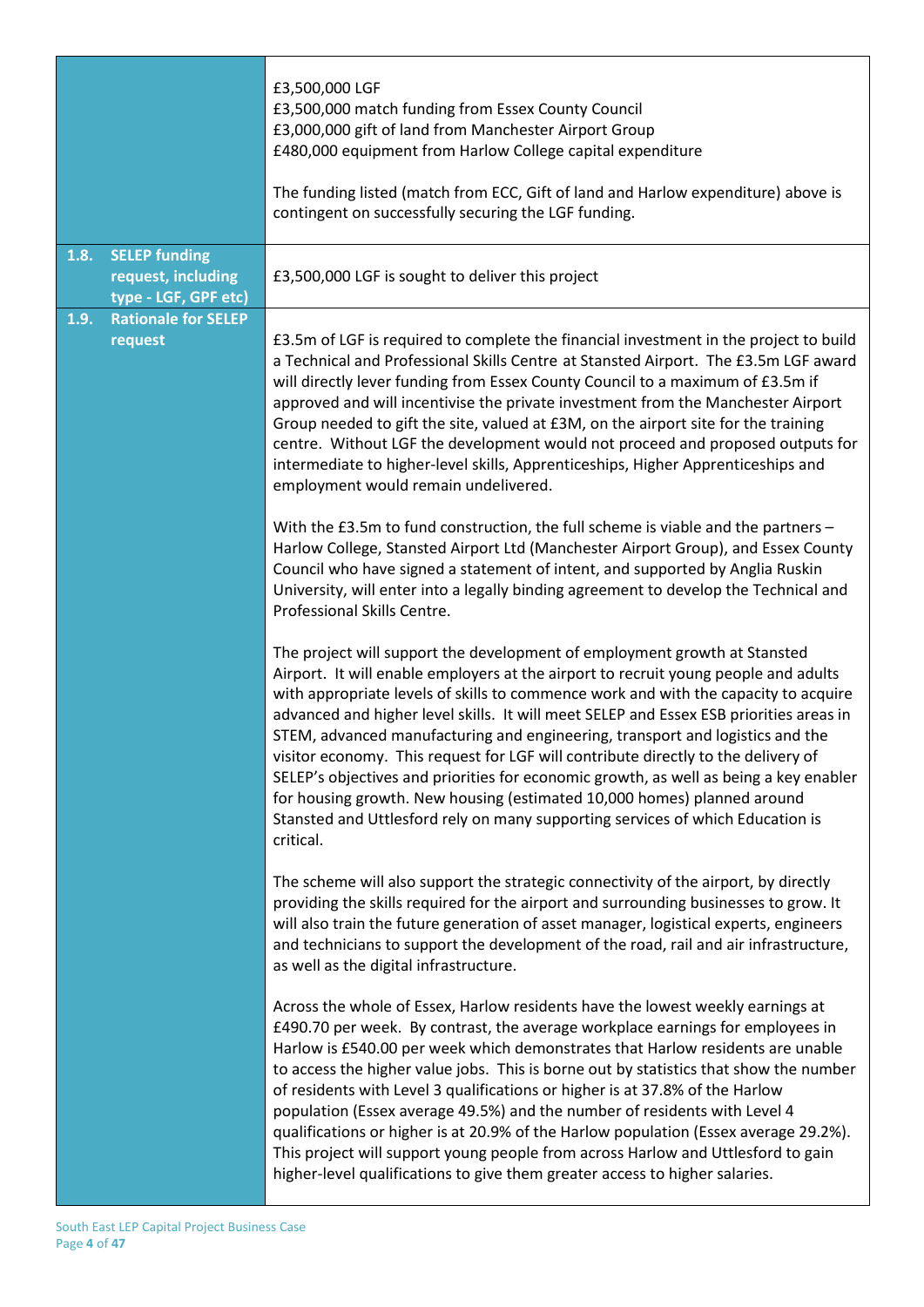Please see Appendix E –Demand Assessment documents which includes our Evidence Base and a clear detailed summary demand assessment for the project.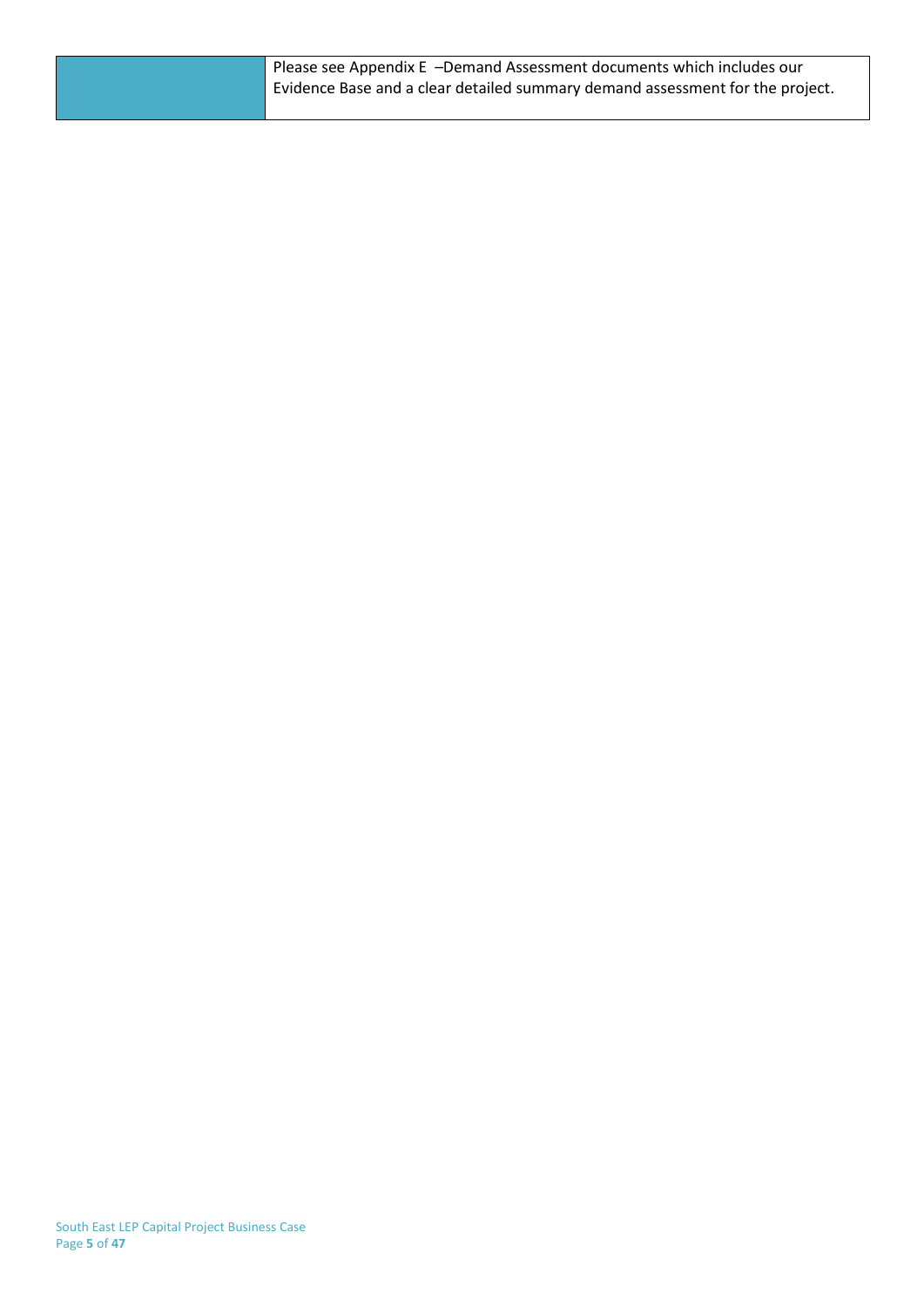| 1.10. Other funding                | Please consider any constraints, dependencies or risks on the other funding sources                                                                                      |            |                                                                                              |  |  |  |
|------------------------------------|--------------------------------------------------------------------------------------------------------------------------------------------------------------------------|------------|----------------------------------------------------------------------------------------------|--|--|--|
| sources                            | <b>Funding</b><br><b>Amount</b>                                                                                                                                          |            | Notes on proposed funding routes                                                             |  |  |  |
|                                    | Capital build<br>£3,500,000                                                                                                                                              |            | <b>SELEP LGF</b>                                                                             |  |  |  |
|                                    |                                                                                                                                                                          | (33%)      |                                                                                              |  |  |  |
|                                    | Capital build                                                                                                                                                            | £3,500,000 | Match funding Essex County Council subject to                                                |  |  |  |
|                                    |                                                                                                                                                                          | (33%)      | the project receiving LGF funding                                                            |  |  |  |
|                                    | $Land - match$                                                                                                                                                           | £3,000,000 | Proposed gift of land over a 50 year period, site                                            |  |  |  |
|                                    | funding (MAG)                                                                                                                                                            | (29%)      | to be confirmed subject to project<br>funding/feasibility subject to the project             |  |  |  |
|                                    |                                                                                                                                                                          |            | receiving LGF funding                                                                        |  |  |  |
|                                    |                                                                                                                                                                          |            |                                                                                              |  |  |  |
|                                    | Capital                                                                                                                                                                  | £480,000   | Harlow College is committing £480,000 capital                                                |  |  |  |
|                                    | equipment                                                                                                                                                                | (5%)       | equipment investment and will seek additional                                                |  |  |  |
|                                    |                                                                                                                                                                          |            | employer contributions, over and above this                                                  |  |  |  |
|                                    |                                                                                                                                                                          |            | value.                                                                                       |  |  |  |
| 1.11. Delivery partners            |                                                                                                                                                                          |            |                                                                                              |  |  |  |
|                                    | <b>Partner</b>                                                                                                                                                           |            | Nature and/or value of involvement (financial,                                               |  |  |  |
|                                    |                                                                                                                                                                          |            | operational etc)                                                                             |  |  |  |
|                                    | <b>Harlow College</b><br>Manchester Airport Group                                                                                                                        |            | Primary deliverer<br>Match funding via land donation                                         |  |  |  |
|                                    | Anglia Ruskin University                                                                                                                                                 |            | Partnership for higher level learning provision                                              |  |  |  |
|                                    |                                                                                                                                                                          |            | (Levels 4-6) through the University Centre                                                   |  |  |  |
|                                    |                                                                                                                                                                          |            | Harlow. The dedicated business engagement                                                    |  |  |  |
|                                    |                                                                                                                                                                          |            | team will address the higher skills needs of                                                 |  |  |  |
|                                    |                                                                                                                                                                          |            | employers, improve employability and provide                                                 |  |  |  |
|                                    |                                                                                                                                                                          |            | opportunities for social mobility and support the<br>Government's Apprenticeship agenda with |  |  |  |
|                                    |                                                                                                                                                                          |            | Higher Apprenticeships.                                                                      |  |  |  |
|                                    | <b>Essex County Council</b>                                                                                                                                              |            | Project match funding and support in delivering                                              |  |  |  |
|                                    |                                                                                                                                                                          |            | the project                                                                                  |  |  |  |
| 1.12. Key risks and<br>mitigations | Summary form only                                                                                                                                                        |            |                                                                                              |  |  |  |
|                                    | <b>Site risks</b>                                                                                                                                                        |            |                                                                                              |  |  |  |
|                                    | The Manchester Airport Group Property Team is taking the lead on issues                                                                                                  |            |                                                                                              |  |  |  |
|                                    |                                                                                                                                                                          |            | concerning the site as this is their area of expertise. An area has been identified for      |  |  |  |
|                                    |                                                                                                                                                                          |            | the Technical and Professional Skills Centre within the grounds of the airport and a         |  |  |  |
|                                    | land feasibility survey is currently being undertaken to ensure that it is appropriate                                                                                   |            |                                                                                              |  |  |  |
|                                    | for construction. Should this not be the case, MAG has identified other potential                                                                                        |            |                                                                                              |  |  |  |
|                                    | areas. The site will be easily accessible to students and well linked to local public<br>transport. The MAG Property Team will be seeking planning approval for the site |            |                                                                                              |  |  |  |
|                                    | and the Leader of Uttlesford District Council has indicated strong support for the                                                                                       |            |                                                                                              |  |  |  |
|                                    | project.                                                                                                                                                                 |            |                                                                                              |  |  |  |
|                                    |                                                                                                                                                                          |            |                                                                                              |  |  |  |
|                                    | <b>Financial risks</b><br>The cost estimates for the Technical and Professional Skills Centre have been                                                                  |            |                                                                                              |  |  |  |
|                                    |                                                                                                                                                                          |            | prepared with construction project managers and have taken into account cost                 |  |  |  |
|                                    | evidence from comparable projects. All project activities will be subject to tendered                                                                                    |            |                                                                                              |  |  |  |
|                                    |                                                                                                                                                                          |            | prices with appropriate contingencies taking a guaranteed maximum price approach             |  |  |  |
|                                    |                                                                                                                                                                          |            | when procuring contractors. The LGF requirement of £3.5m will be capped, based               |  |  |  |
|                                    | on fixed prices for the works with cost overruns met by the contractor. The                                                                                              |            |                                                                                              |  |  |  |
|                                    | procurement process will require due diligence to be carried out in full on the<br>contractor.                                                                           |            |                                                                                              |  |  |  |
|                                    |                                                                                                                                                                          |            |                                                                                              |  |  |  |

ı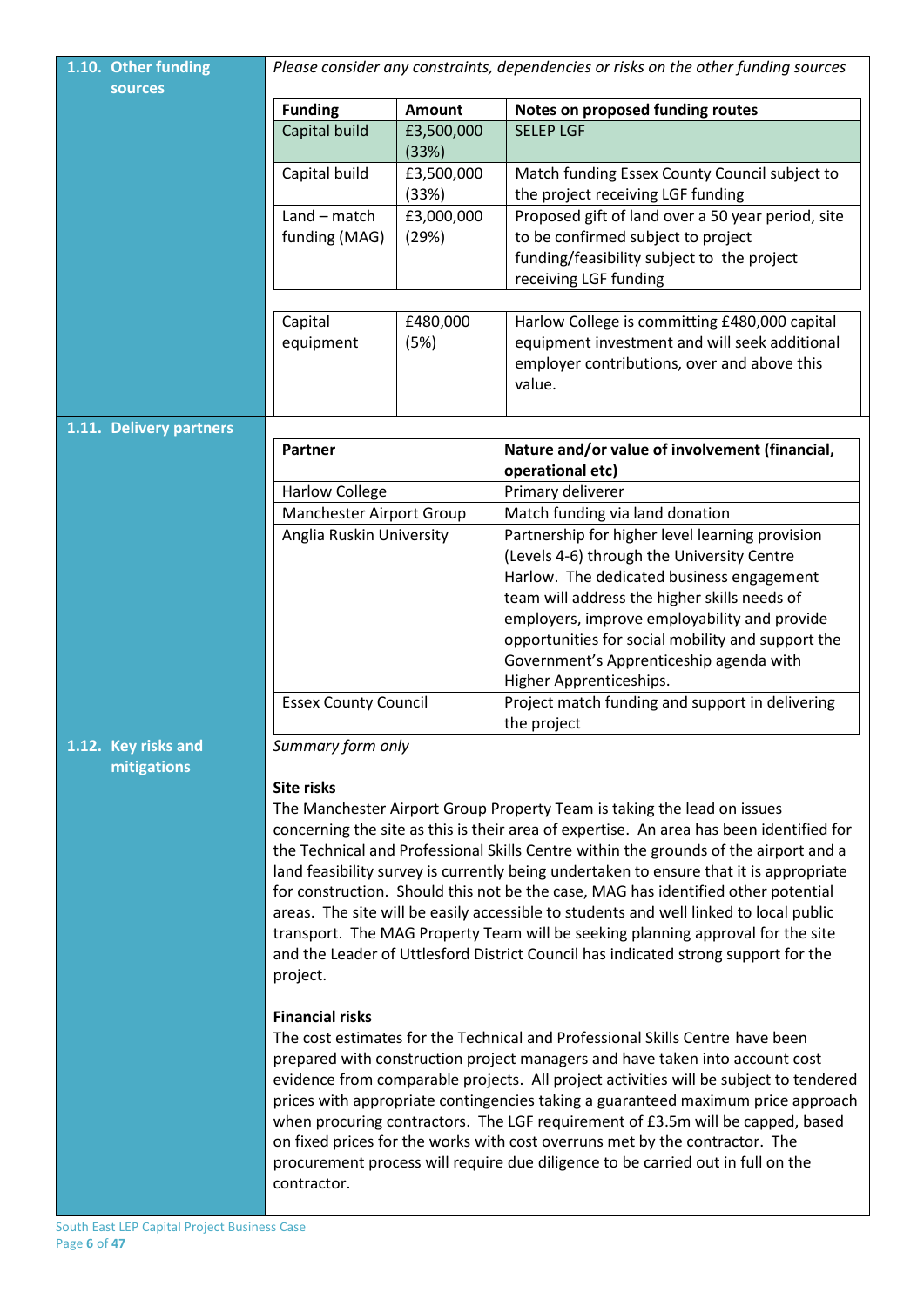|                                    | <b>Delivery Risks</b><br>The partners will only appoint a contractor with a strong track record of delivery. An<br>experienced project delivery team, with relevant experience of delivering<br>construction programmes of similar size and complexity, will oversee the project.<br>The delivery team will put in place funding agreements based on delivery timescales.<br>Contingency plans are in place to ensure training commences in September 2018.<br><b>Output Risks</b><br>Outputs have taken into account projections of growth in employment at Stansted<br>Airport compiled by the Manchester Airport Group. Take-up of training is based on<br>organisational needs analyses undertaken with significant large employers based at<br>the airport. Qualifications achieved outputs are based on Harlow College success<br>rates. The College has been recently inspected by Ofsted and graded 'Good' (only<br>one of two colleges in Essex with a grading of Good). The College will apply its<br>extremely effective curriculum planning and Learning, Teaching and Assessment<br>Strategy to this project to ensure high levels of student success. Job creation<br>outputs will arise as qualifications are obtained and Apprenticeships and Higher<br>Apprenticeships are secured. The partners will maintain extremely strong links with<br>employers at the Airport to ensure employment is secured. We consider market<br>failure as a 'low-risk' to the project, because (a) there is currently no supply of skills<br>provision in the Uttlesford area, (b) there is an existing demand for skilled<br>employees (evidenced through job vacancies), (c) there is an identified future skills<br>demand through the current age profile of the existing workforce. This is the picture<br>without projected airport and housing growth.<br>Please see Appendix E - Demand Assessment documents which includes our<br>Evidence Base and a clear detailed summary demand assessment for the project. |
|------------------------------------|--------------------------------------------------------------------------------------------------------------------------------------------------------------------------------------------------------------------------------------------------------------------------------------------------------------------------------------------------------------------------------------------------------------------------------------------------------------------------------------------------------------------------------------------------------------------------------------------------------------------------------------------------------------------------------------------------------------------------------------------------------------------------------------------------------------------------------------------------------------------------------------------------------------------------------------------------------------------------------------------------------------------------------------------------------------------------------------------------------------------------------------------------------------------------------------------------------------------------------------------------------------------------------------------------------------------------------------------------------------------------------------------------------------------------------------------------------------------------------------------------------------------------------------------------------------------------------------------------------------------------------------------------------------------------------------------------------------------------------------------------------------------------------------------------------------------------------------------------------------------------------------------------------------------------------------------------------------------------------------------------------------------------|
|                                    | Please also refer to Appendix A - Harlow PTSC Risk Register Rev B.                                                                                                                                                                                                                                                                                                                                                                                                                                                                                                                                                                                                                                                                                                                                                                                                                                                                                                                                                                                                                                                                                                                                                                                                                                                                                                                                                                                                                                                                                                                                                                                                                                                                                                                                                                                                                                                                                                                                                       |
| 1.13. Start date                   | The start date will be in 2017, dependent on the land feasibility study (currently<br>underway with regards to the preferred site, out of the 3 parcels of land identified<br>as suitable for the Technical and Professional Skills Centre) and securing funding<br>(LGF). From June 2016 we will commence the feasibility design and planning<br>submission for December 2016 with the construction phase to start May - June<br>2017.<br>Due to delays in the release of the LGF funding, as identified as a potential risk in<br>section 5.8, there has been slippage in the timescales listed above. A planning<br>approval application will be submitted on 5 May 2017 and the construction start                                                                                                                                                                                                                                                                                                                                                                                                                                                                                                                                                                                                                                                                                                                                                                                                                                                                                                                                                                                                                                                                                                                                                                                                                                                                                                                   |
|                                    | date will be October 2017.<br>Please see Appendix A - Harlow PTSC Master Programme                                                                                                                                                                                                                                                                                                                                                                                                                                                                                                                                                                                                                                                                                                                                                                                                                                                                                                                                                                                                                                                                                                                                                                                                                                                                                                                                                                                                                                                                                                                                                                                                                                                                                                                                                                                                                                                                                                                                       |
|                                    |                                                                                                                                                                                                                                                                                                                                                                                                                                                                                                                                                                                                                                                                                                                                                                                                                                                                                                                                                                                                                                                                                                                                                                                                                                                                                                                                                                                                                                                                                                                                                                                                                                                                                                                                                                                                                                                                                                                                                                                                                          |
| 1.14. Practical completion<br>date | September 2018 (please note: the financial plan works on academic years and<br>equipment costs for the centre are placed in August 2018 - Academic 2018/19.<br>There is also a retention held until 2019/20 as part of standard procedure.)                                                                                                                                                                                                                                                                                                                                                                                                                                                                                                                                                                                                                                                                                                                                                                                                                                                                                                                                                                                                                                                                                                                                                                                                                                                                                                                                                                                                                                                                                                                                                                                                                                                                                                                                                                              |
|                                    | Please see Appendix A - Harlow PTSC Master Programme                                                                                                                                                                                                                                                                                                                                                                                                                                                                                                                                                                                                                                                                                                                                                                                                                                                                                                                                                                                                                                                                                                                                                                                                                                                                                                                                                                                                                                                                                                                                                                                                                                                                                                                                                                                                                                                                                                                                                                     |
| 1.15. Project<br>development stage | Inception, option selection, feasibility, detailed design, implementation                                                                                                                                                                                                                                                                                                                                                                                                                                                                                                                                                                                                                                                                                                                                                                                                                                                                                                                                                                                                                                                                                                                                                                                                                                                                                                                                                                                                                                                                                                                                                                                                                                                                                                                                                                                                                                                                                                                                                |
|                                    | Feasibility in terms of site selection June 2016 and early stage design will then<br>follow.                                                                                                                                                                                                                                                                                                                                                                                                                                                                                                                                                                                                                                                                                                                                                                                                                                                                                                                                                                                                                                                                                                                                                                                                                                                                                                                                                                                                                                                                                                                                                                                                                                                                                                                                                                                                                                                                                                                             |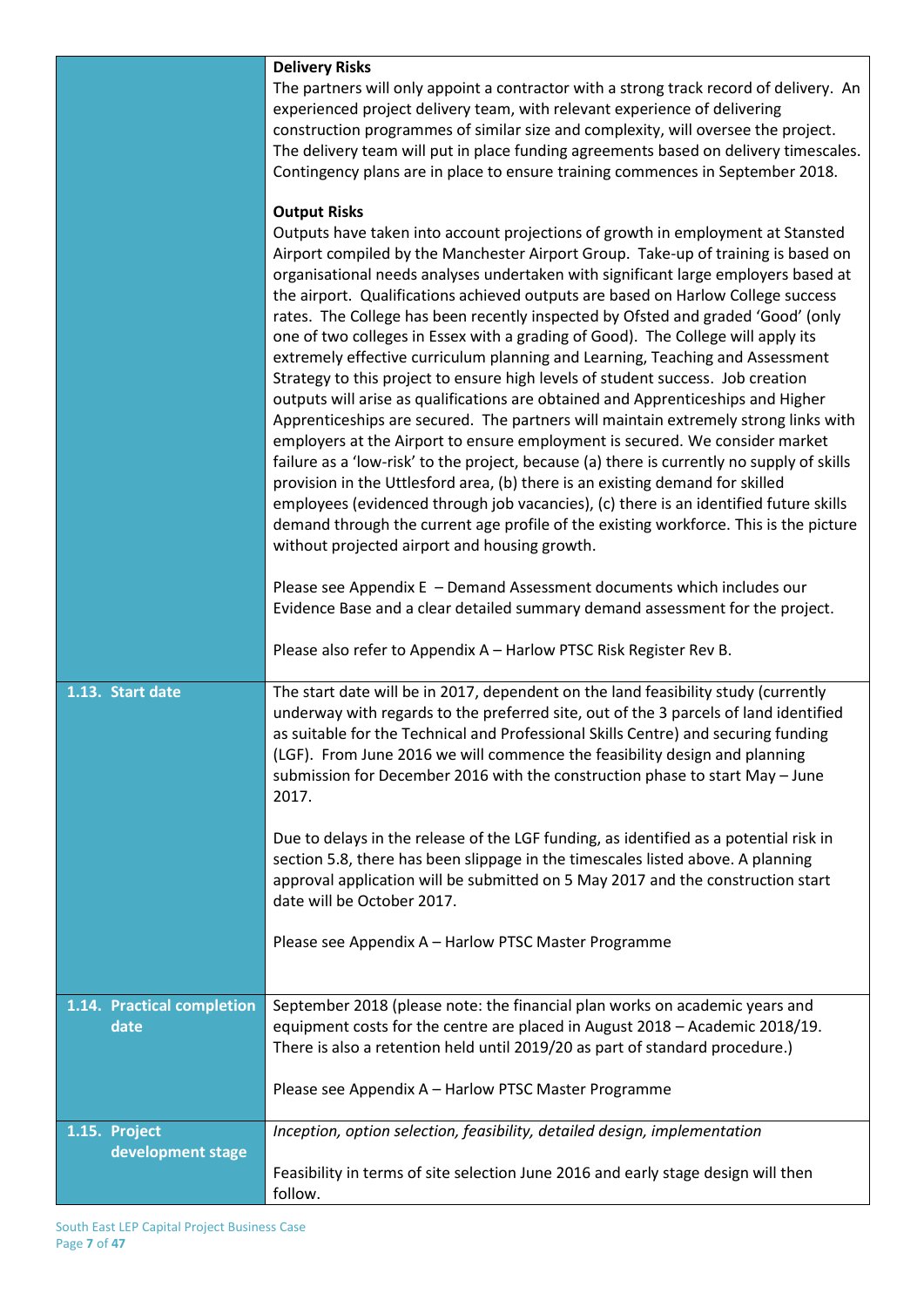| 1.16. Proposed<br>completion of<br>outputs               | Construction outputs - Technical and Professional Skills Centre September 2018<br>Skills outputs from July 2019 - 350 in year one, 530 per year thereafter<br>Apprenticeship outputs from July 2019 - 75 in year one, 150 per year thereafter<br>Employment outputs or other positive destinations eg progression to higher levels<br>of training from July 2019 of 95%                                                                                                                                                                                                                                                                                                                                                                                                                                                                                                                                                                                                                                                                                                                                                                                                                      |
|----------------------------------------------------------|----------------------------------------------------------------------------------------------------------------------------------------------------------------------------------------------------------------------------------------------------------------------------------------------------------------------------------------------------------------------------------------------------------------------------------------------------------------------------------------------------------------------------------------------------------------------------------------------------------------------------------------------------------------------------------------------------------------------------------------------------------------------------------------------------------------------------------------------------------------------------------------------------------------------------------------------------------------------------------------------------------------------------------------------------------------------------------------------------------------------------------------------------------------------------------------------|
| 1.17. Links to other SELEP<br>projects, if<br>applicable | The project strongly supports and complements the Advanced Manufacturing and<br>Engineering Centre at Harlow College, opening December 2016 and funded by SELEP<br>and supported by funding from Essex CC.<br>It links to the delivery of the Harlow Enterprise Zone that will attract companies in<br>life sciences, advanced manufacturing and information and communications<br>technologies (ICT) and has capacity for over 5,000 jobs. The Enterprise Zone will also<br>be the home of one of Anglia Ruskin's new Med Tech campuses.<br>The project links to proposed projects, including projects put forward for SELEP<br>funding:<br>The potential location of the Crossrail terminus and proposed pipeline projects<br>$\bullet$<br>linked to the highways infrastructure, specifically M11 junctions 8, 7 & 7a<br>linking to A120 expansion and the A414 improvement scheme.<br>The Harlow Town Centre regeneration proposal put forward for funding by<br>$\bullet$<br><b>SELEP</b><br>These projects will require a trained workforce in engineering, logistics, business and<br>finance which the Technical and Professional Skills Centre at Stansted Airport will<br>provide. |
|                                                          | Harlow is working collaboratively with the other College graded Good, Colchester<br>Institute, to rationalise and enhance skills delivery in Essex. These Colleges are<br>linked by the SELEP M11 and A120 Growth Corridors.                                                                                                                                                                                                                                                                                                                                                                                                                                                                                                                                                                                                                                                                                                                                                                                                                                                                                                                                                                 |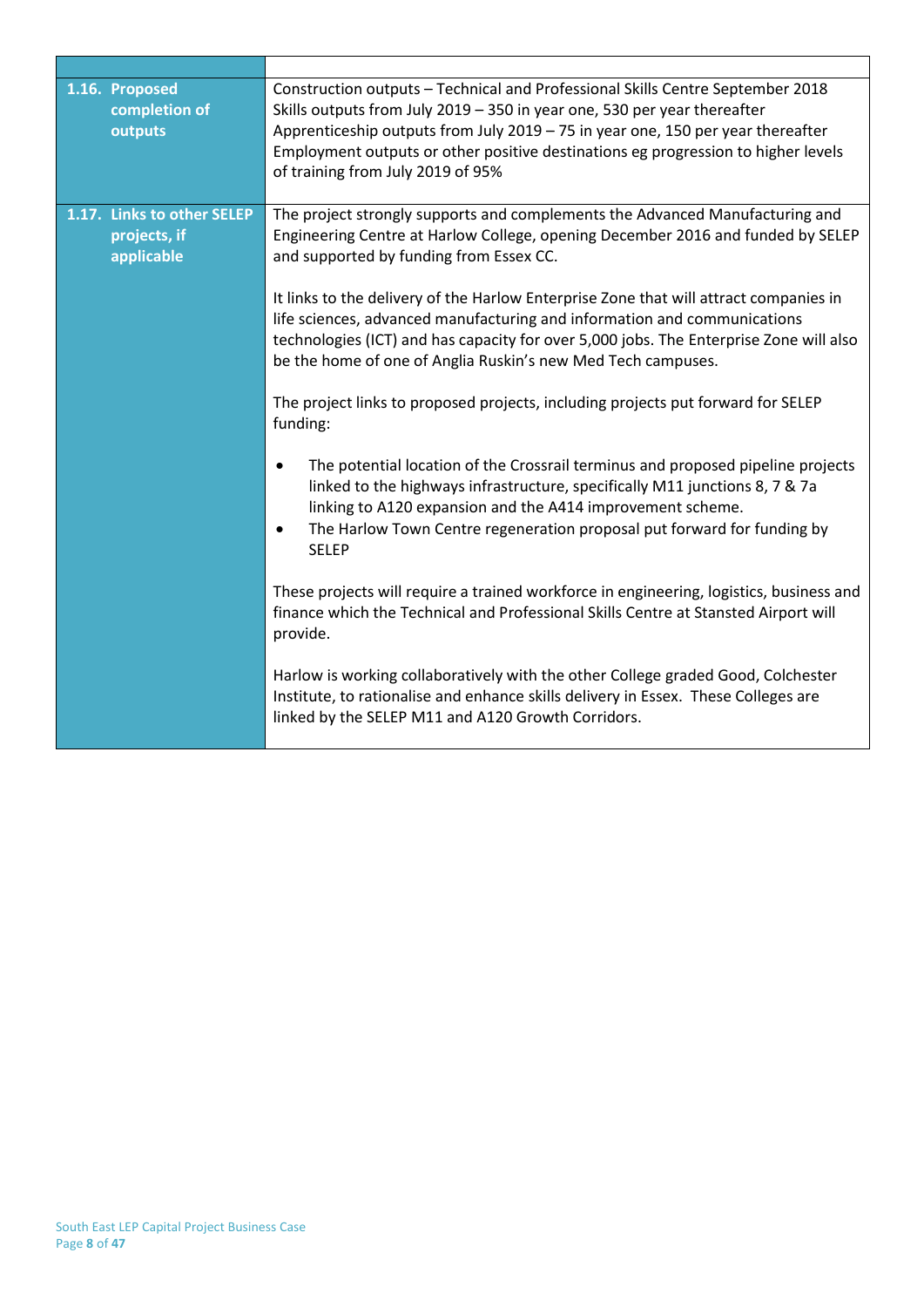# **2. STRATEGIC CASE**

*The strategic case determines whether the scheme presents a robust case for change, and how it contributes to delivery of the SEP and SELEP's wider policy and strategic objectives.* 

| 2.1. | <b>Challenge or</b><br>opportunity to be<br>addressed | Describe the key characteristics of the challenge to be addressed and the<br>opportunity presented. Provide an overview of the evidence supporting this and the<br>impact of not progressing the scheme. What is the need? Why now?                                                                                                                                                                                                                                                                                                                                                                                                                                                                                                                                                                                                                                                                                                                                                                                                                                                                                                                                                                                                                                                                                                                         |
|------|-------------------------------------------------------|-------------------------------------------------------------------------------------------------------------------------------------------------------------------------------------------------------------------------------------------------------------------------------------------------------------------------------------------------------------------------------------------------------------------------------------------------------------------------------------------------------------------------------------------------------------------------------------------------------------------------------------------------------------------------------------------------------------------------------------------------------------------------------------------------------------------------------------------------------------------------------------------------------------------------------------------------------------------------------------------------------------------------------------------------------------------------------------------------------------------------------------------------------------------------------------------------------------------------------------------------------------------------------------------------------------------------------------------------------------|
|      |                                                       | There is considerable evidence from employers and residents in Uttlesford which<br>recognises the need to enable young people and adults to gain skills that will lead to<br>sustainable employment.                                                                                                                                                                                                                                                                                                                                                                                                                                                                                                                                                                                                                                                                                                                                                                                                                                                                                                                                                                                                                                                                                                                                                        |
|      |                                                       | The need to provide a Technical and Professional Skills Centre at Stansted Airport                                                                                                                                                                                                                                                                                                                                                                                                                                                                                                                                                                                                                                                                                                                                                                                                                                                                                                                                                                                                                                                                                                                                                                                                                                                                          |
|      |                                                       | Neither Uttlesford district nor its closest neighbour Bishop's Stortford have a further<br>education college within their boundaries. The secondary schools offer academic<br>subjects in their sixth-forms. Access to FE provision is an issue throughout<br>Uttlesford, whether in the north or south, and there is anecdotal evidence that<br>transport and the time taken to travel to FE is a factor in the decision-making<br>process for learners when deciding where and whether to access post-16 learning<br>opportunities. According to the Essex Employment and Skills Board (ESB) Evidence<br>Base 2016, there are currently 960 young people and 2250 adults travelling outside<br>of Uttlesford for Further Education. Evidence from Essex County Council shows that<br>438 pupils drop out of 6 <sup>th</sup> form education in year 12 from Essex Schools within a 20<br>mile radius of Stansted Airport. There is major housing and infrastructure<br>development in the locality for 2400 homes in Great Dunmow with a potential<br>further 500 homes under consideration. This will necessitate technical and<br>professional training. The local plans for Bishop's Stortford and Great Dunmow and<br>evidence for Uttlesford as a whole all identify the need for greater access to<br>vocational skills for young people and adults. |
|      |                                                       | This request for LGF will contribute directly to the delivery of SELEP's objectives and<br>priorities for economic growth, as well as being a key enabler for housing growth.<br>New housing (estimated 10,000 homes) planned around Stansted and Uttlesford<br>rely on many supporting services of which Education is critical.                                                                                                                                                                                                                                                                                                                                                                                                                                                                                                                                                                                                                                                                                                                                                                                                                                                                                                                                                                                                                            |
|      |                                                       | The scheme will also support the strategic connectivity of the airport, by directly<br>providing the skills required for the airport and surrounding businesses to grow. It<br>will also train the future generation of asset manager, logistical experts, engineers<br>and technicians to support the development of the road, rail and air infrastructure,<br>as well as the digital infrastructure.                                                                                                                                                                                                                                                                                                                                                                                                                                                                                                                                                                                                                                                                                                                                                                                                                                                                                                                                                      |
|      |                                                       | The provision of vocational learning opportunities and higher level, high value<br>training in Uttlesford is low in relation to the expressed demand stated by schools<br>and other providers. Initial discussions with the Uttlesford School Heads group have<br>resulted in agreement of the need for a local post 16 provision and a strong<br>intention from the schools to back plans for the development of such a centre (letter<br>of support attached). It is clear that there is an urgent need to increase the volume<br>of vocational training undertaken in Uttlesford and to meet unmet demand through<br>the provision of a new Technical and Professional Skills Centre. We consider market<br>failure as a 'low-risk' to the project, because (a) there is currently no supply of skills<br>provision in the Uttlesford area, (b) there is an existing demand for skilled<br>employees (evidenced through job vacancies), (c) there is an identified future skills<br>demand through the current age profile of the existing workforce. This is the picture<br>without projected airport and housing growth.                                                                                                                                                                                                                               |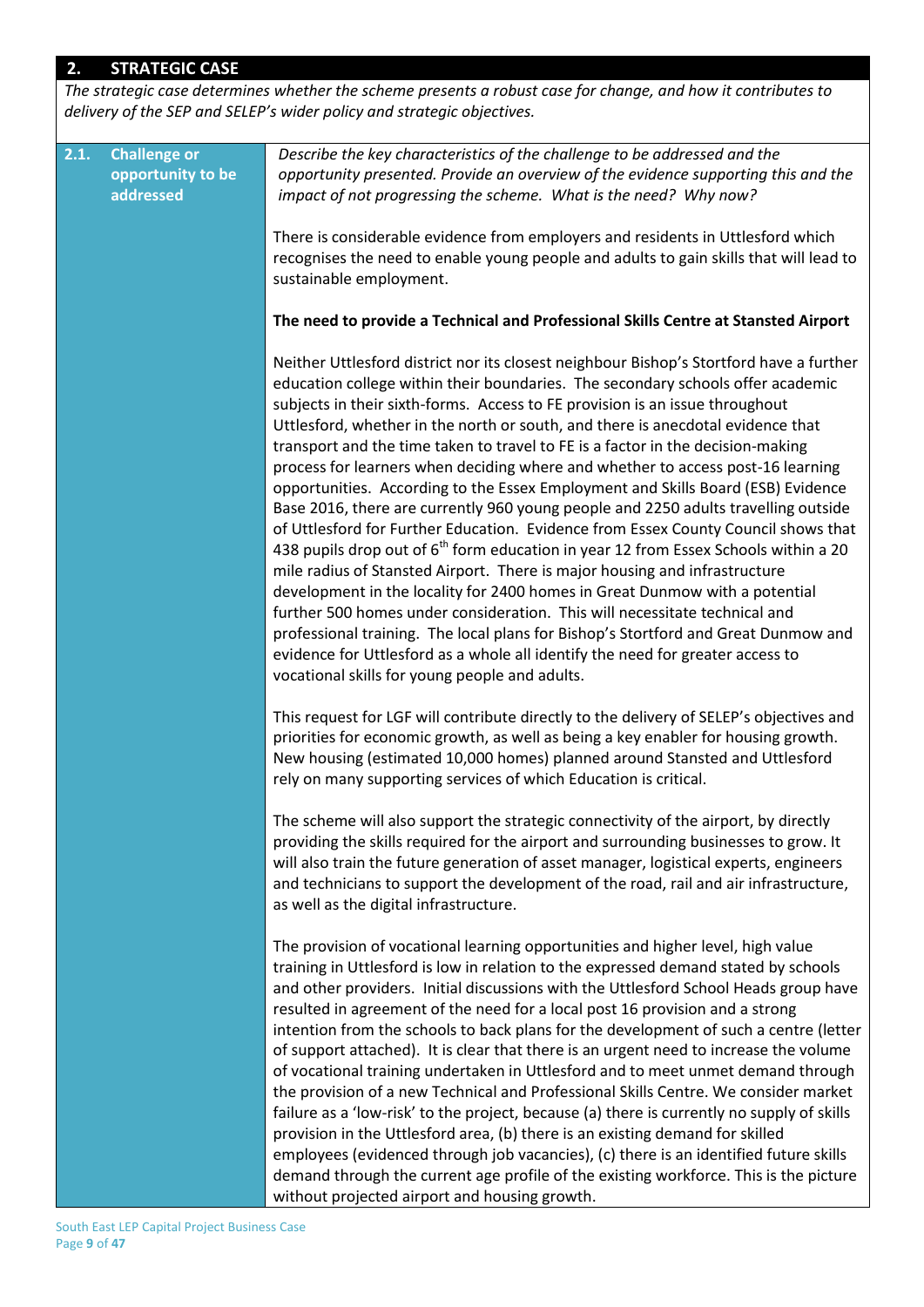#### **The need to provide employers at Stansted Airport with skilled adults and young people with the capacity to develop further**

Stansted and their supply chain consistently report difficulties in recruitment and an aging workforce. In addition to this, in their Sustainable Development Plan 2015 Stansted project that the growth of Stansted to 35 million passengers per annum (the current planning cap) by 2025 would be worth £1.7 billion to the UK economy in present value terms, through the impact at Stansted alone, compared to business as usual. Beyond that, further growth of the airport up to 45mppa by 2030 would be worth £4.6 billion to the UK economy and generate an extra 10,000 jobs.

Job postings for Greater Essex in 2015 indicate the following demand for the sectors identified for the Centre:

| Engineering                     | 13,000 |
|---------------------------------|--------|
| Business, logistics and finance | 22,787 |
| <b>Customer Service</b>         | 9.422  |

The project will increase the number of skilled and economically active young people coming into the labour pool for Stansted Airport and the wider business community, in STEM, Business, Finance, Logistics and Service Industries.

This proposal clearly aligns with both local employment needs, with the SELEP priority sectors and will further enable ECC, Uttlesford District and SELEP to achieve growth ambitions by improving workforce skills and the skills of those entering the workforce. This project will support young people from across Harlow and Uttlesford to gain higher-level qualifications to give them greater access to higher salaries.

Kearsley Airways states: "to maintain our competitive edge, we need to develop not just technical skills but a culture where everyone is responsible for safety, quality and service …The creation of the Technical and Professional Skills Centre would be a huge step forward".

The Radisson Blu states: "we are eager to explore further opportunities with how pre-apprenticeship courses and work readiness programmes delivered at the airport could be used as a pipeline for our recruitment".

The Centre will deliver transferable skills that will benefit other sectors. For example the Essex Employment and Skills Board, spring 2016, identifies that the construction sector needs skilled mechanical engineers and the health and finance and insurance sectors need people with business and finance skills and qualifications across Essex.

#### **The need for LGF intervention in the Technical and Professional Skills Centre at Stansted Airport**

There is no indication that any private sector organisation is responding on this scale to meet the growth in opportunities for employment at Stansted Airport by establishing a training centre, predominantly for young people, in engineering, business, finance and logistics and in the higher-level hospitality and customer service skills. Ryanair has opened its European Training Centre at the Airport to train pilots, cabin crew and engineers to work across the UK and the rest of Europe. This project will feed trainees into the Ryanair: the training manager states "Our European Training Centre at Stansted will have an ongoing need for applications for aircraft maintenance engineer positions from people that have a solid engineering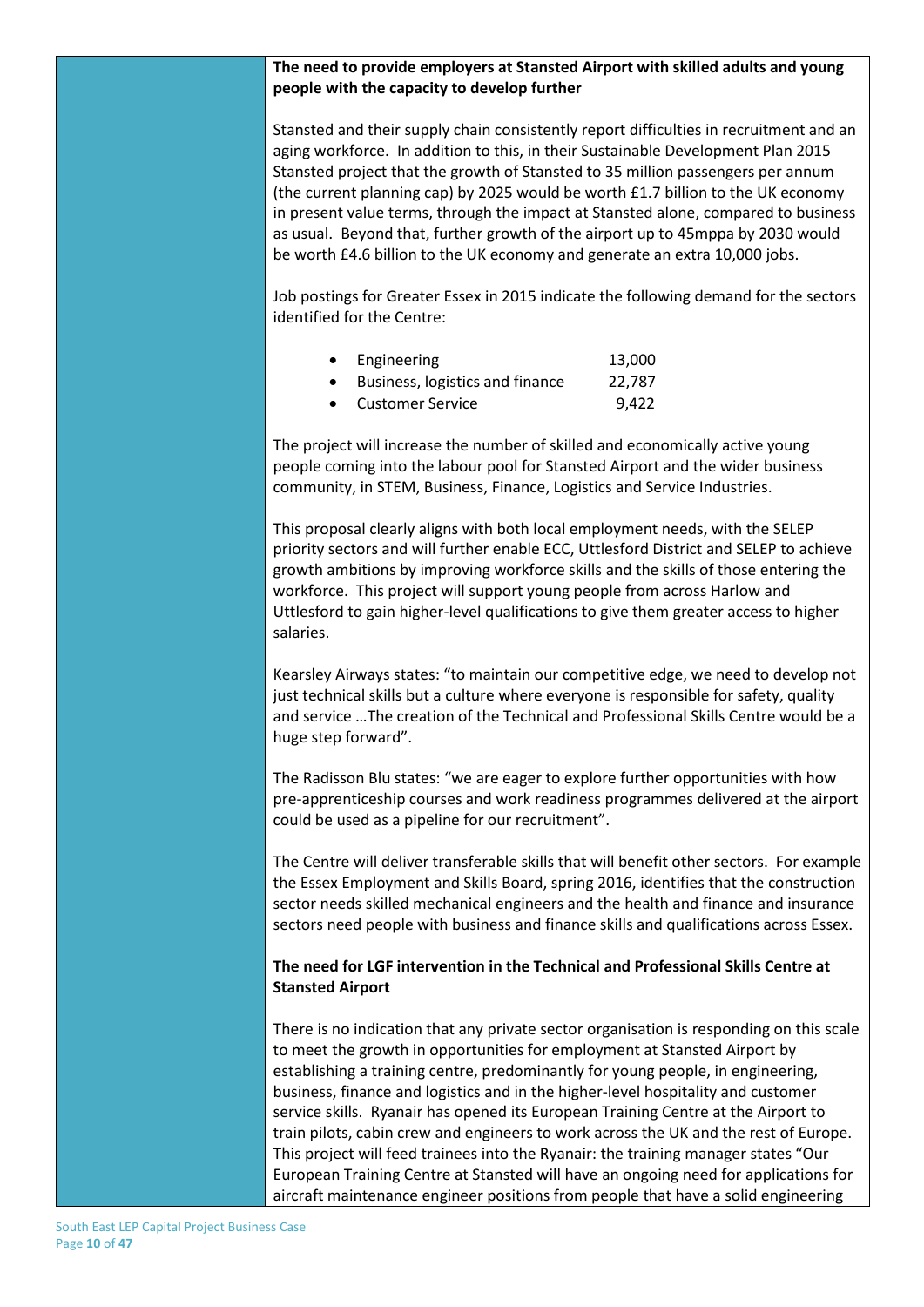background, with good hand skills and an ability to use tools and equipment associated with aircraft maintenance. Basic engineering knowledge is also paramount in our industry. I am keen to investigate how pre-apprenticeship courses and work readiness programmes could be used to support our recruitment process".

The impact of not progressing the scheme will be that this project will not be delivered and this will be a missed opportunity for the young people of Uttlesford, for employers at the airport, for Uttlesford DC and Essex CC and for the wider SELEP economy. Over time this will have a detrimental impact on Stansted Airport, with employers continuing to bring skilled workers into the UK from abroad or by moving certain functions to airports overseas.

#### **Why now**

Manchester Airport Group (Stansted Airport Ltd) has indicated its willingness to provide a gift of land over a 50-year period to be confirmed subject to project funding. We anticipate that funders will need to ascertain any expectations they require in a lease agreement regarding the land and building. It is normal practice to depreciate the asset over a fixed period and agree arrangements regarding the residual value of the asset (if any) and how any residual public investment would be recouped if necessary as part of any lease agreement. We would expect that the Manchester Airport group would look to maintain an education and skills facility after the life-span of the project (50 years) on a lease basis.

The partners have signed a Statement of Intent and are keen to progress the development of the Technical and Professional Skills Centre in accordance with this agreement. A feasibility study on the land identified for the site, funded 'at risk' is about to be carried out.

Planning permission has been granted for the development of business conference, office, retail and hospitality facilities on a 44-acre site at Stansted Airport with further applications for development to be made soon. TriSail development is expected to create 430 FTE jobs once opened. These are expected to be mostly high-value jobs in the financial and business services sector and the professional services sector. Essex ESB has identified Stansted Airport as having considerable future growth and opportunity.

The Uttlesford Economic Development Plan identifies that there are distinct local challenges arising from an imbalance in the range and mix of skills of its residents, as well as rural geography limiting access to employment. The project will redress this imbalance by providing the district with a Technical and Professional Skills Centre that will provide technical and professional skills development in a location that is accessible to those in rural areas as the airport is well served by public transport.

The London Stansted Cambridge Consortium highlights "the continued supply of people with the right skills as one of the most important challenges for the continued growth of the economy in this Corridor. The Consortium is very keen to support initiatives such as Harlow College's technical and professional skills centre at Stansted as it progresses important priorities for the Consortium in providing a skilled workforce and also supports the growth of Stansted Airport as the Corridor's international gateway and fastest growing major airport in Europe. In addition, we see this collaboration between further education, higher education co-located on the site of a major employer as an outstanding model for future skills provision in this Corridor."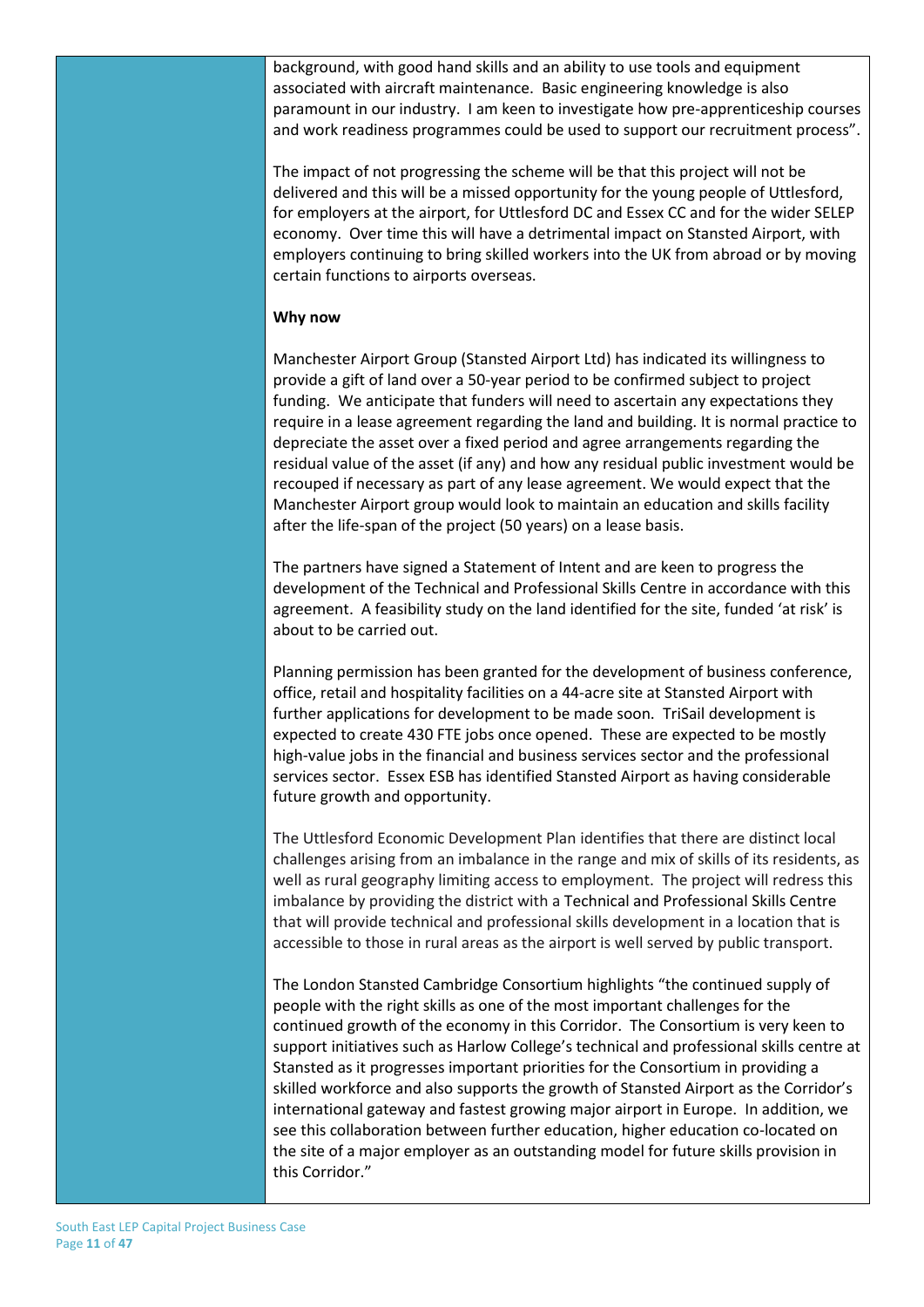|      |                                                                      | Please see Appendix E - Demand Assessment documents which includes our<br>Evidence Base and a clear detailed summary demand assessment for the project.                                                                                                                                                                                                                                                                                         |
|------|----------------------------------------------------------------------|-------------------------------------------------------------------------------------------------------------------------------------------------------------------------------------------------------------------------------------------------------------------------------------------------------------------------------------------------------------------------------------------------------------------------------------------------|
| 2.2. | <b>Description of</b><br>project aims and<br><b>SMART objectives</b> | Please outline primary aims and objectives Please present the SMART (specific,<br>measurable, achievable, realistic and time- bound) benefits and outcomes on the<br>local economy that will arise following delivery of the scheme in terms of numbers of<br>jobs, new homes, GVA).                                                                                                                                                            |
|      |                                                                      | The aim of this project is to develop a leading edge Technical and Professional Skills<br>Centre on the site of Stansted Airport to provide skills training to young people and<br>adults to enable them to meet the identified demand for skilled employees and<br>Apprentices at the airport.                                                                                                                                                 |
|      |                                                                      | Objective 1: to develop a Technical and Professional Skills Centre that enables<br>delivery of skills now and for the future to meet the needs of Stansted Airport and<br>its employers and the wider Essex area to open September 2018 with the Centre<br>producing and annual GVA output of £2,325,505 (see Appendix 1).                                                                                                                      |
|      |                                                                      | Objective 2: Developing employer-led curriculum models to establish and steer fit<br>for purpose provision that involves employers at every stage of the process (steering<br>- design - delivery), linking to company growth and innovation by July 2018.                                                                                                                                                                                      |
|      |                                                                      | Objective 3: Increasing Stansted Airport/TriSail/Harlow Enterprise Zone employer<br>engagement in skills development, commencing with their current and future skills<br>and recruitment needs in readiness for recruitment of learners for the Technical and<br>Professional Skills Centre, by September 2017.                                                                                                                                 |
|      |                                                                      | Objective 4: Seeking and providing work placements, 150 Apprenticeships and<br>Higher Apprenticeships, employer set project briefs and other industry exposure for<br>students by September 2017.                                                                                                                                                                                                                                               |
|      |                                                                      | Objective 5: Progressing 95% of all those completing their programme into positive<br>destinations. This will include progression onto further and higher study as<br>appropriate, or into apprenticeship positions and other employment opportunities<br>at the airport and within the wider local business community.                                                                                                                         |
|      |                                                                      | We will achieve these objectives by:                                                                                                                                                                                                                                                                                                                                                                                                            |
|      |                                                                      | Investing in an infrastructure that enables delivery of skills now and for the<br>$\bullet$<br>future to meet the needs of Stansted Airport and its employers and which are<br>transferable to businesses on the TriSail and Harlow Enterprise Zone sites.<br>(Objectives 1, 2, 3, 4 and 5)<br>Creating a locally responsive system that is a catalyst for economic growth that<br>$\bullet$<br>responds to the needs of employers and learners |
|      |                                                                      | (Objectives 1, 2, 3, 4 and 5)<br>The work of the Stansted Employer/Harlow College Liaison Group currently<br>$\bullet$<br>comprising Harrods Aviation, Ryanair, AEM, Titan Airways, Kearsley Airways and<br>Inflite in skills development, commencing with their current and future skills and<br>recruitment needs.<br>(Objectives 1, 2, 3, 4 and 5)                                                                                           |

 1 Sources from DBIS: [http://neweconomymanchester.com/our-work/research-evaluation-cost-benefit-analysis/cost-benefit](http://neweconomymanchester.com/our-work/research-evaluation-cost-benefit-analysis/cost-benefit-analysis/unit-cost-database)[analysis/unit-cost-database;](http://neweconomymanchester.com/our-work/research-evaluation-cost-benefit-analysis/cost-benefit-analysis/unit-cost-database) [https://www.gov.uk/government/publications/employer-investment-in-apprenticeships-and](https://www.gov.uk/government/publications/employer-investment-in-apprenticeships-and-workplace-learning-the-fifth-net-benefits-of-training-to-employers-study)[workplace-learning-the-fifth-net-benefits-of-training-to-employers-study;](https://www.gov.uk/government/publications/employer-investment-in-apprenticeships-and-workplace-learning-the-fifth-net-benefits-of-training-to-employers-study)

South East LEP Capital Project Business Case https://www.gov.uk/government/publications/intermediate-and-low-level-vocational-qualifications-economic-returns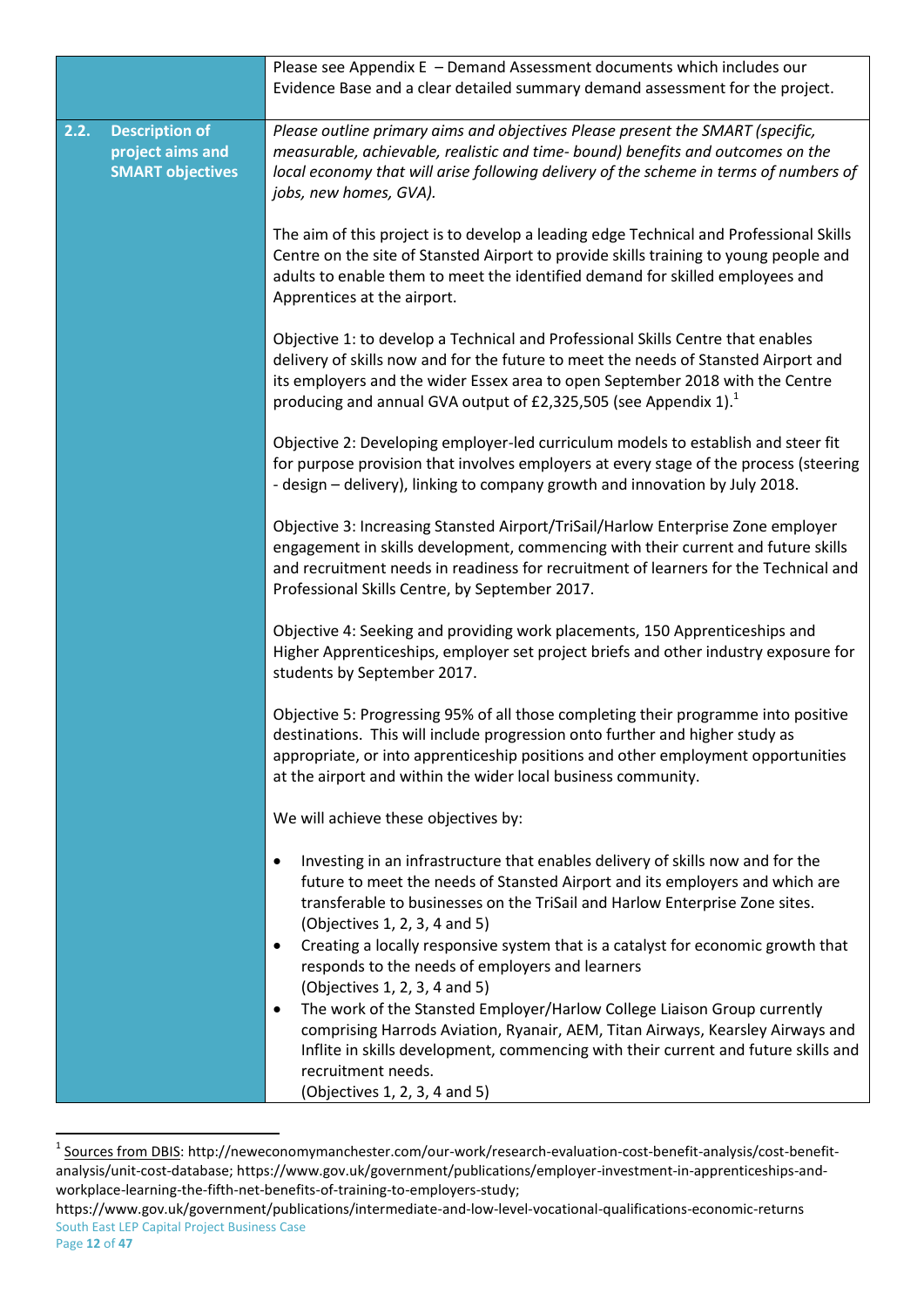|                              | Increasing Stansted Airport employer engagement in skills development, to<br>$\bullet$<br>meet their current and future skills and recruitment needs<br>(Objectives 1, 2, 3, 4 and 5)<br>Developing employer-led models to establish and steer fit for purpose provision<br>$\bullet$<br>that involves them at every stage of the process (steering - design - delivery),<br>linking to company growth and innovation<br>(Objectives 1, 2, 3, 4 and 5)<br>Seeking and providing work placements, employer set project briefs and other<br>$\bullet$<br>industry exposure for students<br>(Objectives 3, 4 and 5)                                                                                                                                                                                                                                                                                                                                                                                                                                                                                                                                                                                                        |
|------------------------------|-------------------------------------------------------------------------------------------------------------------------------------------------------------------------------------------------------------------------------------------------------------------------------------------------------------------------------------------------------------------------------------------------------------------------------------------------------------------------------------------------------------------------------------------------------------------------------------------------------------------------------------------------------------------------------------------------------------------------------------------------------------------------------------------------------------------------------------------------------------------------------------------------------------------------------------------------------------------------------------------------------------------------------------------------------------------------------------------------------------------------------------------------------------------------------------------------------------------------|
| <b>Strategic fit</b><br>2.3. | Please detail the SELEP and local objectives/strategies/work programmes/ services<br>which the investment will support<br>The South East Local Enterprise Partnership (SELEP) has identified that growth brings                                                                                                                                                                                                                                                                                                                                                                                                                                                                                                                                                                                                                                                                                                                                                                                                                                                                                                                                                                                                         |
|                              | new investment and generates new employment, much of which requires high-level<br>technical skills and an agile workforce. There is significant opportunity for growth<br>within the SELEP priority sectors, which include:                                                                                                                                                                                                                                                                                                                                                                                                                                                                                                                                                                                                                                                                                                                                                                                                                                                                                                                                                                                             |
|                              | Advanced manufacturing which represents 5.6% of SELEP industry<br>Transport and logistics - the LEP has 8 Ports (sea and air) and major<br>$\bullet$<br>motorway corridors of growth                                                                                                                                                                                                                                                                                                                                                                                                                                                                                                                                                                                                                                                                                                                                                                                                                                                                                                                                                                                                                                    |
|                              | The visitor economy which represents 6.6% of employment and 2.7% of<br>economic output in the LEP                                                                                                                                                                                                                                                                                                                                                                                                                                                                                                                                                                                                                                                                                                                                                                                                                                                                                                                                                                                                                                                                                                                       |
|                              | The SELEP Growth Deal and Strategic Economic Plan 2014 seeks economic growth<br>across the LEP and the creation of up to 200,000 jobs through targeted interventions<br>and to lever investment totalling £10 billion, to accelerate growth, jobs and<br>homebuilding. SELEP has identified that in order to create the conditions to enable<br>growth to take place, it will require investment in the areas where the greatest<br>economic returns can be achieved. These have been identified as Growth Corridors,<br>one of which is the London/Harlow/Stansted/Cambridge M11 Corridor. The M11<br>Corridor is identified by the LEP as having significant economic assets including<br>Stansted Airport, which offers very significant potential to attract investment from a<br>wide range of global companies seeking a UK base. SELEP estimates that the M11<br>Corridor can accommodate 1,050 jobs and 1,230 new homes by 2021 and facilitate<br>17,200 jobs and 19,000 homes through proposed transport schemes. Essex<br>Employment and Skills Board (ESB) has identified Stansted Airport as having<br>considerable future growth and opportunity. This project will support growth in the<br>M11 corridor. |
|                              | The investment will support SELEP and the Essex ESB in developing sufficient<br>volumes of young people and employees with higher-level skills, increasing<br>Apprenticeships, particularly by supporting employers to recruit Apprentices and<br>providing training to meet skills gaps. It also meets their aims of providing training<br>for those of low levels of skill and by providing employability skills.                                                                                                                                                                                                                                                                                                                                                                                                                                                                                                                                                                                                                                                                                                                                                                                                     |
|                              | The Essex County Council Economic Growth Strategy has been developed to guide<br>economic growth in the County with the intent to increase productivity, encourage<br>innovation, create jobs, encourage export- oriented businesses, improve skills,<br>improve infrastructure and increase access to jobs and services. The Strategy<br>identifies four key sectors offering the greatest potential for growth in the County<br>and includes advanced manufacturing and technology, transport, ports and logistics,                                                                                                                                                                                                                                                                                                                                                                                                                                                                                                                                                                                                                                                                                                   |
|                              | which are consistent with the priority sectors identified by SELEP for Essex. The<br>Strategy stated that it would work with district councils on local initiatives, including                                                                                                                                                                                                                                                                                                                                                                                                                                                                                                                                                                                                                                                                                                                                                                                                                                                                                                                                                                                                                                          |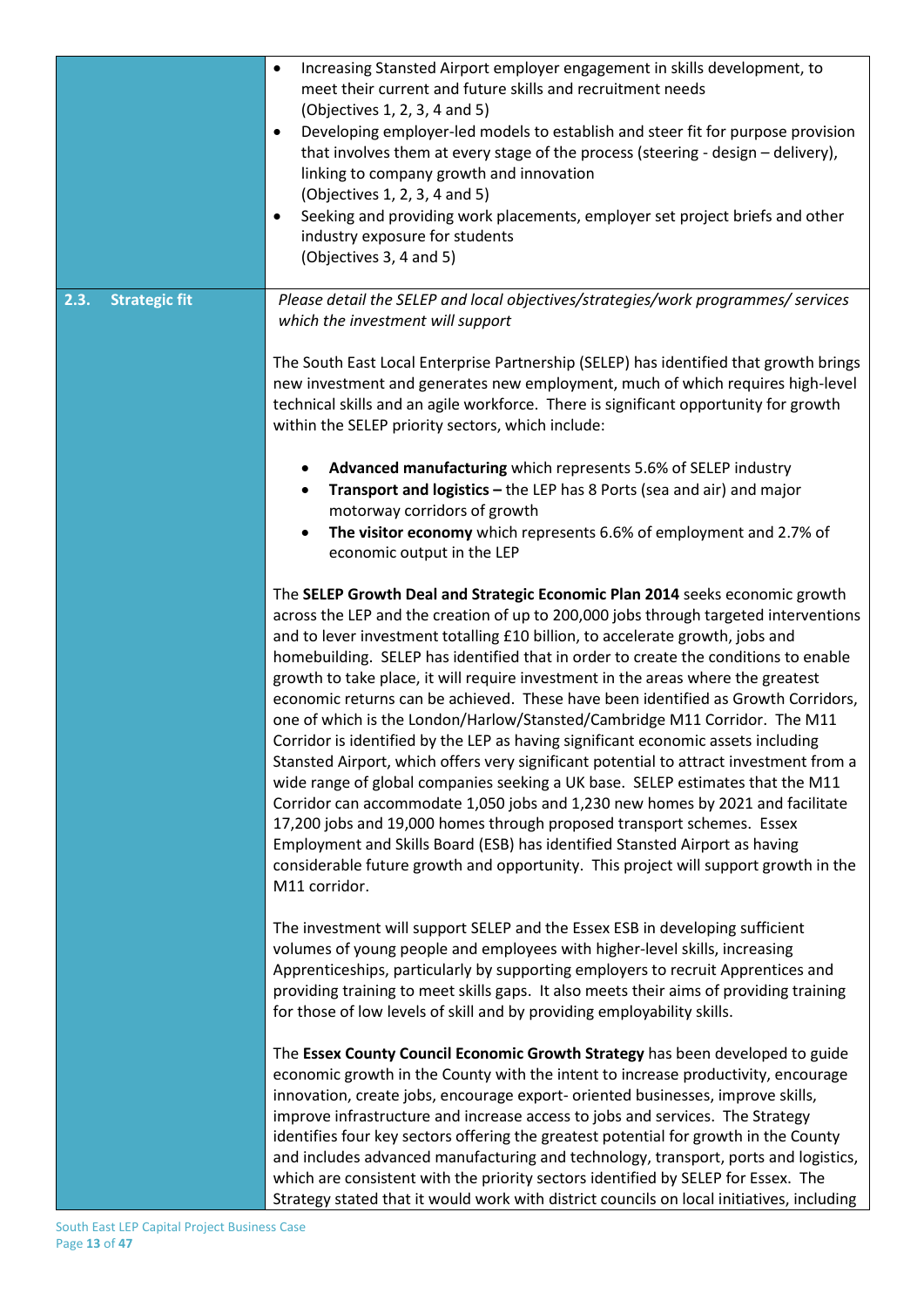to seek relief to the "airport related businesses only" rule at Stansted and surrounding area to promote wider economic development in the area.

The UK government is committed to ensuring the large majority of young people go into university or an apprenticeship, and has pledged to deliver 3 million quality apprenticeship starts by 2020. At the same time, the UK has identified gaps in higher-level professional and technical skills (levels 3 to 5). The centre would have a three way relationship at its heart (the College, a major employer and the learner) delivering on the higher-level skills agenda and providing direct routes into employment.

The Manchester Airport Group, in the **Stansted Airport Sustainable Development Plan** identifies that Stansted is the largest single-site employer in the East of England, employing over 10,000 people across 190 companies on site. This highlights its importance to the East of England economy and to Essex in particular where over half of the people working at the airport live. Stansted generates around £770m million in GVA, of which a substantial proportion is derived directly from activities associated with aviation and air transport. Other important sectors include construction, retail and hospitality, services and 'other' transport activities.

The plan identifies that very low levels of unemployment in the immediate vicinity of the airport mean that the airport has the potential to be an important source of economic benefit to the wider region – providing jobs and opportunities for residents across Essex. Oxford Economics, for the London Stansted Cambridge Consortium identified that the airport offers young people in the 16-25 age group proportionally greater opportunities compared to the opportunities available in the M11 Corridor as a whole. For this reason it is important that Stansted offers young people access to high quality technical and professional skills development and apprenticeships in order that they can take advantage employment opportunities at the airport.

Harlow College will establish an Employer Advisory Panel to advise on the relevance, responsiveness and quality of the curriculum and to steer the development of the centre to meet skills shortages and the needs of growth. All curricula run in the centre will be employer endorsed and provide clear career pathways to associated industries. The added benefit of gaining 'Chartered' status where available will also add a kitemark of quality to the offer. The panel will also enable the College to develop support for sectors and clusters of businesses to develop local supply chains.

Built into the plans for the centre is the ability to grow based on demand, both physically and virtually. For example, Anglia Ruskin University would support the development of on-line learning and links to both their Cambridge and Chelmsford Campuses. Through both the Essex Provider Network and the Federation of Essex Colleges, the College is able to source partners where other specialist expertise is required.

A key benefit of placing a Technical and Professional Skills Centre at Stansted is the credibility the College and an education offer brings to the airport as a business. The vision is to provide a strong regional hub that will attract new industry and business to locate in the London Stansted Cambridge Corridor – a key corridor for innovation in the UK. When businesses are considering locating they consider not only the infrastructure and location of an area, but its desirability in terms of other factors such as education. Having a 'quality assured' workforce with a range of transferable skills is a critical element of the project.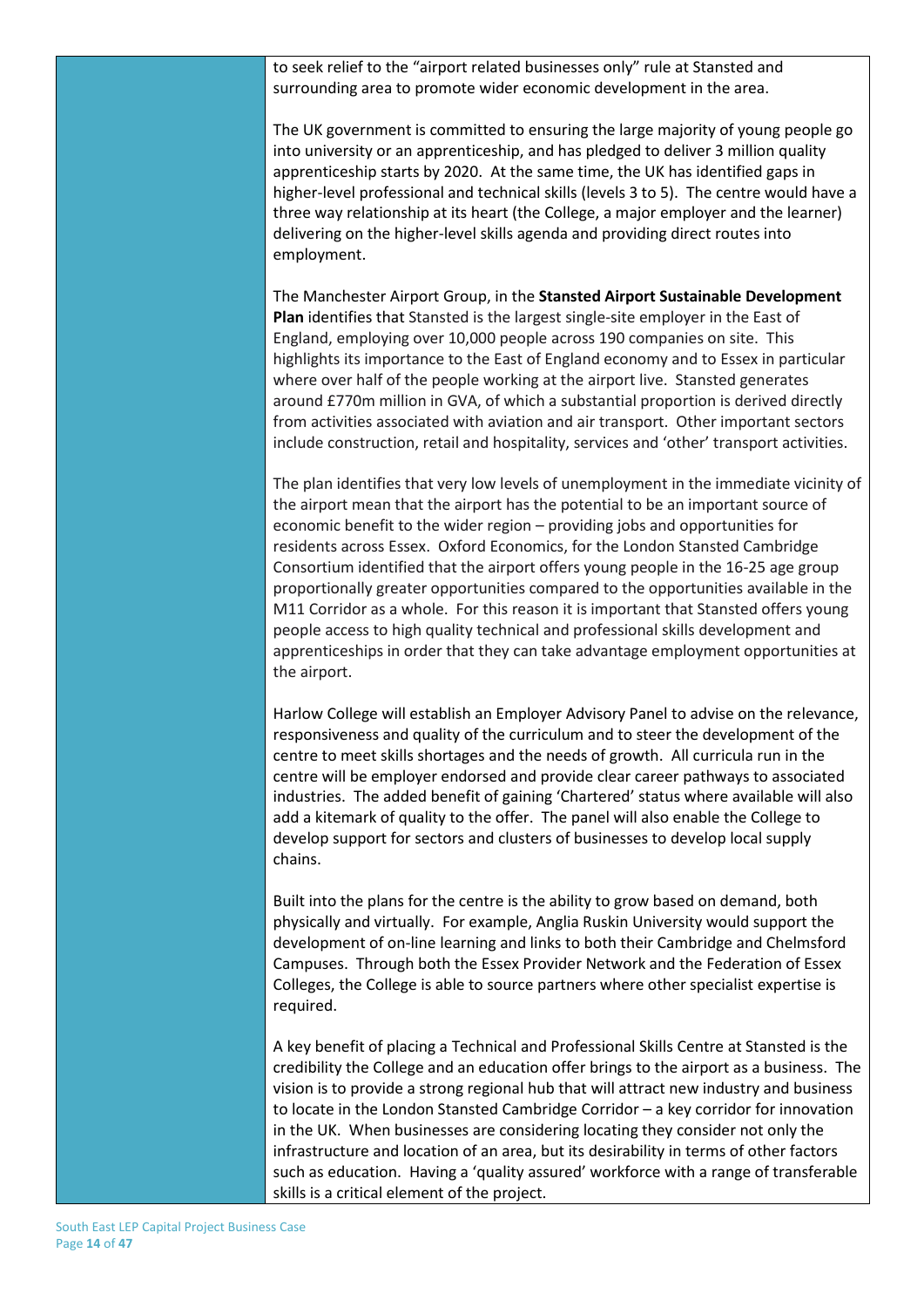|       |                                                                | The objectives of the project meet the priorities of the London $-$ Stansted $-$<br>Cambridge Corridor Consortium to increase economic activity by ensuring local<br>communities access employment opportunities and to raise the global ambitions of<br>the LSCC area to become a world-class economic region and major engine of<br>sustainable growth for the UK economy.                                                                                                                                                                                                                                                                                                                                                                                                                                                                                                                                                                                                                                                                                                                                                                                                                                                                                                                                                                                                                                                                                                                                                                                                                                                                                                                                                                                                                     |                |             |       |       |       |               |
|-------|----------------------------------------------------------------|--------------------------------------------------------------------------------------------------------------------------------------------------------------------------------------------------------------------------------------------------------------------------------------------------------------------------------------------------------------------------------------------------------------------------------------------------------------------------------------------------------------------------------------------------------------------------------------------------------------------------------------------------------------------------------------------------------------------------------------------------------------------------------------------------------------------------------------------------------------------------------------------------------------------------------------------------------------------------------------------------------------------------------------------------------------------------------------------------------------------------------------------------------------------------------------------------------------------------------------------------------------------------------------------------------------------------------------------------------------------------------------------------------------------------------------------------------------------------------------------------------------------------------------------------------------------------------------------------------------------------------------------------------------------------------------------------------------------------------------------------------------------------------------------------|----------------|-------------|-------|-------|-------|---------------|
| 2, 4. | <b>Summary outputs</b>                                         |                                                                                                                                                                                                                                                                                                                                                                                                                                                                                                                                                                                                                                                                                                                                                                                                                                                                                                                                                                                                                                                                                                                                                                                                                                                                                                                                                                                                                                                                                                                                                                                                                                                                                                                                                                                                  |                |             |       |       |       |               |
|       | (3.2 will contain                                              |                                                                                                                                                                                                                                                                                                                                                                                                                                                                                                                                                                                                                                                                                                                                                                                                                                                                                                                                                                                                                                                                                                                                                                                                                                                                                                                                                                                                                                                                                                                                                                                                                                                                                                                                                                                                  | 16/17          | 17/18       | 18/19 | 19/20 | 20/21 | <b>Totals</b> |
|       | more detail)                                                   | Training<br>Centre                                                                                                                                                                                                                                                                                                                                                                                                                                                                                                                                                                                                                                                                                                                                                                                                                                                                                                                                                                                                                                                                                                                                                                                                                                                                                                                                                                                                                                                                                                                                                                                                                                                                                                                                                                               | 0              | $\mathbf 0$ | 1     |       |       |               |
|       |                                                                | Construction                                                                                                                                                                                                                                                                                                                                                                                                                                                                                                                                                                                                                                                                                                                                                                                                                                                                                                                                                                                                                                                                                                                                                                                                                                                                                                                                                                                                                                                                                                                                                                                                                                                                                                                                                                                     | $\overline{0}$ | 200         |       |       |       |               |
|       |                                                                | Phase Jobs                                                                                                                                                                                                                                                                                                                                                                                                                                                                                                                                                                                                                                                                                                                                                                                                                                                                                                                                                                                                                                                                                                                                                                                                                                                                                                                                                                                                                                                                                                                                                                                                                                                                                                                                                                                       |                |             |       |       |       |               |
|       |                                                                | Learners                                                                                                                                                                                                                                                                                                                                                                                                                                                                                                                                                                                                                                                                                                                                                                                                                                                                                                                                                                                                                                                                                                                                                                                                                                                                                                                                                                                                                                                                                                                                                                                                                                                                                                                                                                                         | 0              | $\mathbf 0$ | 195   | 300   | 300   | 300           |
|       |                                                                | $16-19$ years                                                                                                                                                                                                                                                                                                                                                                                                                                                                                                                                                                                                                                                                                                                                                                                                                                                                                                                                                                                                                                                                                                                                                                                                                                                                                                                                                                                                                                                                                                                                                                                                                                                                                                                                                                                    | $\mathbf 0$    | $\mathbf 0$ | 15    |       | 15    |               |
|       |                                                                | Adult<br>Learners                                                                                                                                                                                                                                                                                                                                                                                                                                                                                                                                                                                                                                                                                                                                                                                                                                                                                                                                                                                                                                                                                                                                                                                                                                                                                                                                                                                                                                                                                                                                                                                                                                                                                                                                                                                |                |             |       | 15    |       | 15            |
|       |                                                                | Apprentices                                                                                                                                                                                                                                                                                                                                                                                                                                                                                                                                                                                                                                                                                                                                                                                                                                                                                                                                                                                                                                                                                                                                                                                                                                                                                                                                                                                                                                                                                                                                                                                                                                                                                                                                                                                      |                |             | 45    | 70    | 70    | 70            |
|       |                                                                | $16 - 18$                                                                                                                                                                                                                                                                                                                                                                                                                                                                                                                                                                                                                                                                                                                                                                                                                                                                                                                                                                                                                                                                                                                                                                                                                                                                                                                                                                                                                                                                                                                                                                                                                                                                                                                                                                                        |                |             |       |       |       |               |
|       |                                                                | Apprentices                                                                                                                                                                                                                                                                                                                                                                                                                                                                                                                                                                                                                                                                                                                                                                                                                                                                                                                                                                                                                                                                                                                                                                                                                                                                                                                                                                                                                                                                                                                                                                                                                                                                                                                                                                                      |                |             | 30    | 80    | 80    | 80            |
|       |                                                                | $19+$<br>Traineeships                                                                                                                                                                                                                                                                                                                                                                                                                                                                                                                                                                                                                                                                                                                                                                                                                                                                                                                                                                                                                                                                                                                                                                                                                                                                                                                                                                                                                                                                                                                                                                                                                                                                                                                                                                            |                |             | 65    | 65    | 65    | 65            |
| 2.5.  | <b>Planning policy</b><br>context, consents<br>and permissions | Note: 1 FTE job = 30 hours per week or more; Permanent job = 12 months or more<br>Please include timeline where appropriate<br>The key milestones in the site's planning history are as follows: -<br>Stansted Airport Ltd has achieved already planning permission for the growth of<br>Stansted Airport to 35 million passengers per annum (ppa) with 243,500 passenger<br>air transport movements and 20,500 cargo air transport movements per annum. It<br>anticipates reaching the 35m ppa figure by 2025. The existing airport workforce<br>currently handles 23 million ppa<br>The next stages are:<br>Land feasibility study undertaken to assess the site for suitability, June 2016,<br>$\bullet$<br>(currently underway with regards to the preferred site, out of the 3 parcels of<br>land identified as suitable for the Technical and Professional Skills Centre). As<br>this progresses to a more detailed design a quantitative risk assessment will be<br>undertaken.<br>Planning permission for change of use of the site to educational use<br>$\bullet$<br>development with associated access works to be submitted Nov/Dec 2016.<br>Planning permission for construction of the Technical and Professional Skills<br>$\bullet$<br>Centre with associated access works to be submitted Nov/Dec 2016.<br>The Leader of Uttlesford District Council has indicated that the Council fully supports<br>the creation of the Technical and Professional Skills Centre at the Airport.<br>Due to delays in the release of the LGF funding, as identified as a potential risk in<br>section 5.8, there has been slippage in the timescales listed above. A planning<br>approval application will be submitted on 5 May 2017 and the construction start<br>date will be October 2017. |                |             |       |       |       |               |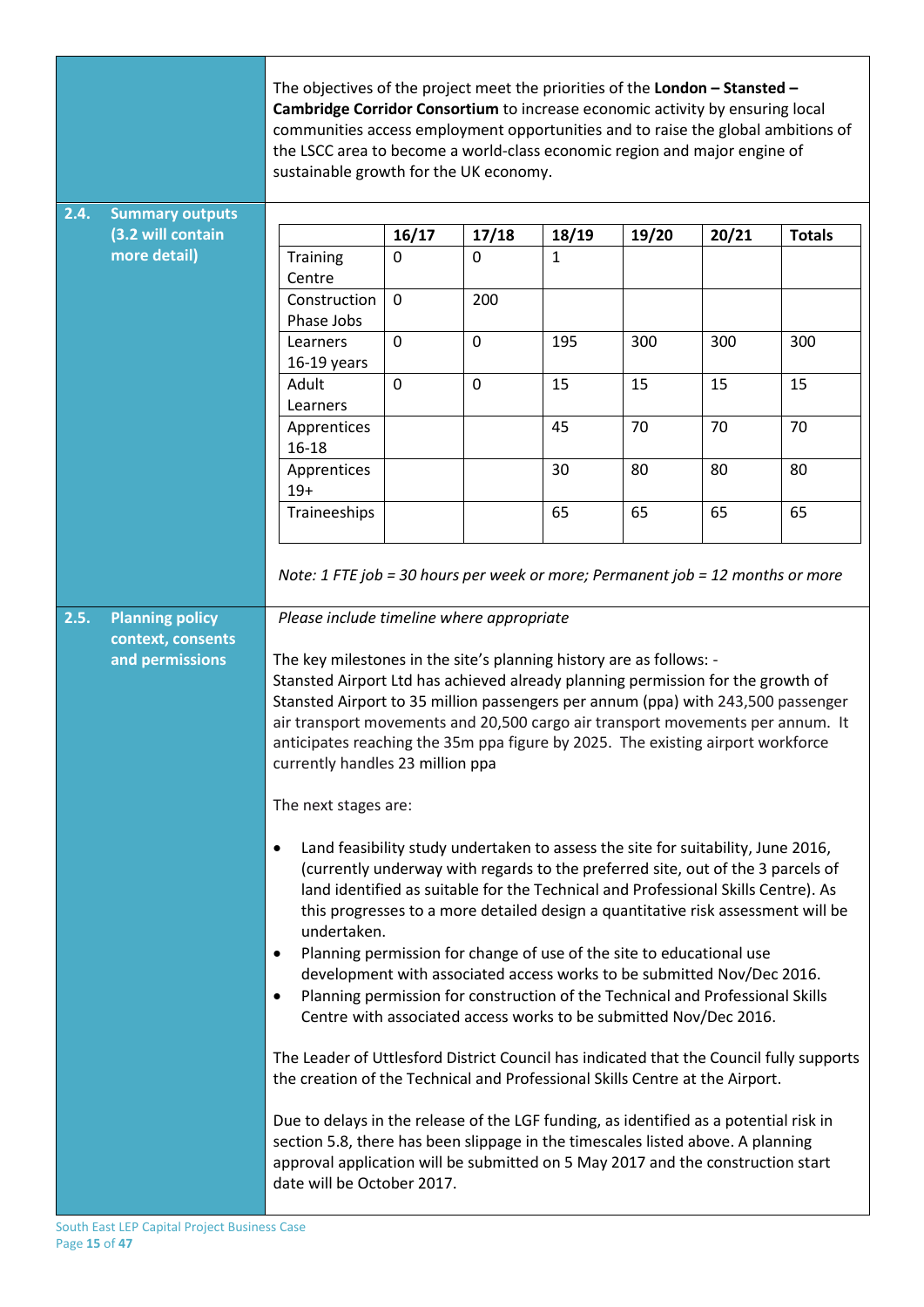| 2.6. | <b>Delivery constraints</b>   | High level constraints or other factored which may present a material risk to<br>delivery                                                                                                                                                                                                                                                                                                                                                                                                                                                                                                                                                                                                                                                                                                                             |
|------|-------------------------------|-----------------------------------------------------------------------------------------------------------------------------------------------------------------------------------------------------------------------------------------------------------------------------------------------------------------------------------------------------------------------------------------------------------------------------------------------------------------------------------------------------------------------------------------------------------------------------------------------------------------------------------------------------------------------------------------------------------------------------------------------------------------------------------------------------------------------|
|      |                               | At this stage in the application process there are several delivery constraints.                                                                                                                                                                                                                                                                                                                                                                                                                                                                                                                                                                                                                                                                                                                                      |
|      |                               | The primary delivery constraint to the project is financial viability in the absence of<br>LGF support. Should LGF be secured, there will still be financial constraints but<br>these are expected to be managed through the procurement process.                                                                                                                                                                                                                                                                                                                                                                                                                                                                                                                                                                     |
|      |                               | Securing planning permissions could be a constraint, however Uttlesford District<br>Council has indicated strong support and contributions to local plans indicate the<br>need for local vocational training centres.                                                                                                                                                                                                                                                                                                                                                                                                                                                                                                                                                                                                 |
|      |                               | Revenue funding will need to be secured for the delivery of the training. A meeting<br>with the Minister for Skills is being sought following indication of support at an<br>earlier meeting.                                                                                                                                                                                                                                                                                                                                                                                                                                                                                                                                                                                                                         |
|      |                               | Revenue funding has now been confirmed as follows:                                                                                                                                                                                                                                                                                                                                                                                                                                                                                                                                                                                                                                                                                                                                                                    |
|      |                               | Up to £1m of funding is available for work with unemployed adults at                                                                                                                                                                                                                                                                                                                                                                                                                                                                                                                                                                                                                                                                                                                                                  |
|      |                               | Stansted.<br>MAG has up to £700k of funding available to deliver apprenticeships as part<br>of their apprenticeship levy. Up to £250k of this will be available for<br>Stansted Airport and MAG have confirmed that Harlow College is its<br>preferred supplier.                                                                                                                                                                                                                                                                                                                                                                                                                                                                                                                                                      |
|      |                               | The College has had detailed discussions with several apprenticeship levy<br>$\bullet$<br>paying businesses / employers based at Stansted Airport and are in the<br>process of finalising arrangements between the businesses and the College.<br>As part of the Government's Strategic Area Review process, Harlow College<br>$\bullet$<br>sought advice from the then EFA (now the ESFA) for $16 - 18$ year old study<br>programmes based at the centre at Stansted Airport. Peter Mucklow,<br>Director, Intervention and Young People's Funding Group, ESFA (and<br>formerly Director, Young People, EFA, and Director, Intervention, SFA)<br>advised that the College should request a letter of comfort during 2017/18<br>in terms of funding for these learners. The College is pursuing this with the<br>ESFA. |
|      |                               | The development of the Centre at Stansted Airport was approved as part of<br>the Strategic Area Review for Essex, led by Peter Mucklow, Director,<br>Intervention and Young People's Funding Group, ESFA. The<br>recommendation, which has been approved by Harlow College's<br>Corporation and the Strategic Area Review Steering Group is for "Harlow<br>College to remain as a stand-alone college, with a focus on developing a<br>campus at Stansted that will better meet employer and learner need."<br>Detailed discussions have taken place with the Rt Hon Robert Halfon,<br>$\bullet$<br>Minister of State for Apprenticeships and Skills, who is fully supportive of<br>the development of the Centre at Stansted Airport.                                                                                |
|      |                               | Please also refer to Appendix A - Harlow PTSD Risk Register Rev B.                                                                                                                                                                                                                                                                                                                                                                                                                                                                                                                                                                                                                                                                                                                                                    |
| 2.7. | <b>Scheme</b><br>dependencies | Please provide details of any related or dependent activities that if not resolved to a<br>satisfactory conclusion would mean that the full economic benefits of the scheme<br>would not be realised.                                                                                                                                                                                                                                                                                                                                                                                                                                                                                                                                                                                                                 |
|      |                               | The principal scheme dependency is demand for training at the Technical and<br>Professional Skills Centre at the airport. The partners are confident that this will be<br>achieved because of evidence directly from employers of the training needs of their                                                                                                                                                                                                                                                                                                                                                                                                                                                                                                                                                         |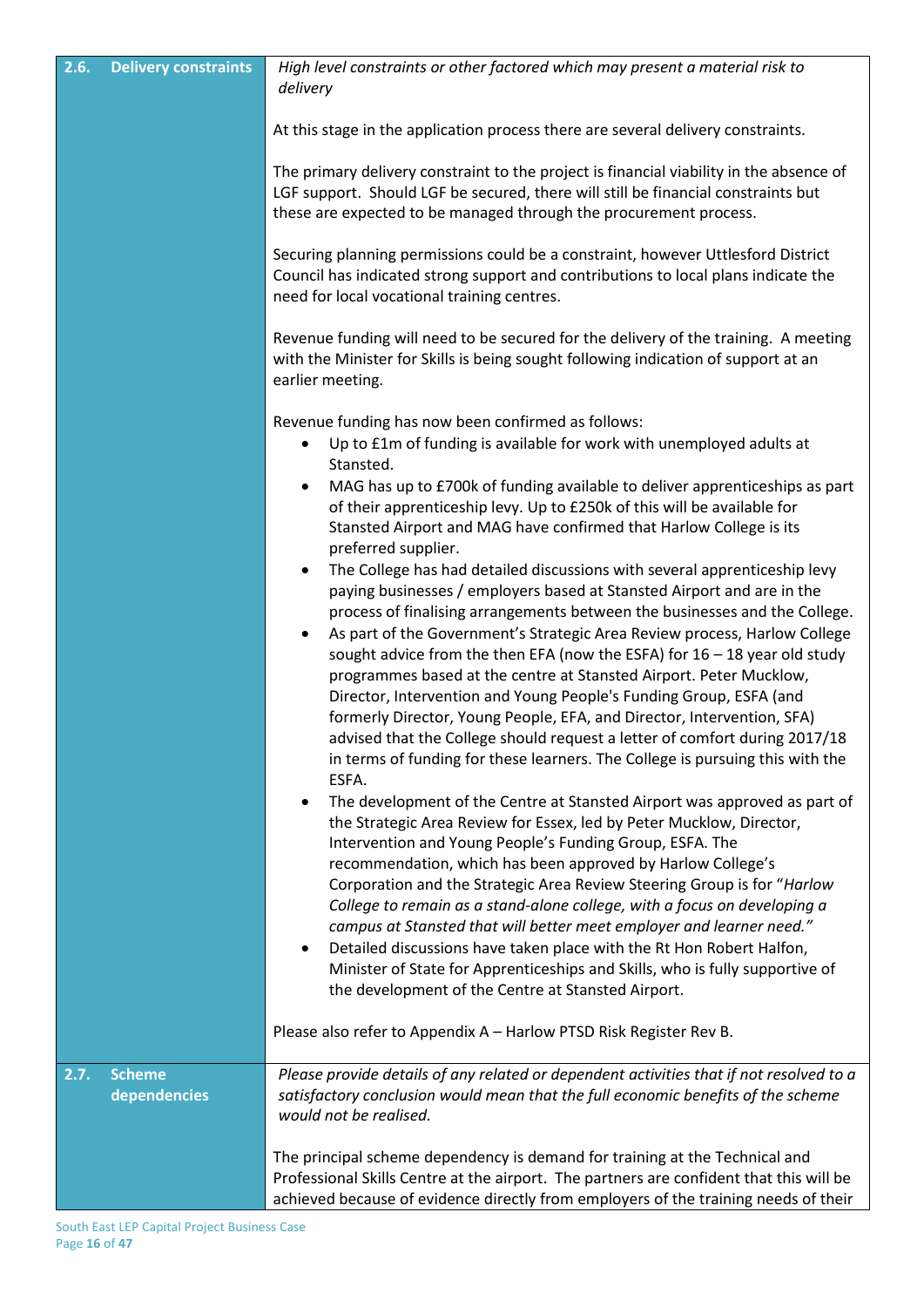|                                                   | existing workforce, the fact that they are recruiting skilled employees from overseas<br>and that their workforce is ageing. The Manchester Airport Group is a fully<br>committed partner in the project and committed to ensuring that young people no<br>longer have to travel significant journeys to undertake vocational training in order to<br>work at the airport. All training delivered will be employer endorsed and will<br>provide clear pathways to airport and associated industries and to further and<br>higher training. The Manchester Airport Group has pledged to provide land on the<br>site of the airport, subject to successfully securing LGF funding. Heads of Terms for<br>the lease of land have been prepared and are being agreed with MAG and Harlow<br>College in readiness for once the LGF funding has been secured.                                                                                                                                                                                                                                                                                                                                                                                                                                                                                                                                                                                                                                                                                                                                                                                                                                                                                                                                                                                                                                                                                                      |
|---------------------------------------------------|--------------------------------------------------------------------------------------------------------------------------------------------------------------------------------------------------------------------------------------------------------------------------------------------------------------------------------------------------------------------------------------------------------------------------------------------------------------------------------------------------------------------------------------------------------------------------------------------------------------------------------------------------------------------------------------------------------------------------------------------------------------------------------------------------------------------------------------------------------------------------------------------------------------------------------------------------------------------------------------------------------------------------------------------------------------------------------------------------------------------------------------------------------------------------------------------------------------------------------------------------------------------------------------------------------------------------------------------------------------------------------------------------------------------------------------------------------------------------------------------------------------------------------------------------------------------------------------------------------------------------------------------------------------------------------------------------------------------------------------------------------------------------------------------------------------------------------------------------------------------------------------------------------------------------------------------------------------|
|                                                   | Revenue funding is being secured for the delivery of the training. A meeting with<br>the Minister for Skills is being sought following indication of support at an earlier<br>meeting. However, Harlow College has already committed growth through the EFA<br>lagged funding mechanism and re-distribution of SFA Adult Education budget to a<br>revenue funding scheme. We expect this to be in the region of £1,000,000 in the<br>first year of operation and rising to meet full capacity.                                                                                                                                                                                                                                                                                                                                                                                                                                                                                                                                                                                                                                                                                                                                                                                                                                                                                                                                                                                                                                                                                                                                                                                                                                                                                                                                                                                                                                                               |
|                                                   | Revenue funding has been confirmed as follows:<br>Up to £1m of funding is available for work with unemployed adults at<br>$\bullet$<br>Stansted.<br>MAG has up to £700k of funding available to deliver apprenticeships as part<br>٠<br>of their apprenticeship levy. Up to £250k of this will be available for<br>Stansted Airport and MAG have confirmed that Harlow College is its<br>preferred supplier.<br>The College has had detailed discussions with several apprenticeship levy<br>٠<br>paying businesses / employers based at Stansted Airport and are in the<br>process of finalising arrangements between the businesses and the College.<br>As part of the Government's Strategic Area Review process, Harlow College<br>٠<br>sought advice from the then EFA (now the ESFA) for $16 - 18$ year old study<br>programmes based at the centre at Stansted Airport. Peter Mucklow,<br>Director, Intervention and Young People's Funding Group, ESFA (and<br>formerly Director, Young People, EFA, and Director, Intervention, SFA)<br>advised that the College should request a letter of comfort during 2017/18<br>in terms of funding for these learners. The College is pursuing this with the<br>ESFA.<br>The development of the Centre at Stansted Airport was approved as part of<br>٠<br>the Strategic Area Review for Essex, led by Peter Mucklow, Director,<br>Intervention and Young People's Funding Group, ESFA. The<br>recommendation, which has been approved by Harlow College's<br>Corporation and the Strategic Area Review Steering Group is for "Harlow<br>College to remain as a stand-alone college, with a focus on developing a<br>campus at Stansted that will better meet employer and learner need."<br>Detailed discussions have taken place with the Rt Hon Robert Halfon,<br>٠<br>Minister of State for Apprenticeships and Skills, who is fully supportive of<br>the development of the Centre at Stansted Airport. |
| <b>Scope of scheme</b><br>2.8.<br>and scalability | Please summarise what the scope of the scheme is. Provide details of whether there<br>is the potential to reduce the projects costs but still achieve the desired outcomes -<br>or increase projects costs for much improved outcomes.<br>The scope of the scheme entails the construction of a new building located adjacent                                                                                                                                                                                                                                                                                                                                                                                                                                                                                                                                                                                                                                                                                                                                                                                                                                                                                                                                                                                                                                                                                                                                                                                                                                                                                                                                                                                                                                                                                                                                                                                                                                |
|                                                   | Stansted Airport providing approximately 2,000 $m2$ of prime educational facilities for<br>local learners to be designed, built and operated by Harlow College. The new facility<br>will plug the gap in FE provision for Uttlesford Council and provided much need                                                                                                                                                                                                                                                                                                                                                                                                                                                                                                                                                                                                                                                                                                                                                                                                                                                                                                                                                                                                                                                                                                                                                                                                                                                                                                                                                                                                                                                                                                                                                                                                                                                                                          |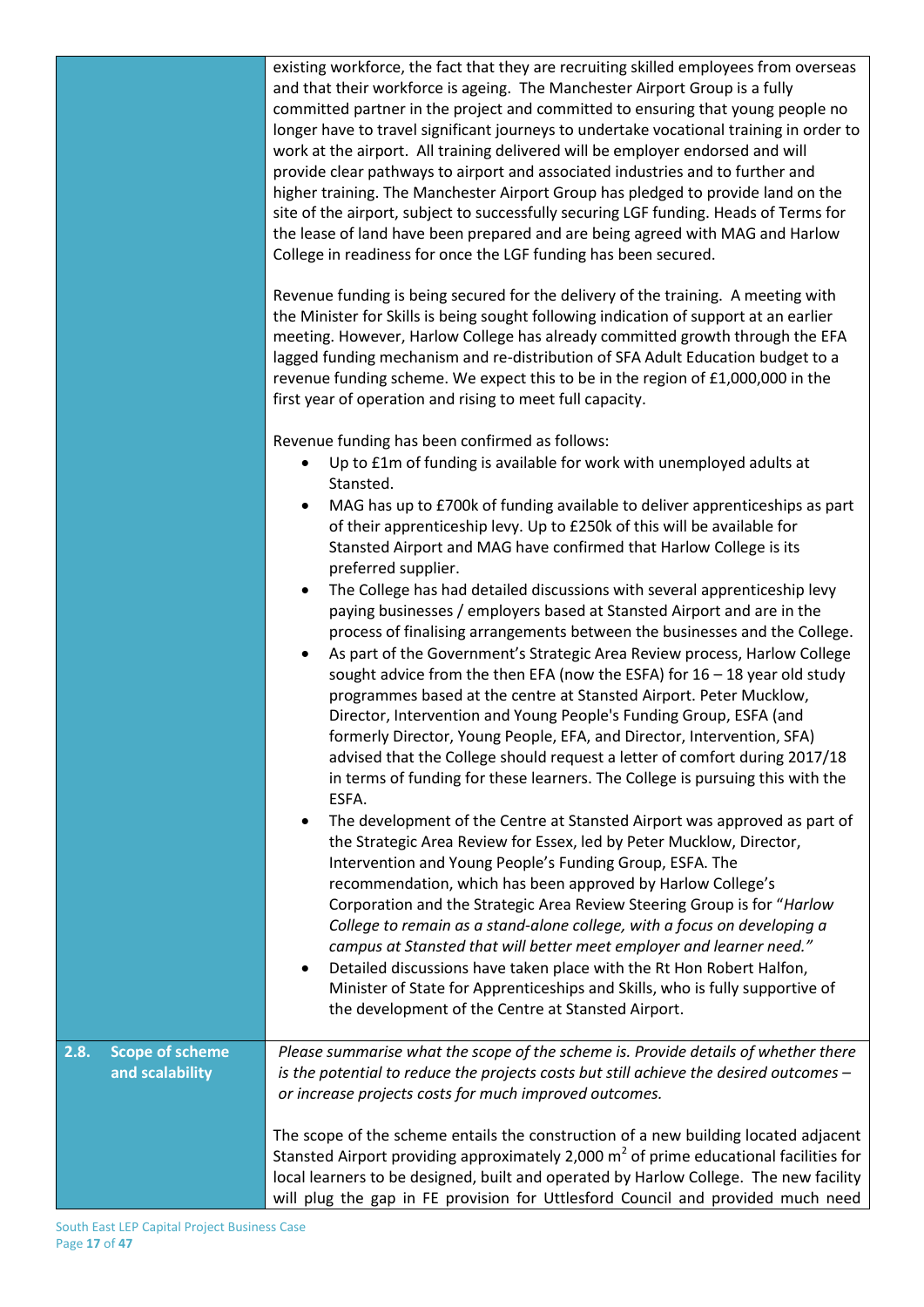|                                                     | education and training support to the Airport.                                                                                                                                                                                                                                                                                                                                                                                                                                                                                                                                                                                                                                              |
|-----------------------------------------------------|---------------------------------------------------------------------------------------------------------------------------------------------------------------------------------------------------------------------------------------------------------------------------------------------------------------------------------------------------------------------------------------------------------------------------------------------------------------------------------------------------------------------------------------------------------------------------------------------------------------------------------------------------------------------------------------------|
|                                                     | Specifically the buildings accommodation will provide / include for:                                                                                                                                                                                                                                                                                                                                                                                                                                                                                                                                                                                                                        |
|                                                     | Aircraft maintenance and repair<br>٠<br>Plant and vehicle maintenance<br>$\bullet$<br>Business logistics and planning<br>٠<br>Hospitality<br>٠<br>General teaching spaces<br>$\bullet$<br>Back office areas<br>Toilet shower and changing facilities<br>$\bullet$                                                                                                                                                                                                                                                                                                                                                                                                                           |
|                                                     | The brief for the project whilst currently being developed will in the first instance<br>meet the initial requirement noted above. However given the anticipated high<br>demand for the project and its forecast success, consideration will also be given to<br>future expansion of the facility and where and in what form this may take. This may<br>include vertical expansion, subject to any height restrictions that may be imposed<br>given the close proximity to the airport and any regulations that may apply.                                                                                                                                                                  |
|                                                     | Whilst the project could potentially be scaled downwards by limiting the size of the<br>training centre, this would not reduce costs significantly given that the services and<br>drainage infrastructure would remain the same.                                                                                                                                                                                                                                                                                                                                                                                                                                                            |
|                                                     | From the scope of teaching and learning, the size of the centre needs to deliver<br>skills training to in the region of 500 young people to be sustainable and viable.                                                                                                                                                                                                                                                                                                                                                                                                                                                                                                                      |
|                                                     | The curriculum offer at the Centre will be based on employer need and demand for<br>specific skills related to their industry. Employers will be at the heart of curriculum<br>design, which will be reviewed and monitored on a regular basis to ensure that the<br>offer remains fit-for-purpose and relevant.                                                                                                                                                                                                                                                                                                                                                                            |
|                                                     | This will be achieved through the establishment of three cluster groups which will be<br>sector-led by employers based at the airport. Cluster groups for carriers, airport<br>operations and service industries will be established. In addition to the employers,<br>there will be representatives at a senior manager level from Harlow College, MAG<br>and Essex County Council on each of the cluster groups in order to ensure that<br>strategic decisions on curriculum and the Centre's offer can be taken.                                                                                                                                                                         |
| <b>Options if funding is</b><br>2.9.<br>not secured | Please summarise what would happen if the funding for the scheme was not<br>secured - would an alternative solution be implemented and if so please identify<br>how it differs from the proposed scheme and how it would be funded.                                                                                                                                                                                                                                                                                                                                                                                                                                                         |
|                                                     | Is doing nothing an option?                                                                                                                                                                                                                                                                                                                                                                                                                                                                                                                                                                                                                                                                 |
|                                                     | In addition to the response below, please also refer to Appendix C SWOT & BC Ratio<br>Stansted for a more detailed analysis and scoring of the options considered.                                                                                                                                                                                                                                                                                                                                                                                                                                                                                                                          |
|                                                     | Without LGF funding the project will not proceed as planned and the other sources<br>of funding for the project will not be available. This is because the Manchester<br>Airport Group (MAG) contribution is a substantial area of land, Essex County Council<br>has limited capital funding for investment and because Harlow College has no<br>capacity to take out a further mortgage, given its recent £3.5M investment in the<br>Advanced Manufacturing and Engineering Centre on its campus. The SELEP Growth<br>Deal and Strategic Economic Plan 2014 rightly identified that revenue funding rates<br>are not high enough to enable colleges to make long term investments in their |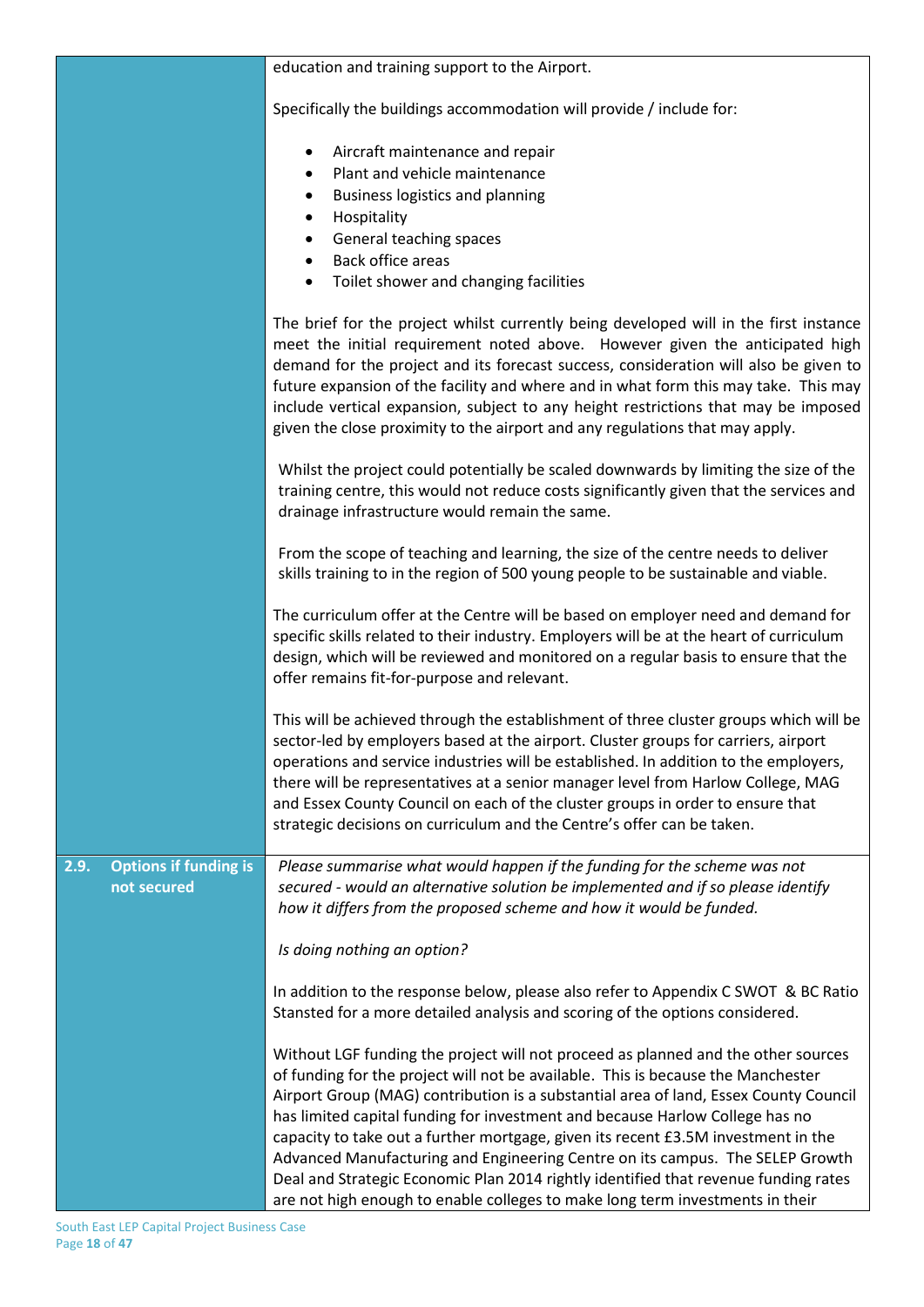infrastructure to align with skills priorities, particularly in high cost areas such as Advanced Manufacturing which this project will deliver. However, the College is exploring other options; for example, there may be further opportunities through the National Colleges initiative and/or new Institutes of Technology to seek capital funding. As an alternative, the College and MAG would seek to find lease accommodation, but this would lower the impact of the project and has not been possible to date because of airport expansion plans.

Creating the Technical and Professional Skills Centre in another location is not viable because the purpose of the project is to develop a centre of excellence on the site of the airport, to maximise the take up of Apprenticeships and Higher Apprenticeships and to meet the skills shortages and difficulties in recruiting suitably trained staff at Stansted. It will also support the growth of the wider business economy around Stansted, providing a 'missing-link' in the local educational landscape to attract new industry to the area.

As the Airport expands, spare land will be at a premium, so it is unlikely that the Manchester Airport Group will keep the unused site on hold long-term if LGF funding is not available. The opportunities for the delivery of skills and Apprenticeship and employment targets will be undelivered. Doing nothing is not therefore an option.

Revenue funding is being secured for the delivery of the training. A meeting with the Minister for Skills is being sought following indication of support at an earlier meeting. However, Harlow College has already committed growth through the EFA lagged funding mechanism and re-distribution of SFA Adult Education budget to a revenue funding scheme. We expect this to be in the region of £1,000,000 in the first year of operation and rising to meet full capacity.

Revenue funding has been confirmed as follows:

- Up to £1m of funding is available for work with unemployed adults at Stansted.
- MAG has up to £700k of funding available to deliver apprenticeships as part of their apprenticeship levy. Up to £250k of this will be available for Stansted Airport and MAG have confirmed that Harlow College is its preferred supplier.
- The College has had detailed discussions with several apprenticeship levy paying businesses / employers based at Stansted Airport and are in the process of finalising arrangements between the businesses and the College.
- As part of the Government's Strategic Area Review process, Harlow College sought advice from the then EFA (now the ESFA) for  $16 - 18$  year old study programmes based at the centre at Stansted Airport. Peter Mucklow, Director, Intervention and Young People's Funding Group, ESFA (and formerly Director, Young People, EFA, and Director, Intervention, SFA) advised that the College should request a letter of comfort during 2017/18 in terms of funding for these learners. The College is pursuing this with the ESFA.
- The development of the Centre at Stansted Airport was approved as part of the Strategic Area Review for Essex, led by Peter Mucklow, Director, Intervention and Young People's Funding Group, ESFA. The recommendation, which has been approved by Harlow College's Corporation and the Strategic Area Review Steering Group is for "*Harlow College to remain as a stand-alone college, with a focus on developing a campus at Stansted that will better meet employer and learner need."* Detailed discussions have taken place with the Rt Hon Robert Halfon,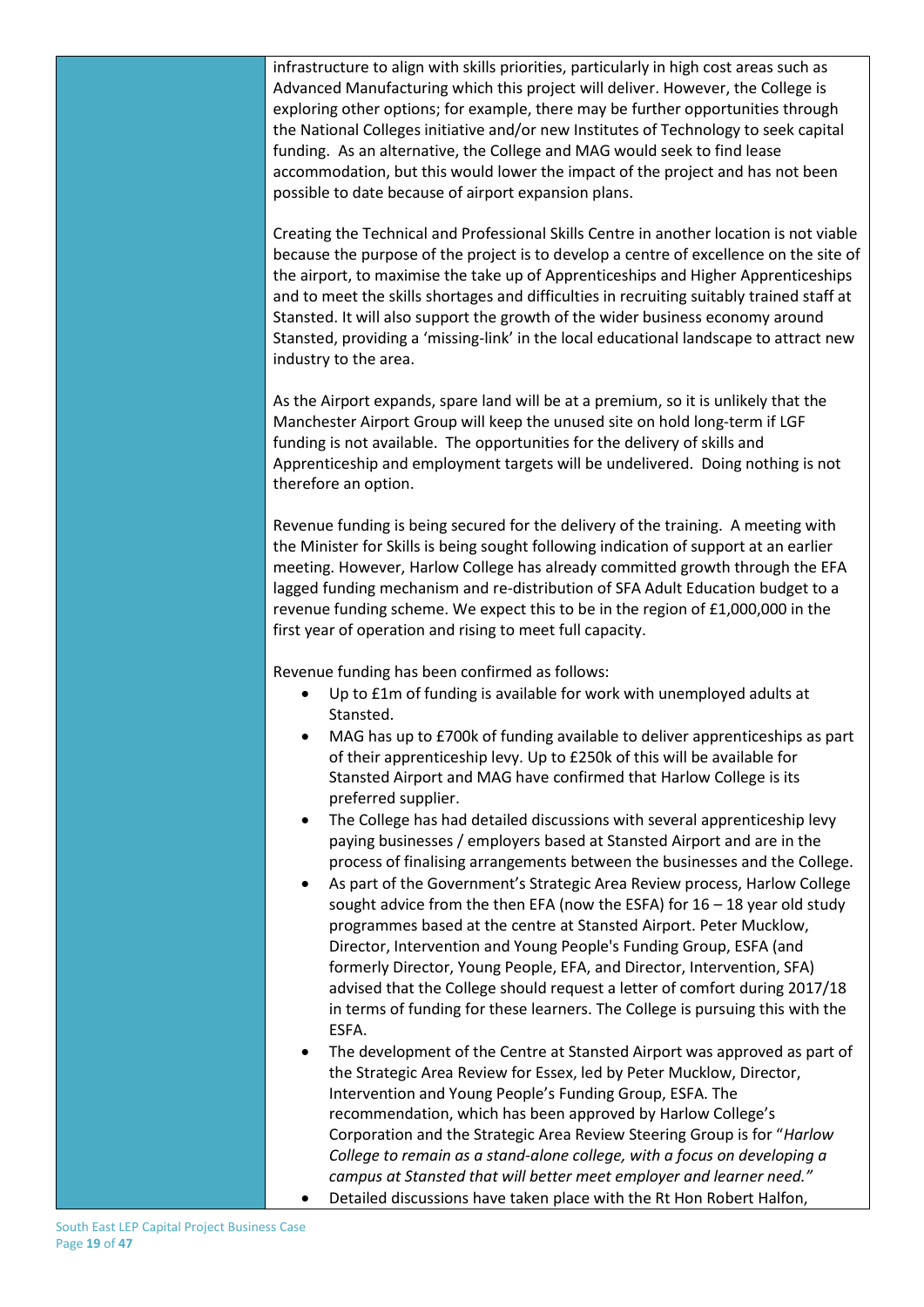| Minister of State for Apprenticeships and Skills, who is fully supportive of |
|------------------------------------------------------------------------------|
| the development of the Centre at Stansted Airport.                           |

### **3. ECONOMIC CASE**

*The economic case determines whether the scheme demonstrates value for money. It presents evidence on the impact of the scheme on the economy as well as its environmental, social and spatial impacts.* 

*For projects requesting over £5m of SELEP directed funding, a separate economic appraisal should be undertaken and supplied alongside this application form. This should provide:*

- *A calculation of Benefit Cost Ratio according to Government guidelines*
- *Proper inclusion of optimism bias and contingency linked to a quantified risk assessment*
- *Inclusion of deadweight, leakages, displacement and multipliers*
- *An appraisal spreadsheet with clearly identified, justified and sensitivity-tested assumptions and costs (note: alignment with ITE expectation down the line?)*

| 3.1. | <b>Impact Assessment</b> | Please provide a description of the impact assessment of the scheme with some<br>narrative as to why other options have been discounted.<br>This should include a list of significant positive and negative impacts and a short<br>description of the modelling approach used to forecast the impact of the scheme and<br>the checks that have been undertaken to ensure that the approach taken is fit for<br>purpose.<br>The primary positive impact of the Technical and Professional Skills Centre at<br>Stansted Airport will be the support for local young people to gain sustainable<br>employment at the airport with relevant skills and the chance to gain further skills.<br>The modelling approach taken is based on:<br>job vacancy information from the airport and sub-contractors working for the<br>$\bullet$<br>airport.<br>the organisational needs analysis of 9 large employers at the airport,<br>$\bullet$<br>representing all skill areas that the College will support, demonstrate that the<br>challenges of staff recruitment with advertised posts being vacant for a period in<br>excess of six months, difficulty in recruiting and sourcing the right training for<br>both engineering positions and hospitality services and has been a common<br>factor across many of the organisations.<br>Harlow College data analysis of learner achievement for the subject areas<br>$\bullet$<br>concerned. |                                    |  |
|------|--------------------------|-------------------------------------------------------------------------------------------------------------------------------------------------------------------------------------------------------------------------------------------------------------------------------------------------------------------------------------------------------------------------------------------------------------------------------------------------------------------------------------------------------------------------------------------------------------------------------------------------------------------------------------------------------------------------------------------------------------------------------------------------------------------------------------------------------------------------------------------------------------------------------------------------------------------------------------------------------------------------------------------------------------------------------------------------------------------------------------------------------------------------------------------------------------------------------------------------------------------------------------------------------------------------------------------------------------------------------------------------------------------------------------------------------------------------------------|------------------------------------|--|
|      |                          | Positive impacts (inc jobs & homes)                                                                                                                                                                                                                                                                                                                                                                                                                                                                                                                                                                                                                                                                                                                                                                                                                                                                                                                                                                                                                                                                                                                                                                                                                                                                                                                                                                                                 | <b>Negative impacts</b>            |  |
|      |                          | Sustainable jobs achieved by young                                                                                                                                                                                                                                                                                                                                                                                                                                                                                                                                                                                                                                                                                                                                                                                                                                                                                                                                                                                                                                                                                                                                                                                                                                                                                                                                                                                                  | Temporary disturbance related to   |  |
|      |                          | people and adults with qualifications                                                                                                                                                                                                                                                                                                                                                                                                                                                                                                                                                                                                                                                                                                                                                                                                                                                                                                                                                                                                                                                                                                                                                                                                                                                                                                                                                                                               | construction                       |  |
|      |                          | achieved and capacity to train to higher                                                                                                                                                                                                                                                                                                                                                                                                                                                                                                                                                                                                                                                                                                                                                                                                                                                                                                                                                                                                                                                                                                                                                                                                                                                                                                                                                                                            |                                    |  |
|      |                          | levels and higher value employment                                                                                                                                                                                                                                                                                                                                                                                                                                                                                                                                                                                                                                                                                                                                                                                                                                                                                                                                                                                                                                                                                                                                                                                                                                                                                                                                                                                                  |                                    |  |
|      |                          | Existing employees gain new skills and                                                                                                                                                                                                                                                                                                                                                                                                                                                                                                                                                                                                                                                                                                                                                                                                                                                                                                                                                                                                                                                                                                                                                                                                                                                                                                                                                                                              | Additional traffic on the Stansted |  |
|      |                          | make their jobs sustainable                                                                                                                                                                                                                                                                                                                                                                                                                                                                                                                                                                                                                                                                                                                                                                                                                                                                                                                                                                                                                                                                                                                                                                                                                                                                                                                                                                                                         | Road network, including the M11,   |  |
|      |                          |                                                                                                                                                                                                                                                                                                                                                                                                                                                                                                                                                                                                                                                                                                                                                                                                                                                                                                                                                                                                                                                                                                                                                                                                                                                                                                                                                                                                                                     | during the construction phase      |  |
|      |                          | Additional GVA generated by the                                                                                                                                                                                                                                                                                                                                                                                                                                                                                                                                                                                                                                                                                                                                                                                                                                                                                                                                                                                                                                                                                                                                                                                                                                                                                                                                                                                                     |                                    |  |
|      |                          | employment activity of £2,325,505 PA                                                                                                                                                                                                                                                                                                                                                                                                                                                                                                                                                                                                                                                                                                                                                                                                                                                                                                                                                                                                                                                                                                                                                                                                                                                                                                                                                                                                |                                    |  |
|      |                          | Employers have a pool of skilled labour,<br>able to fill vacancies, meet skills                                                                                                                                                                                                                                                                                                                                                                                                                                                                                                                                                                                                                                                                                                                                                                                                                                                                                                                                                                                                                                                                                                                                                                                                                                                                                                                                                     |                                    |  |
|      |                          | shortages                                                                                                                                                                                                                                                                                                                                                                                                                                                                                                                                                                                                                                                                                                                                                                                                                                                                                                                                                                                                                                                                                                                                                                                                                                                                                                                                                                                                                           |                                    |  |
|      |                          |                                                                                                                                                                                                                                                                                                                                                                                                                                                                                                                                                                                                                                                                                                                                                                                                                                                                                                                                                                                                                                                                                                                                                                                                                                                                                                                                                                                                                                     |                                    |  |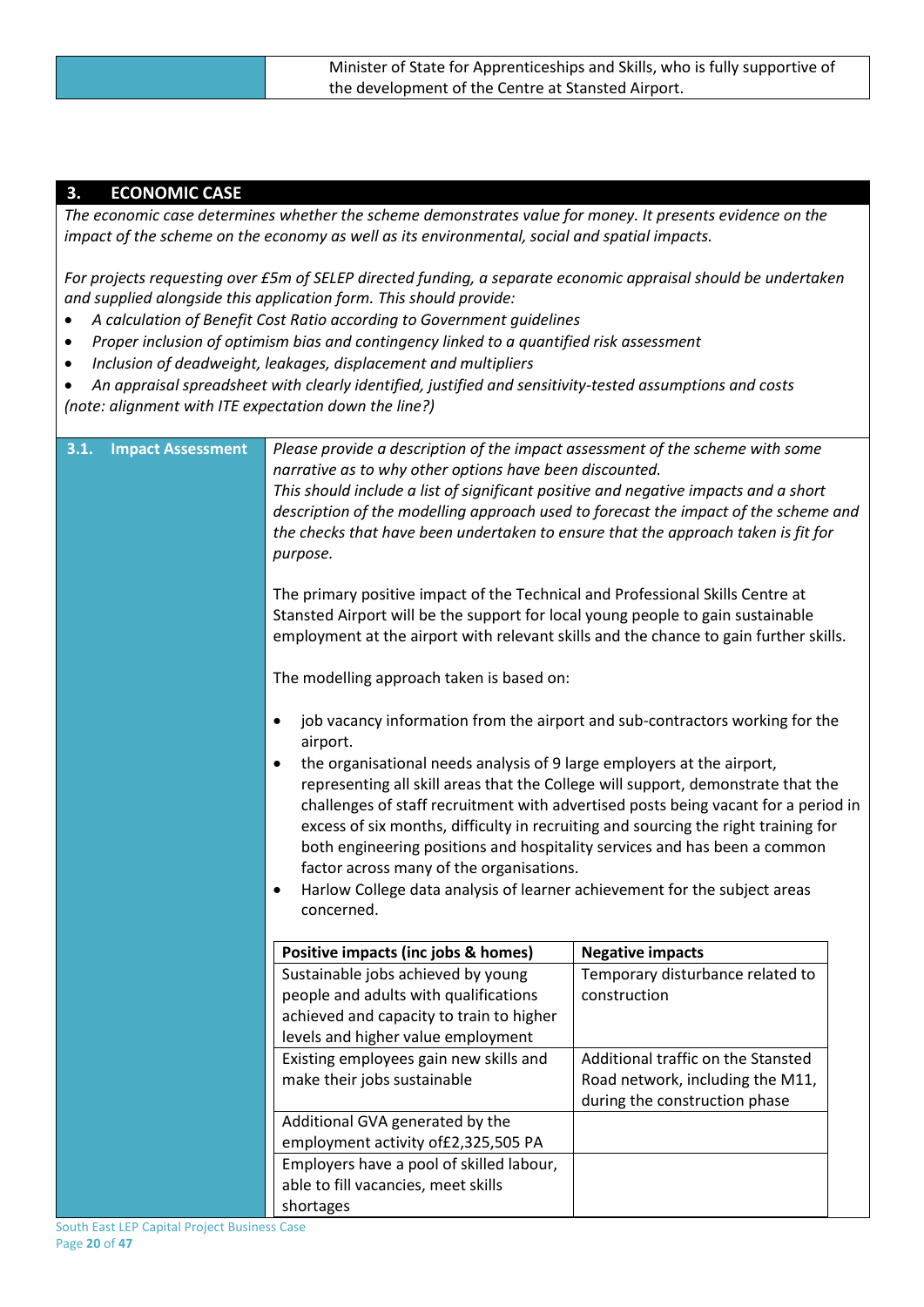|                                                                   | Training meets employer needs, for<br>example new engineers will have the<br>hand skills and confidence to tackle a<br>broad range of engineering tasks across<br>an electro-mechanical spectrum.<br>New skills and training opportunities<br>created for Uttlesford, which does not<br>have a further education college within<br>its boundaries, in a location with good<br>public transport access<br>Boost to the construction sector, sub-<br>contractors, construction goods and<br>services during the building phase.<br>Various options have been considered by the partners, including:<br>the use of existing training facilities at Harlow College - discounted because of<br>$\bullet$<br>the distance some young people would have to travel to learn and the<br>associated cost<br>use of an existing building at Stansted Airport - discounted on safety grounds<br>$\bullet$<br>use of existing premises nearby - discounted because they just are not available<br>$\bullet$<br>in the surrounding areas and because, with the loan of equipment from<br>employers in the airport, significant security of the type provided at Stansted<br>Airport would be required.<br>These options have been discounted too because of the need for the Technical and |             |                |                |  |  |
|-------------------------------------------------------------------|------------------------------------------------------------------------------------------------------------------------------------------------------------------------------------------------------------------------------------------------------------------------------------------------------------------------------------------------------------------------------------------------------------------------------------------------------------------------------------------------------------------------------------------------------------------------------------------------------------------------------------------------------------------------------------------------------------------------------------------------------------------------------------------------------------------------------------------------------------------------------------------------------------------------------------------------------------------------------------------------------------------------------------------------------------------------------------------------------------------------------------------------------------------------------------------------------------------------------------------------------------------------------|-------------|----------------|----------------|--|--|
|                                                                   | Professional Skills Centre to be located on the site of Stansted Airport to ensure<br>employer participation in the design of the curriculum, in the take up of<br>Apprenticeships and employment.                                                                                                                                                                                                                                                                                                                                                                                                                                                                                                                                                                                                                                                                                                                                                                                                                                                                                                                                                                                                                                                                           |             |                |                |  |  |
| <b>Outputs [check</b><br>3.2.<br><b>LOGASnet</b><br>compatibility | Identify jobs, floor space and housing starts connected to the intervention, quantify<br>the outputs in tabular format and provide a short narrative for each theme (i.e.<br>jobs/homes/floorspace) explaining how the project will support the number<br>identified. Please describe the methodology used for calculating jobs and homes<br>numbers.                                                                                                                                                                                                                                                                                                                                                                                                                                                                                                                                                                                                                                                                                                                                                                                                                                                                                                                        |             |                |                |  |  |
|                                                                   | Job                                                                                                                                                                                                                                                                                                                                                                                                                                                                                                                                                                                                                                                                                                                                                                                                                                                                                                                                                                                                                                                                                                                                                                                                                                                                          | Safeguarded | <b>New</b>     | Total          |  |  |
|                                                                   | Construction phase                                                                                                                                                                                                                                                                                                                                                                                                                                                                                                                                                                                                                                                                                                                                                                                                                                                                                                                                                                                                                                                                                                                                                                                                                                                           | 150         | 50             | 200            |  |  |
|                                                                   | <b>Education delivery staff</b>                                                                                                                                                                                                                                                                                                                                                                                                                                                                                                                                                                                                                                                                                                                                                                                                                                                                                                                                                                                                                                                                                                                                                                                                                                              |             | 24             | 24             |  |  |
|                                                                   | <b>Education support staff</b>                                                                                                                                                                                                                                                                                                                                                                                                                                                                                                                                                                                                                                                                                                                                                                                                                                                                                                                                                                                                                                                                                                                                                                                                                                               | 3           |                | $\overline{3}$ |  |  |
|                                                                   | Aircraft maintenance<br>engineers                                                                                                                                                                                                                                                                                                                                                                                                                                                                                                                                                                                                                                                                                                                                                                                                                                                                                                                                                                                                                                                                                                                                                                                                                                            |             | 126 (annually) | 126 (annually) |  |  |
|                                                                   | Business, Logistics & Finance                                                                                                                                                                                                                                                                                                                                                                                                                                                                                                                                                                                                                                                                                                                                                                                                                                                                                                                                                                                                                                                                                                                                                                                                                                                |             | 107 (annually) | 107 (annually) |  |  |
|                                                                   | Service industries                                                                                                                                                                                                                                                                                                                                                                                                                                                                                                                                                                                                                                                                                                                                                                                                                                                                                                                                                                                                                                                                                                                                                                                                                                                           |             | 113 (annually) | 113 (annually) |  |  |
|                                                                   | Job generation methodology<br>Construction job figures assume one quarter of jobs for this phase coming from<br>locally recruited site personnel.                                                                                                                                                                                                                                                                                                                                                                                                                                                                                                                                                                                                                                                                                                                                                                                                                                                                                                                                                                                                                                                                                                                            |             |                |                |  |  |
|                                                                   | All Centre delivery staff will be newly recruited and support staff safeguarded or<br>transferred from the Harlow College campus.                                                                                                                                                                                                                                                                                                                                                                                                                                                                                                                                                                                                                                                                                                                                                                                                                                                                                                                                                                                                                                                                                                                                            |             |                |                |  |  |
|                                                                   | The numbers for sector based learners progressing into jobs fully correlate to<br>current Harlow College retention and destination performance data along with the                                                                                                                                                                                                                                                                                                                                                                                                                                                                                                                                                                                                                                                                                                                                                                                                                                                                                                                                                                                                                                                                                                           |             |                |                |  |  |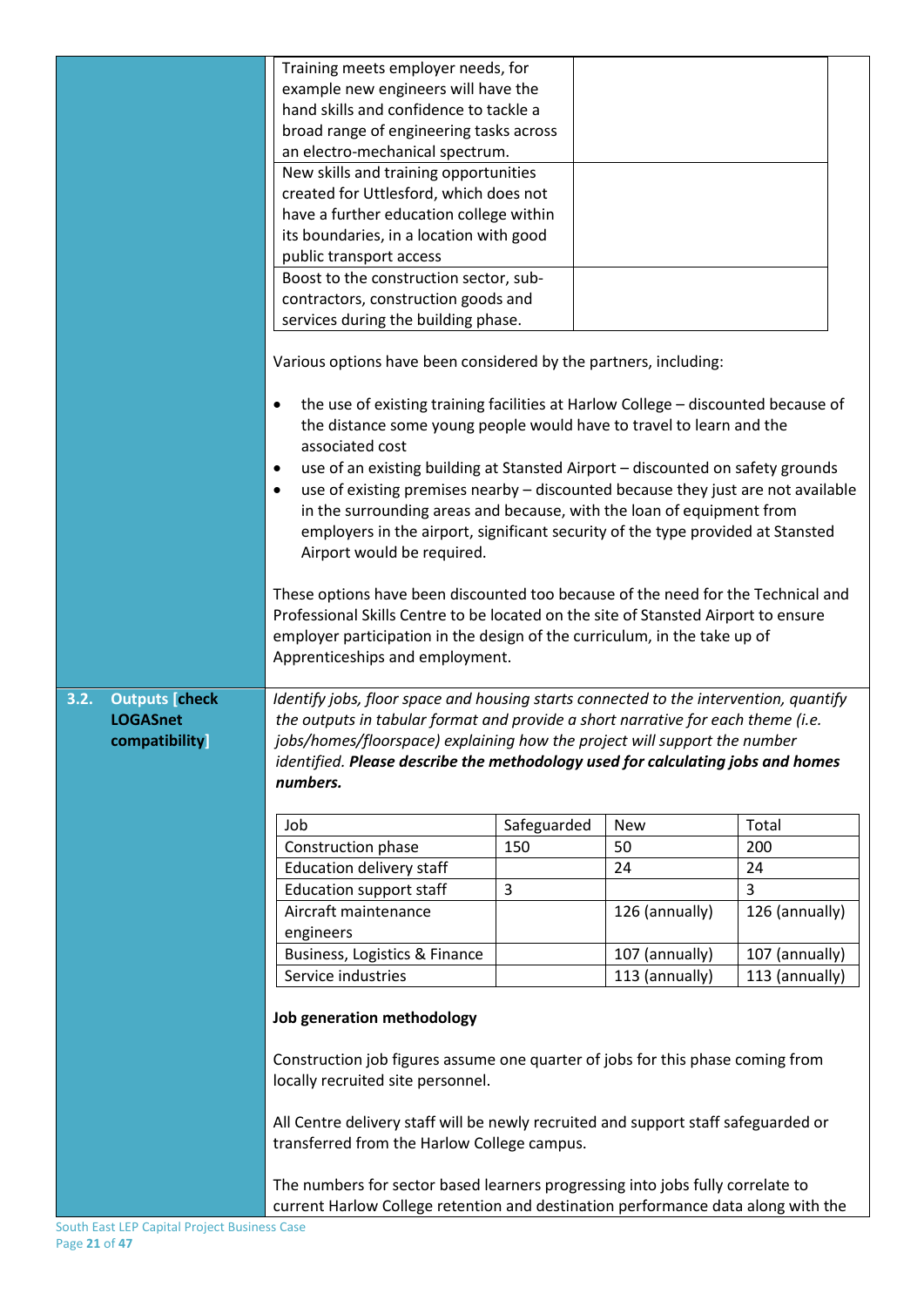targets set by the Harlow College Executive Group. In line with this these figures assume 95% of all starts being retained and 75% of those completing work readiness programme moving into employment or an apprenticeship.

The figures assume that the balance of the curriculum remains the same. A proportion of learners may also progress into undergraduate study.

We estimate the centre delivering the following outputs:

| Learner<br>Category                                      | <b>Learner numbers</b><br>before project<br>delivered at<br><b>Harlow College</b> |          | Learner numbers<br>after project |      | Change in learner<br>numbers |          |
|----------------------------------------------------------|-----------------------------------------------------------------------------------|----------|----------------------------------|------|------------------------------|----------|
|                                                          |                                                                                   | $[1]$    |                                  | [2]  |                              | $=[2-1]$ |
| 16-19 EFA                                                |                                                                                   | 493      |                                  | 793  |                              | 300      |
| <b>Adult Skills</b><br><b>Classroom-</b><br><b>Based</b> |                                                                                   | 18       |                                  | 33   |                              | 15       |
|                                                          | Intermediate                                                                      | 59       | Intermediate                     | 94   | Intermediate                 | 35       |
| 16-18<br>Apprenticeships                                 | Advanced                                                                          | 21       | Advanced                         | 41   | Advanced                     | 20       |
|                                                          | Higher                                                                            | $\Omega$ | Higher                           | 15   | Higher                       | 15       |
|                                                          | Intermediate                                                                      | 27       | Intermediate                     | 47   | Intermediate                 | 20       |
| Adult (19+)<br>Apprenticeships                           | Advanced                                                                          | 35       | Advanced                         | 55   | Advanced                     | 20       |
|                                                          | Higher                                                                            | 10       | Higher                           | 50   | Higher                       | 40       |
| <b>Traineeships</b>                                      |                                                                                   | 0        |                                  | 65   |                              | 65       |
| <b>Total</b>                                             |                                                                                   | 663      |                                  | 1193 |                              | 530      |

The curriculum offer at the Centre will be based on employer need and demand for specific skills related to their industry. Employers will be at the heart of curriculum design, which will be reviewed and monitored on a regular basis to ensure that the offer remains fit-for-purpose and relevant.

This will be achieved through the establishment of three cluster groups which will be sector-led by employers based at the airport. Cluster groups for carriers, airport operations and service industries will be established. In addition to the employers, there will be representatives at a senior manager level from Harlow College, MAG and Essex County Council on each of the cluster groups in order to ensure that strategic decisions on curriculum and the Centre's offer can be taken.

**3.3. Wider benefits** *Please describe below any wider economic benefits that the scheme will achieved that will help to contribute to the overall value for money of the scheme.*

> **Employment, supporting the growth and competitiveness of the airport** Data on Stansted Airport employment shows the main employee catchment area roughly conforms to the defined travel to work area of Harlow and Bishop's Stortford. Nearly two-thirds of Stansted employees live within the local authorities of Uttlesford, East Hertfordshire, Braintree and Harlow. The project will support greater numbers from local areas into employment across various skill levels at the airport. Skilled employees will maximise the economic potential and competitiveness of the airport and will attract inward investment.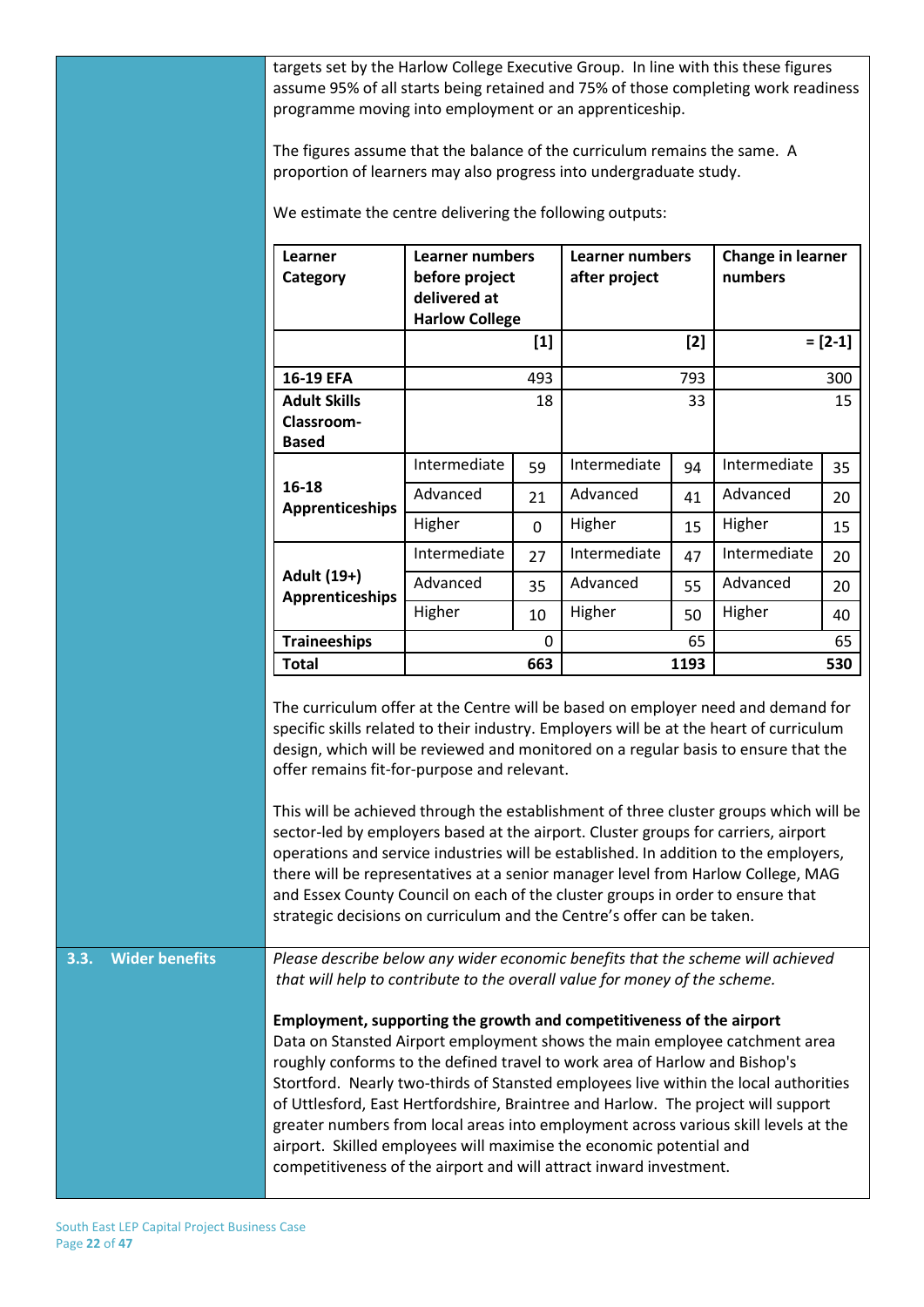|                                              | <b>Added Value</b><br>As well as addressing the identified skills gaps, currently experienced by<br>organisations operating at the airport, the centre will clearly add value and wider<br>benefit to the development of Stansted Airport, the LSCC M11 Innovation Corridor<br>and Essex as a whole. The 4-tracking of the rail-line, the new junction on the M11,<br>the location of Cross-rail 2 Terminus, the Harlow Enterprise Zone and the Airport all<br>seek to place Essex as a key location for investment the UK. All of these<br>developments bring their own skills opportunities and recruitment challenges.<br><b>Skills</b><br>Strong technical and professional provision across the various engineering<br>disciplines being offered at the Centre will support the projects listed above and<br>their need for civil engineering based engineers, placing Essex at the cutting edge of<br>economic growth. |            |  |  |  |  |
|----------------------------------------------|------------------------------------------------------------------------------------------------------------------------------------------------------------------------------------------------------------------------------------------------------------------------------------------------------------------------------------------------------------------------------------------------------------------------------------------------------------------------------------------------------------------------------------------------------------------------------------------------------------------------------------------------------------------------------------------------------------------------------------------------------------------------------------------------------------------------------------------------------------------------------------------------------------------------------|------------|--|--|--|--|
| <b>Standards</b><br>3.4.                     | Provide details of anticipated standards (such as BREEAM) that the project will<br>achieve.                                                                                                                                                                                                                                                                                                                                                                                                                                                                                                                                                                                                                                                                                                                                                                                                                                  |            |  |  |  |  |
|                                              | The project is to be designed using BREEAM (Building Research Establishment<br>Environmental Assessment Methodology) targeting a "Very Good" rating. Where<br>possible this will be enhanced to maximise and aspire to an "Excellent" rating.                                                                                                                                                                                                                                                                                                                                                                                                                                                                                                                                                                                                                                                                                |            |  |  |  |  |
|                                              | The design will take into account any building standards required by the airport<br>itself, the Manchester Airport Group Property Team will advise.                                                                                                                                                                                                                                                                                                                                                                                                                                                                                                                                                                                                                                                                                                                                                                          |            |  |  |  |  |
| <b>Value for money</b><br>3.5.<br>assessment | Please consider value for money in broad terms, e.g.:<br>Cost per job<br>$\bullet$<br>Leverage ratio against SELEP investment and as a percentage of total scheme<br>$\bullet$<br>cost                                                                                                                                                                                                                                                                                                                                                                                                                                                                                                                                                                                                                                                                                                                                       |            |  |  |  |  |
|                                              | Using the New Economy Manchester evaluation and DBIS employer investment in<br>apprenticeships study, the GVA of the Centre annually running at projected capacity<br>is £2,325,505.                                                                                                                                                                                                                                                                                                                                                                                                                                                                                                                                                                                                                                                                                                                                         |            |  |  |  |  |
|                                              | The Centre offers good value for money with regard to the economic value per<br>learner trained (see Appendix 1). For example:                                                                                                                                                                                                                                                                                                                                                                                                                                                                                                                                                                                                                                                                                                                                                                                               |            |  |  |  |  |
|                                              | Advanced Apprenticeship in Engineering and Aero                                                                                                                                                                                                                                                                                                                                                                                                                                                                                                                                                                                                                                                                                                                                                                                                                                                                              | £17,574 pa |  |  |  |  |
|                                              | Advanced Apprenticeship in Business, Logistics, Finance                                                                                                                                                                                                                                                                                                                                                                                                                                                                                                                                                                                                                                                                                                                                                                                                                                                                      | £18,922 pa |  |  |  |  |
|                                              | Advanced Apprenticeship in Service Industries<br>£9,428 pa                                                                                                                                                                                                                                                                                                                                                                                                                                                                                                                                                                                                                                                                                                                                                                                                                                                                   |            |  |  |  |  |
|                                              | Aggregate lifetime return for a single learner with a level 3<br>£44,920<br>qualification over a working life (40 years assumption)                                                                                                                                                                                                                                                                                                                                                                                                                                                                                                                                                                                                                                                                                                                                                                                          |            |  |  |  |  |
|                                              | Aggregate lifetime return for a single learner with a graduate<br>£125,000<br>level 4 Qualification over a working life (40 years assumption)                                                                                                                                                                                                                                                                                                                                                                                                                                                                                                                                                                                                                                                                                                                                                                                |            |  |  |  |  |
|                                              | Aggregate lifetime return for an intermediate Logistics<br>£515,240<br>Apprentice, over a working life (40 years assumption)                                                                                                                                                                                                                                                                                                                                                                                                                                                                                                                                                                                                                                                                                                                                                                                                 |            |  |  |  |  |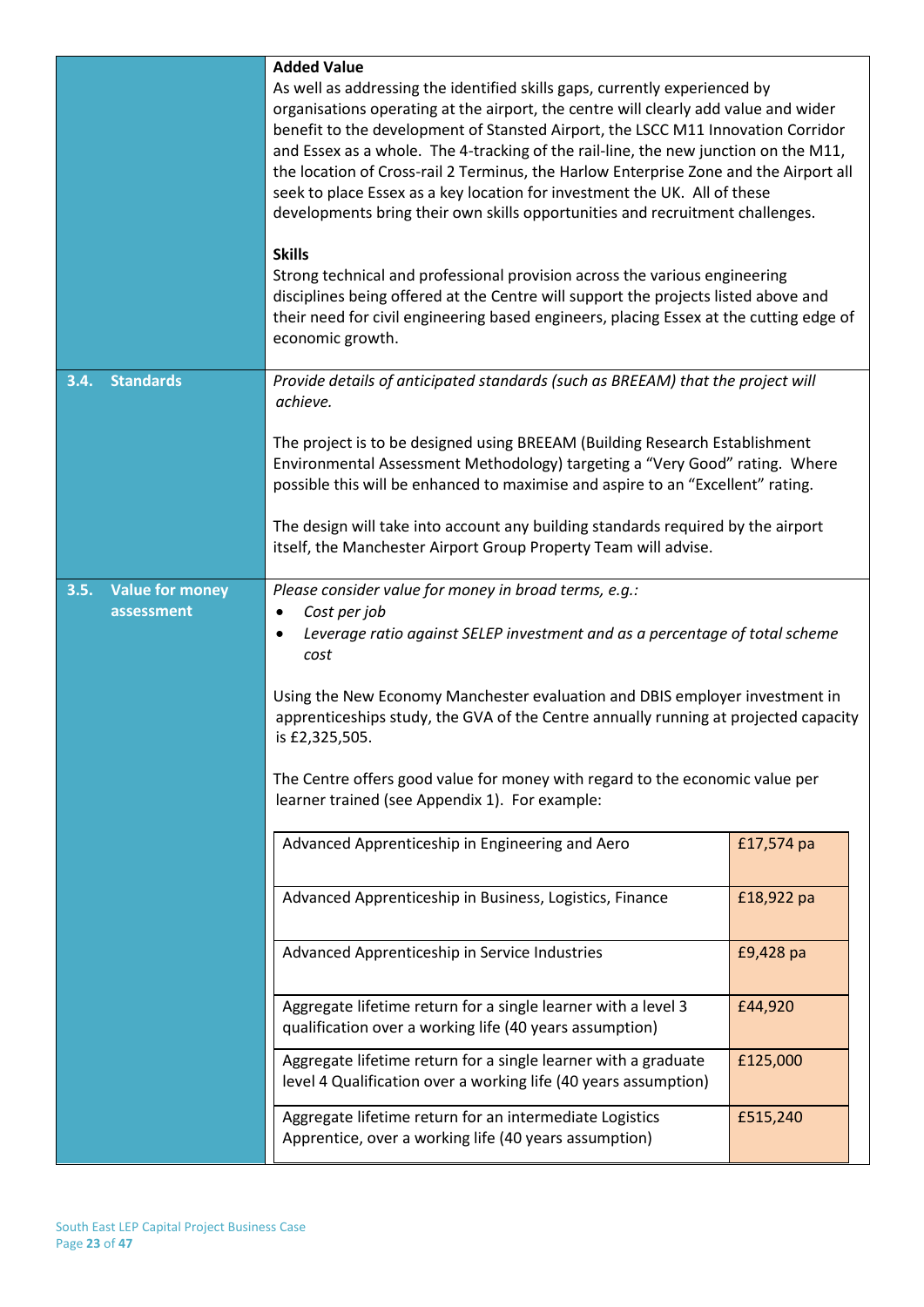| Aggregate lifetime return for an Advanced Engineering<br>Apprentice, over a working life (40 years assumption)                                                                                                                                                                                                                                                                                                                                                                                                                                                                                                                                                                                                            | £702,960 |
|---------------------------------------------------------------------------------------------------------------------------------------------------------------------------------------------------------------------------------------------------------------------------------------------------------------------------------------------------------------------------------------------------------------------------------------------------------------------------------------------------------------------------------------------------------------------------------------------------------------------------------------------------------------------------------------------------------------------------|----------|
| Aggregate lifetime return for an Engineering Higher Apprentice<br>over a working life (40 years assumption)                                                                                                                                                                                                                                                                                                                                                                                                                                                                                                                                                                                                               | £852,960 |
| Investment appraisal score - net present value (NPV) is a 20 year calculation based<br>upon initial expenditure, running costs, income and residual values, giving a 20 year<br>return on investment. The template is a standard calculation devised and used by<br>the Skills Funding Agency for all capital project proposals.                                                                                                                                                                                                                                                                                                                                                                                          |          |
| In relation to the Stansted Centre, the figures give a residual NPV of £7,679,322 over<br>a 20 year period. This is based upon an average income per FTE learner of £4,700.<br>The added sensitivity analysis includes scenarios that include a 10%<br>reduction/increase in income, capital costs and expenditure. All scenarios show the<br>centre with a positive NPV, thereby demonstrating a viable on-going project, this is<br>evident in the value for money indicator of 0.74 NPV to capital cost ratio. As the<br>centre is a new build other value for money indicators (net premises related) show a<br>cost. NPV calculations are at Appendix 2.                                                             |          |
| The leverage ratio against SELEP investment and as a percentage of total scheme<br>cost of £10,480,000 for the construction and equipping of the centre is as follows<br>SELEP 33%, Essex County Council 33%, Harlow College 5% and Manchester Airport<br>Group 29%. The public to private investment ratio is £7:£2. In addition the College<br>is committing an initial £1,000,000 of revenue fund to establish the centre.                                                                                                                                                                                                                                                                                             |          |
| Revenue funding has been confirmed as follows:<br>Up to £1m of funding is available for work with unemployed adults at<br>Stansted.<br>MAG has up to £700k of funding available to deliver apprenticeships as part<br>of their apprenticeship levy. Up to £250k of this will be available for                                                                                                                                                                                                                                                                                                                                                                                                                             |          |
| Stansted Airport and MAG have confirmed that Harlow College is its<br>preferred supplier.<br>The College has had detailed discussions with several apprenticeship levy<br>paying businesses / employers based at Stansted Airport and are in the<br>process of finalising arrangements between the businesses and the College.<br>As part of the Government's Strategic Area Review process, Harlow College<br>$\bullet$<br>sought advice from the then EFA (now the ESFA) for $16 - 18$ year old study                                                                                                                                                                                                                   |          |
| programmes based at the centre at Stansted Airport. Peter Mucklow,<br>Director, Intervention and Young People's Funding Group, ESFA (and<br>formerly Director, Young People, EFA, and Director, Intervention, SFA)<br>advised that the College should request a letter of comfort during 2017/18<br>in terms of funding for these learners. The College is pursuing this with the<br>ESFA.                                                                                                                                                                                                                                                                                                                                |          |
| The development of the Centre at Stansted Airport was approved as part of<br>the Strategic Area Review for Essex, led by Peter Mucklow, Director,<br>Intervention and Young People's Funding Group, ESFA. The<br>recommendation, which has been approved by Harlow College's<br>Corporation and the Strategic Area Review Steering Group is for "Harlow<br>College to remain as a stand-alone college, with a focus on developing a<br>campus at Stansted that will better meet employer and learner need."<br>Detailed discussions have taken place with the Rt Hon Robert Halfon,<br>Minister of State for Apprenticeships and Skills, who is fully supportive of<br>the development of the Centre at Stansted Airport. |          |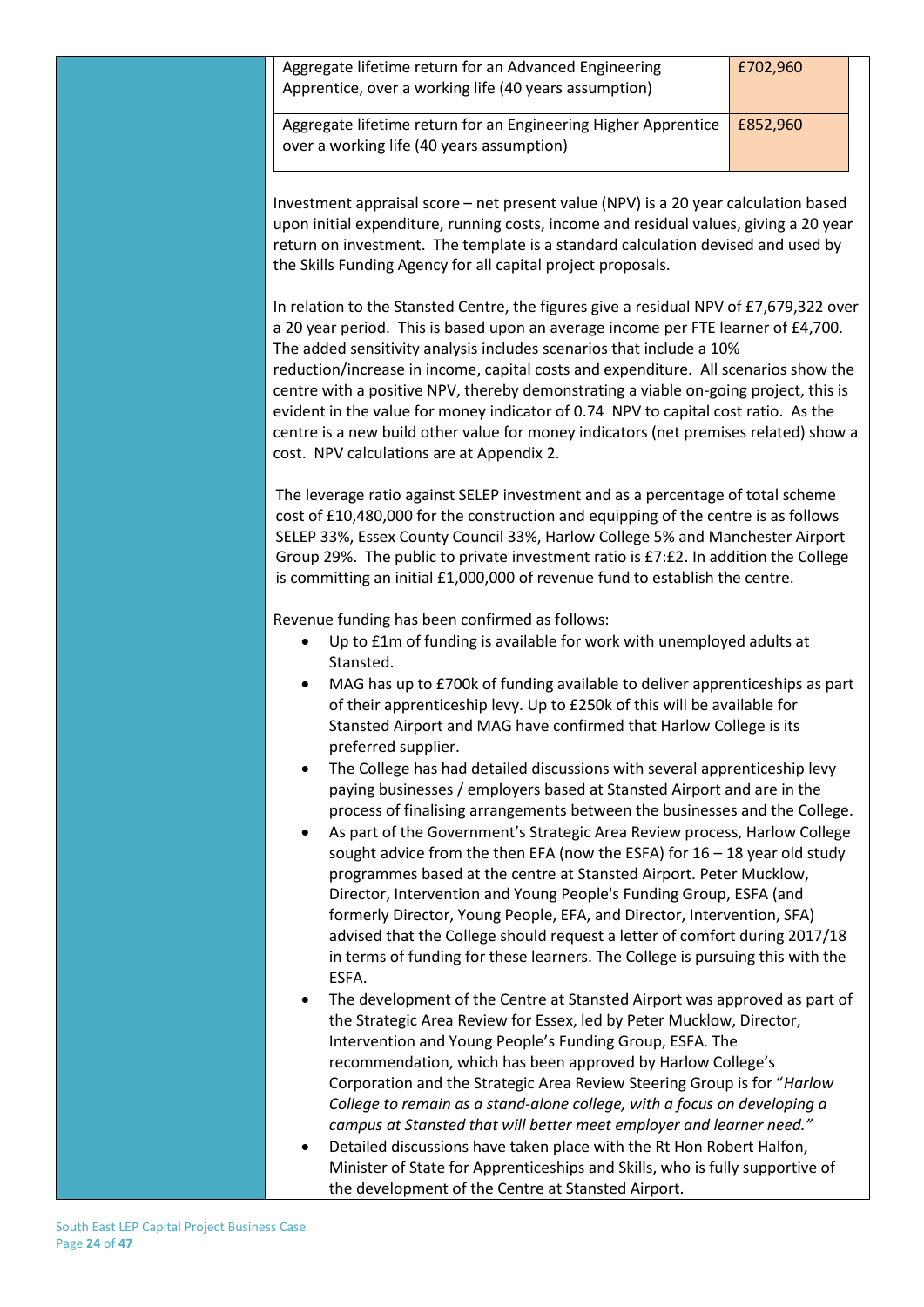|                                 | The investment appraisal considers the capital cost, running costs and income<br>generation the new facility will generate in order that a comparable NPV calculation<br>can be made in order to support the economic case for the scheme.<br><b>OPTIMISM BIAS</b>                                                                                                                                                                                                                                                                                                                                                                                                                                                                                                                                                                                                                                                                                                                                                                                                                                                                                                                                                                     |                                                                                |  |  |  |
|---------------------------------|----------------------------------------------------------------------------------------------------------------------------------------------------------------------------------------------------------------------------------------------------------------------------------------------------------------------------------------------------------------------------------------------------------------------------------------------------------------------------------------------------------------------------------------------------------------------------------------------------------------------------------------------------------------------------------------------------------------------------------------------------------------------------------------------------------------------------------------------------------------------------------------------------------------------------------------------------------------------------------------------------------------------------------------------------------------------------------------------------------------------------------------------------------------------------------------------------------------------------------------|--------------------------------------------------------------------------------|--|--|--|
|                                 | <b>Works Duration:</b>                                                                                                                                                                                                                                                                                                                                                                                                                                                                                                                                                                                                                                                                                                                                                                                                                                                                                                                                                                                                                                                                                                                                                                                                                 |                                                                                |  |  |  |
|                                 | Works duration:<br>$\ddot{}$                                                                                                                                                                                                                                                                                                                                                                                                                                                                                                                                                                                                                                                                                                                                                                                                                                                                                                                                                                                                                                                                                                                                                                                                           | 46 weeks                                                                       |  |  |  |
|                                 | Optimism bias factor at lower rate:                                                                                                                                                                                                                                                                                                                                                                                                                                                                                                                                                                                                                                                                                                                                                                                                                                                                                                                                                                                                                                                                                                                                                                                                    | 1%                                                                             |  |  |  |
|                                 | $=$<br>Works duration with optimism bias:                                                                                                                                                                                                                                                                                                                                                                                                                                                                                                                                                                                                                                                                                                                                                                                                                                                                                                                                                                                                                                                                                                                                                                                              | 46.46 weeks                                                                    |  |  |  |
|                                 | <b>Capital Expenditure:</b>                                                                                                                                                                                                                                                                                                                                                                                                                                                                                                                                                                                                                                                                                                                                                                                                                                                                                                                                                                                                                                                                                                                                                                                                            |                                                                                |  |  |  |
|                                 | Capital expenditure:<br>$\ddot{}$                                                                                                                                                                                                                                                                                                                                                                                                                                                                                                                                                                                                                                                                                                                                                                                                                                                                                                                                                                                                                                                                                                                                                                                                      | £7,480,000                                                                     |  |  |  |
|                                 | Optimism bias factor at lower rate:                                                                                                                                                                                                                                                                                                                                                                                                                                                                                                                                                                                                                                                                                                                                                                                                                                                                                                                                                                                                                                                                                                                                                                                                    | 2%                                                                             |  |  |  |
|                                 | $\equiv$<br>Capital expenditure with optimism bias: £7,629,600                                                                                                                                                                                                                                                                                                                                                                                                                                                                                                                                                                                                                                                                                                                                                                                                                                                                                                                                                                                                                                                                                                                                                                         |                                                                                |  |  |  |
|                                 | As agreed with Edmund Cassidy on 26 April 2017, the project type has been<br>classified as standard buildings and the lower percentage of optimism bias for both<br>works duration and capital expenditure has been used for the calculations. The<br>rationale for this is as follows: a guaranteed maximum price will be agreed on by<br>Harlow College and the contractor by August 2017, giving certainty with the costs<br>and the risk of over-spend will lie with the contractor; the building is being built on a<br>greenfield site and there is no demolition required; the project team have<br>assurances from Uttlesford District Council that they are committed to providing a<br>further education facility at Stansted Airport; the manufacturing processes for<br>components of the building will take place off-site; the full project team for Harlow<br>College and for Stansted Airport is in place and are well-established and Harlow<br>College's procured project team have a successful track record of working together -<br>the Stansted Airport project team is an internal team; the project is on track to meet<br>its first milestone of the full planning application being submitted on 5 May 2017. |                                                                                |  |  |  |
|                                 | <b>Benefit Cost Ratio</b>                                                                                                                                                                                                                                                                                                                                                                                                                                                                                                                                                                                                                                                                                                                                                                                                                                                                                                                                                                                                                                                                                                                                                                                                              |                                                                                |  |  |  |
|                                 | factors, equate to 3.1 : 1                                                                                                                                                                                                                                                                                                                                                                                                                                                                                                                                                                                                                                                                                                                                                                                                                                                                                                                                                                                                                                                                                                                                                                                                             | The Benefit Cost Ratio, taking into consideration optimism bias and discounted |  |  |  |
|                                 | Factors for a full breakdown of the calculation.                                                                                                                                                                                                                                                                                                                                                                                                                                                                                                                                                                                                                                                                                                                                                                                                                                                                                                                                                                                                                                                                                                                                                                                       | Please see Appendix - Updated BCR Stansted with Optimism Bias and Discounted   |  |  |  |
| <b>Options assessed</b><br>3.6. | Please provide a description of at least 4 options (or choices) for investment,<br>Do nothing<br>$\bullet$<br>Do minimum<br>Do something<br>Do optimum<br>٠<br>Please bear in mind that: these options may differ in potential business scope,                                                                                                                                                                                                                                                                                                                                                                                                                                                                                                                                                                                                                                                                                                                                                                                                                                                                                                                                                                                         | together with their relative advantages and disadvantages (a SWOT analysis):   |  |  |  |
|                                 | service solution, service delivery, implementation and funding, depending on the                                                                                                                                                                                                                                                                                                                                                                                                                                                                                                                                                                                                                                                                                                                                                                                                                                                                                                                                                                                                                                                                                                                                                       |                                                                                |  |  |  |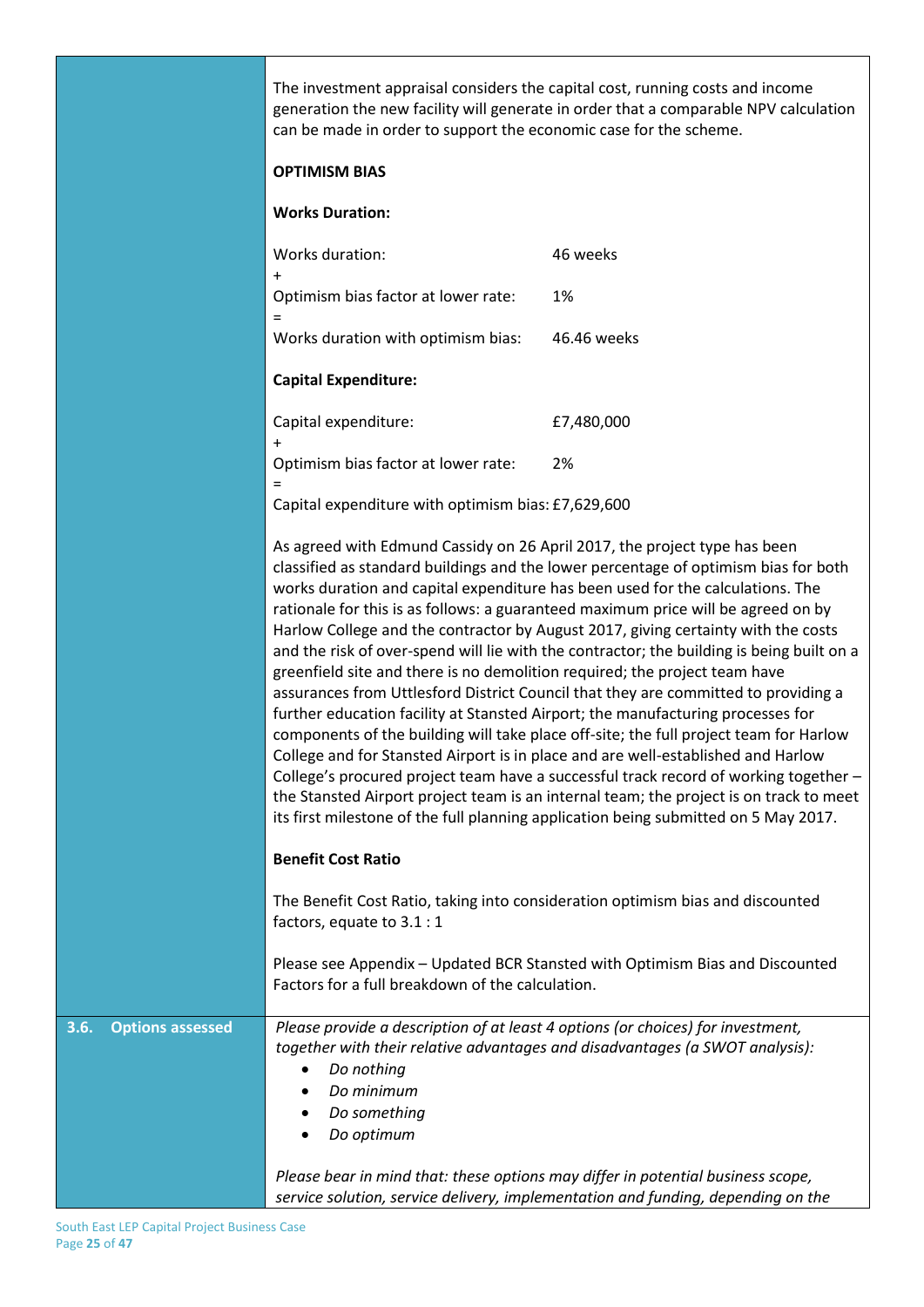#### *nature of the investment*

*Recommended option. How do its impacts compare with the other options considered?*

In preparing for the submission a number of options have been considered in order to derive the most appropriate / preferred solution. These include:

- 1. Do nothing base case upon all other options are considered
- 2. Do minimum use existing training facilities at Harlow College
	- 3. Do something leasing a local warehouse space near the airport in which to deliver the curriculum.
- 4. Do optimum –design and build a new purpose built facility on land adjacent to the airport.

#### **Option A - Do nothing – base case**

Harlow College, in conjunction with Manchester Airport Group (Stansted Airport), has established the demand for an educational training facility that will deliver a range of curricula to serve the Airport, College and wider community in terms of future FE provision for Uttlesford District Council.

A do nothing option does not address any of the aforementioned criteria. Specifically it does not address the lack of local FE provision or support the proposed growth in the economic development of the airport or wider Essex area.

#### **Option B – Use existing facilities at Harlow College**

The use of existing facilities at Harlow College goes some way to satisfying and meeting the demand of the new curriculum. However there are a number of drawbacks associated with this option which include:

- Only a limited amount of the curriculum offered could be adequately delivered.
- Existing facilities, whilst good for general FE, are not fit for purpose where aircraft maintenance is being taught.
- Harlow College is remote from the main airport site and therefore difficult to access whereas the Airport has good transport links.
- Does not address the gap in FE provision in Uttlesford area.

#### **Option C – Lease a local warehouse close to or near the airport to deliver the curriculum.**

This option considers the leasing of a warehouse facility near to the airport that the College could be used to deliver the curriculum and the space necessary for aircraft maintenance. General teaching space could be achieved by remodelling to create internal classrooms providing areas for more conventional class based learning. Discussions and research with the airport reveal an acute shortage of such suitable space thus creating drawbacks for this option being realistically considered. What warehouse accommodation that is available is not fit for purpose or suitable.

A study commissioned by Uttlesford District Council captioned "Commercial Workspace Study" dated June 2015, reveals a further acute shortage in the surrounding areas. Therefore if such accommodation did exist then a high premium would be paid.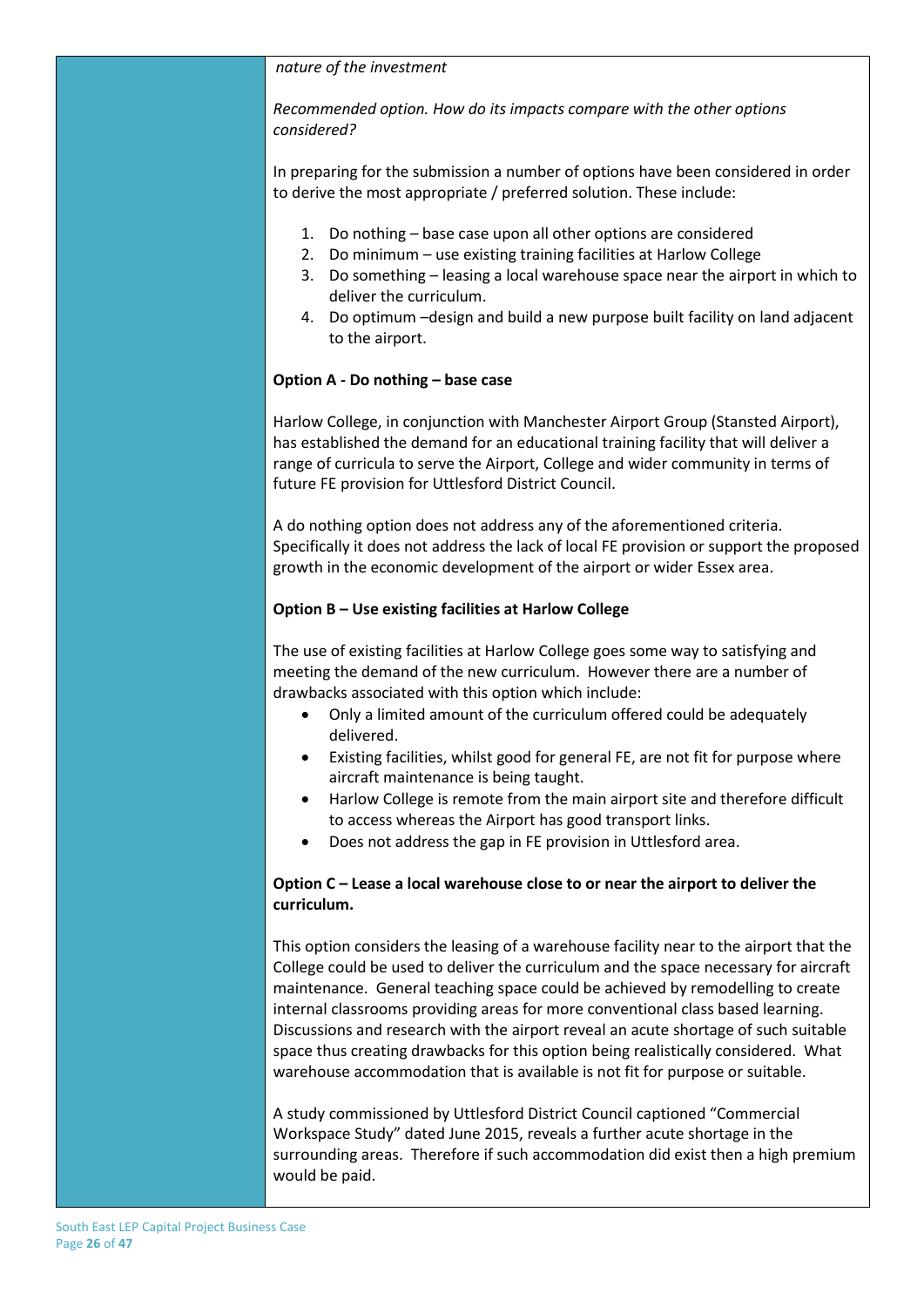|                                  | Key issues therefore can be summarised as follows:                                                                                                                                                                                                                                                                                                                                                                                                                                                                                                                                              |                 |                 |                 |                 |  |  |
|----------------------------------|-------------------------------------------------------------------------------------------------------------------------------------------------------------------------------------------------------------------------------------------------------------------------------------------------------------------------------------------------------------------------------------------------------------------------------------------------------------------------------------------------------------------------------------------------------------------------------------------------|-----------------|-----------------|-----------------|-----------------|--|--|
|                                  | Warehouse space available at the airport is inadequate to deliver the<br>$\bullet$<br>curriculum required.<br>Potential available accommodation is located near to fuel storage and<br>therefore poses a significant H&S safety risk to the Centre and its students.<br>There is no suitable space remote from the airport that will satisfy the<br>$\bullet$<br>demand.                                                                                                                                                                                                                        |                 |                 |                 |                 |  |  |
|                                  | Option D - new purpose built facility                                                                                                                                                                                                                                                                                                                                                                                                                                                                                                                                                           |                 |                 |                 |                 |  |  |
|                                  | This option considers the construction of a new College building: $2000m^2$ , flexible in<br>design to accommodate the needs of the new curriculum and to provide suitable<br>warehouse type space for aircraft maintenance courses. It would be located near<br>the Airport on land gifted to the college by Manchester Airport Group (MAG). The<br>cost of this option is £8m including VAT. There are virtually no drawbacks with this<br>option and provides a positive solution to the demand identified. Designs will also<br>consider potential future expansion. Key positives include: |                 |                 |                 |                 |  |  |
|                                  | Addresses the shortfall in suitable accommodation by developing proposals<br>to meet specific requirements.<br>٠                                                                                                                                                                                                                                                                                                                                                                                                                                                                                |                 |                 |                 |                 |  |  |
|                                  | Addresses the shortfall in provision of FE provision in the Uttlesford District<br>Council area.<br>Early stage discussion suggests the scheme is supported by local planners.<br>Fits in and is supported by Manchester Airport Group and their wider<br>٠<br>development plans for the airport.<br>Land is gifted to the College for educational use.                                                                                                                                                                                                                                         |                 |                 |                 |                 |  |  |
|                                  | Avoids potential Health & Safety issues noted previously with option 2.<br>٠<br>Allows development to be flexible in design providing future expansion<br>possibilities.                                                                                                                                                                                                                                                                                                                                                                                                                        |                 |                 |                 |                 |  |  |
|                                  | In addition to the response below, please also refer to Appendix C SWOT Options &<br>BCR Stansted for a more detailed analysis and scoring of the wider options<br>considered.                                                                                                                                                                                                                                                                                                                                                                                                                  |                 |                 |                 |                 |  |  |
| 3.7.<br><b>Scheme assessment</b> | Provide a brief description of a modelling and appraisal methodology - including<br>details of data source.<br>Show sufficient information to demonstrate the analysis supporting the economic<br>case fitness for purpose.<br>For transport projects, note that the level of detail in the appraisal summary table<br>should be proportionate to the scale of expected impact with particular emphasis<br>placed on the assessment of carbon, air quality, bus usage, sustainability modes,                                                                                                    |                 |                 |                 |                 |  |  |
|                                  | accessibility and road safety.<br>To appraise the suitability of the scheme, the partners have assessed the<br>achievement of the objectives against the criteria used in 3.6 above.                                                                                                                                                                                                                                                                                                                                                                                                            |                 |                 |                 |                 |  |  |
|                                  | A quantitative assessment of the options is shown in the table below RAG rated;<br>(scored 0-5 with 5 highest 0 lowest). A separate financial appraisal with benefit cost<br>ratio has been undertaken for the preferred option - please see Appendix C.                                                                                                                                                                                                                                                                                                                                        |                 |                 |                 |                 |  |  |
|                                  | <b>Criteria</b>                                                                                                                                                                                                                                                                                                                                                                                                                                                                                                                                                                                 | <b>Option A</b> | <b>Option B</b> | <b>Option C</b> | <b>Option D</b> |  |  |
|                                  | Land gifted to College                                                                                                                                                                                                                                                                                                                                                                                                                                                                                                                                                                          | $\bf{0}$        | 0               | 0               | 5               |  |  |
|                                  | Meets curriculum brief                                                                                                                                                                                                                                                                                                                                                                                                                                                                                                                                                                          | $\bf{0}$        | $\overline{2}$  | 2               | 5               |  |  |
|                                  | Satisfies planners<br>5<br>3<br>0<br>З.                                                                                                                                                                                                                                                                                                                                                                                                                                                                                                                                                         |                 |                 |                 |                 |  |  |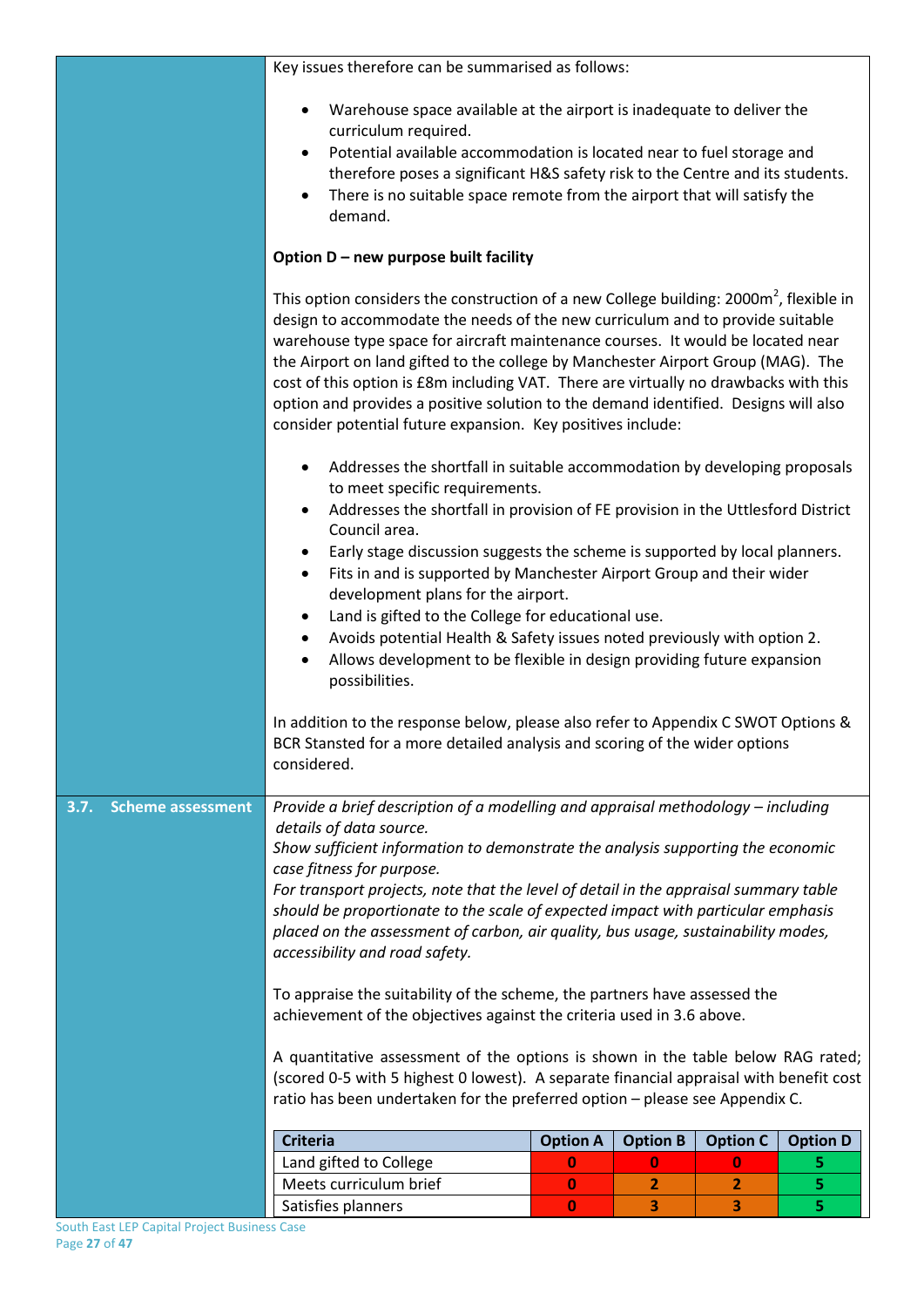| Supports wider airport jobs         | 0 |    |    |    |
|-------------------------------------|---|----|----|----|
| Provides FE provision in Uttlesford | 0 |    |    | 5  |
| <b>District</b>                     |   |    |    |    |
| Future expansion possibilities      |   |    |    |    |
| Overcomes shortfall of warehouse    |   |    | 3  | 5  |
| space                               |   |    |    |    |
| Addresses H&S issues                |   |    | 3  |    |
| Good transport links                |   |    |    |    |
| Close to airport                    |   |    | 3  | 5  |
| Total score                         | 0 | 19 | 24 | 50 |
|                                     |   |    |    |    |

Of all the options considered, option 4 is the preferred as it covers all of the short, medium and long term goals of providing a new educational facility to support the airport and the wider community in Uttlesford District Council in respect of a sustainable F E provision. Option 4 also addresses all of the shortcomings noted for the other options considered. A do nothing options is not considered valid, as there is a clear case for FE to support the airport its workers and the wider community.

#### **3.8. Transport KPIs**

| Key performance            | <b>Unit</b>                                                                       | AM Peak - Weekday                                                               | <b>PM Peak - Weekday</b> | <b>Interpeak - Weekday</b> |
|----------------------------|-----------------------------------------------------------------------------------|---------------------------------------------------------------------------------|--------------------------|----------------------------|
| indicators                 |                                                                                   |                                                                                 |                          |                            |
| Congestion relief          |                                                                                   |                                                                                 |                          |                            |
| road schemes               |                                                                                   |                                                                                 |                          |                            |
| Congestion relief          |                                                                                   |                                                                                 |                          |                            |
| through public             |                                                                                   |                                                                                 |                          |                            |
| transport, demand          |                                                                                   |                                                                                 |                          |                            |
| management and             |                                                                                   |                                                                                 |                          |                            |
| others                     |                                                                                   |                                                                                 |                          |                            |
| Access to                  |                                                                                   |                                                                                 |                          |                            |
| development site           |                                                                                   |                                                                                 |                          |                            |
| schemes                    |                                                                                   |                                                                                 |                          |                            |
| Structural                 |                                                                                   |                                                                                 |                          |                            |
| maintenance                |                                                                                   |                                                                                 |                          |                            |
| schemes                    |                                                                                   |                                                                                 |                          |                            |
|                            |                                                                                   |                                                                                 |                          |                            |
| 3.9.<br><b>Assumptions</b> |                                                                                   | List all assumptions made for transport modelling and approach. WebTAG sets out |                          |                            |
|                            |                                                                                   | assumptions that should be used in the conduct of transport studies.            |                          |                            |
|                            |                                                                                   |                                                                                 |                          |                            |
|                            |                                                                                   | In addition, please list any further assumptions supporting the analysis.       |                          |                            |
|                            |                                                                                   |                                                                                 |                          |                            |
| 3.10. Sensitivity tests    | Set out your sensitivity tests considering risks, uncertainties and sensitivities |                                                                                 |                          |                            |
|                            |                                                                                   | associated with the project                                                     |                          |                            |
|                            |                                                                                   |                                                                                 |                          |                            |
|                            |                                                                                   |                                                                                 |                          |                            |
|                            |                                                                                   |                                                                                 |                          |                            |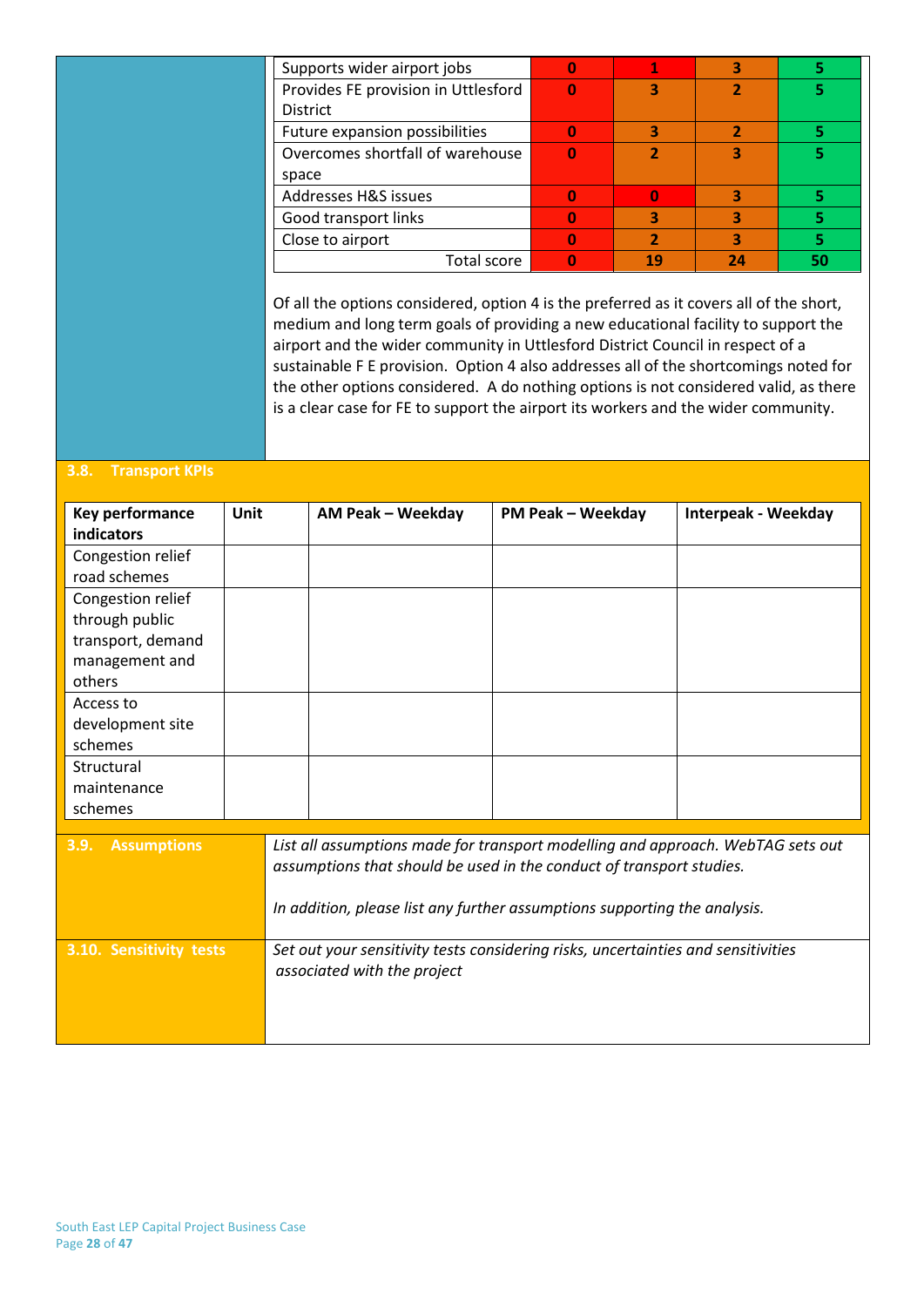#### **3.11. Appraisal summary**

#### *Provide positive and negative impacts of the scheme in the table below. Please adhere to WebTAG guidance.*

| <b>Category of impact</b> | <b>Impacts typically</b><br>monetised                                              | Impacts that can be<br>monetised          | <b>Impacts currently normally</b><br>monetised  |
|---------------------------|------------------------------------------------------------------------------------|-------------------------------------------|-------------------------------------------------|
| Economy                   | <b>Business users and</b><br>providers                                             | Reliability regeneration<br>Wider impacts | Townscape heritage                              |
| Environment               | Noise; Air Quality<br>Greenhouse Gas                                               | Lanscape                                  | <b>Biodiversity Water</b><br>Security Access to |
| Social                    | Commuting and other users<br>Accidents<br>Physical activity and journey<br>quality | Reliability option and non-<br>use values | <b>Services Affordability</b><br>Severance      |
| Public accounts           | Cost to broad transport<br>budget<br>Indirect tax                                  |                                           |                                                 |

#### **3.12. Transport value for money statement –** *See guidance*

|                       | Present values in 2010 prices and values |
|-----------------------|------------------------------------------|
| <b>PVB</b>            |                                          |
| <b>PVC</b>            |                                          |
| $NPV = PVB - PVC$     |                                          |
| Initial BCR = PVB/PVC |                                          |

#### **3.13. Value for money summary -** *worked example*

*Please identify the category of VfM based on Benefit Cost Ratio (BCR) of the scheme using monetised impacts in* 

- 
- 

- 
- 
- 

|                     | Assessment             | <b>Detail</b>                                                   |
|---------------------|------------------------|-----------------------------------------------------------------|
| Initial BCR         | $1.5$ (BCR)            | Estimated using WebTAG guidance                                 |
| <b>Adjusted BCR</b> | $1.9$ (BCR)            | Includes estimates for reliability impacts                      |
| Qualitative         | Largely beneficial     | There is strong evident of impacts relating to severance and    |
| Assessment          |                        | security benefits                                               |
| Key risks,          | Risks reflected in VfM | Cost estimates are not final. Higher optimism bias rate applied |
| sensitivities       | conclusion             | to account for uncertainty in cost estimates                    |
| VfM category        | Medium/high            | Qualitative assessment suggests BCR may be high.                |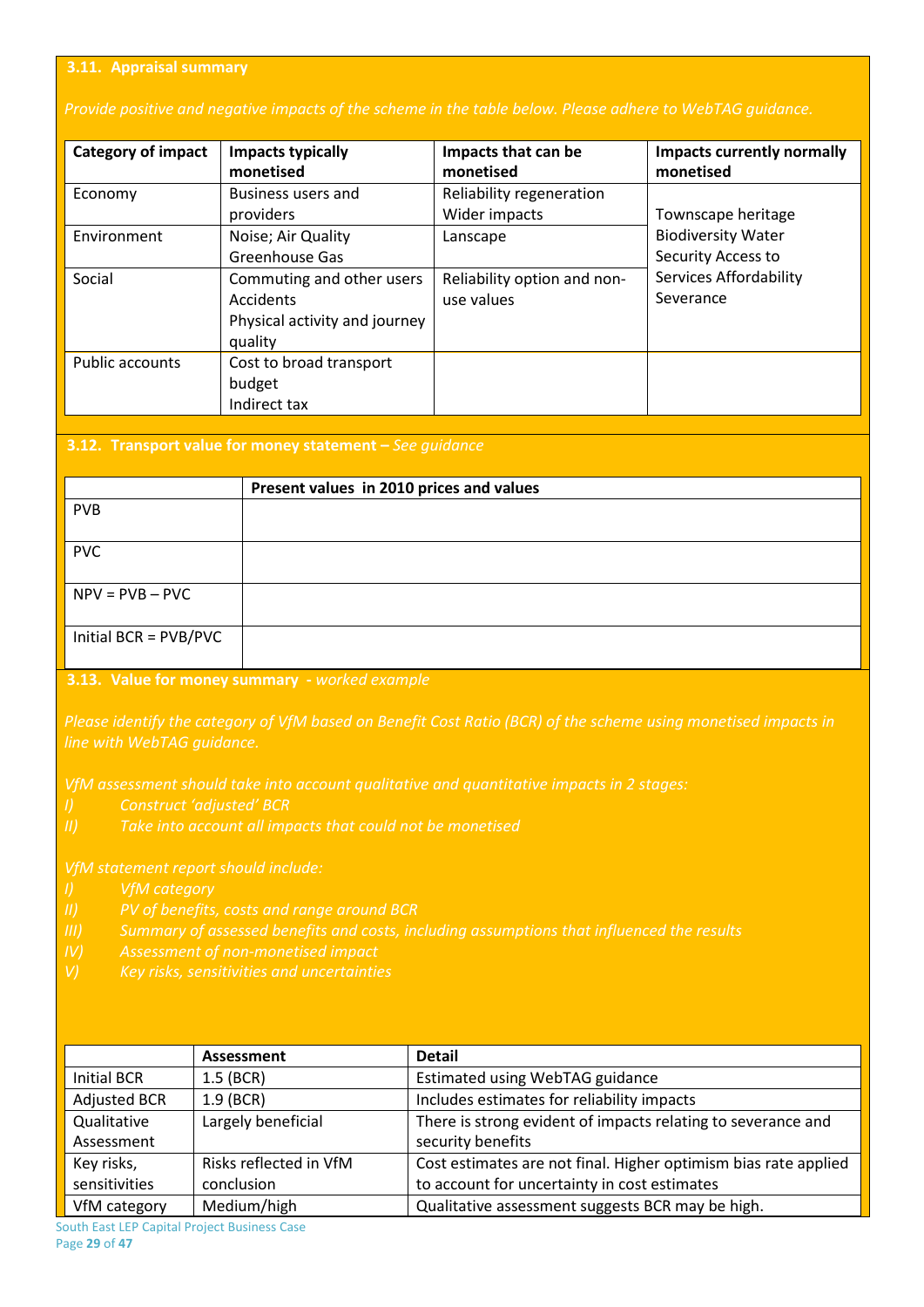| Medium/high value for money is judged appropriate as it is<br>not possible to distinguish between the two categories with<br>any certainty. |
|---------------------------------------------------------------------------------------------------------------------------------------------|
|                                                                                                                                             |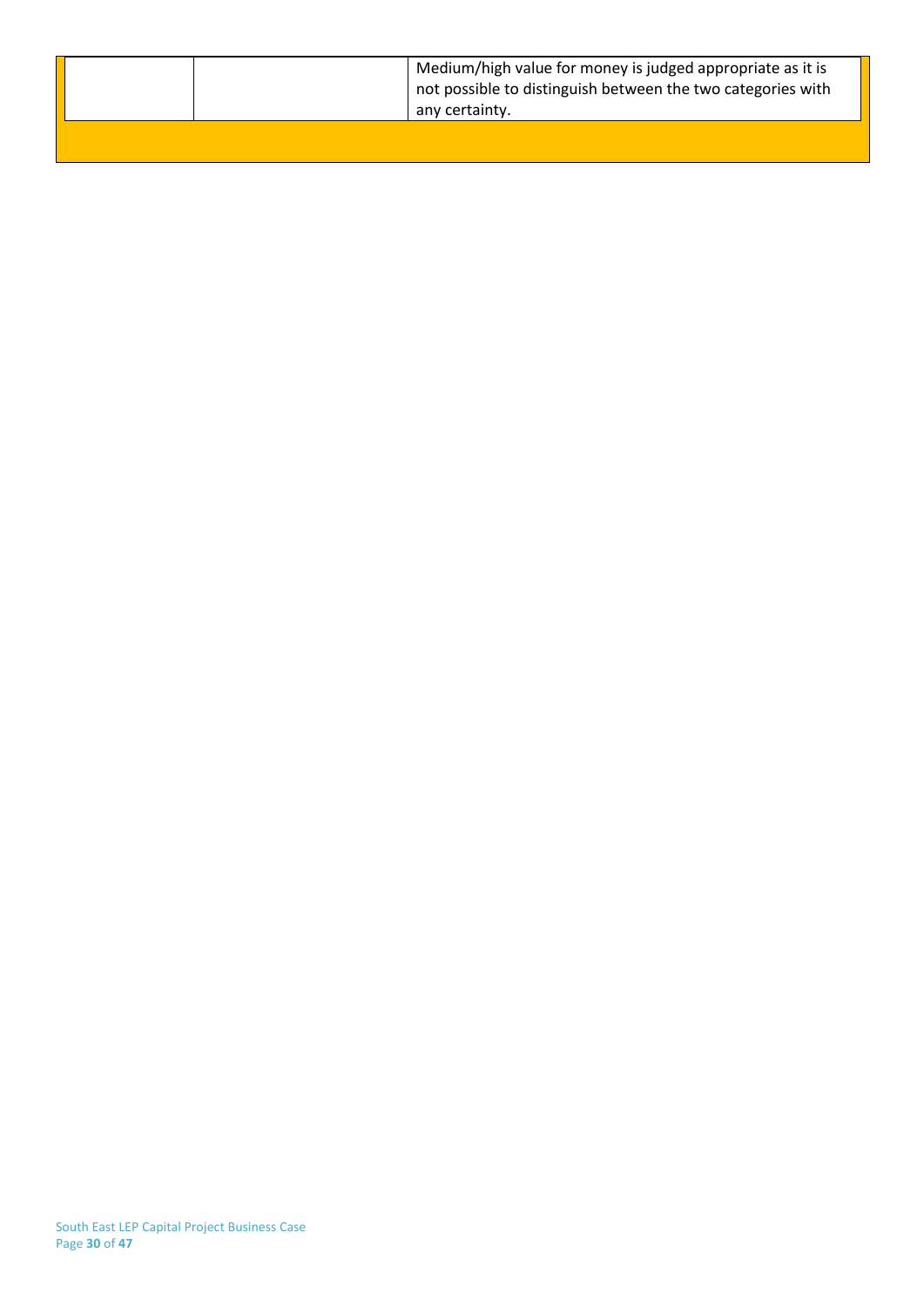## **4. COMMERCIAL CASE**

*The commercial case determines whether the scheme is commercially viable. It presents evidence on risk allocation and transfer, contract timescales, implementation timescales and details of the capability and skills of the team delivering the project.*

| 4.1. | <b>Procurement</b> | Please provide details of the procurement route and strategy that will be used for the<br>project. This should include details of the procurement mechanism to be used, details<br>of whether it is an existing framework and contract, the timescales associated with<br>the procurements and details of other routes that were considered for delivery and<br>reasons why these were rejected.                                                                                                                      |
|------|--------------------|-----------------------------------------------------------------------------------------------------------------------------------------------------------------------------------------------------------------------------------------------------------------------------------------------------------------------------------------------------------------------------------------------------------------------------------------------------------------------------------------------------------------------|
|      |                    | Harlow College will lead and manage the procurement for this project and will use its<br>existing Procurement Policy to make appointments for all contractors. This is<br>compliant with EU procurement rules and will demonstrate best value for the private<br>and public sector investment.                                                                                                                                                                                                                        |
|      |                    | The Harlow College Procurement Policy is subject to audit by external auditors.                                                                                                                                                                                                                                                                                                                                                                                                                                       |
|      |                    | The College is required to use Crown Commercial Services as part of Government<br>procurement rules for the further education sector. As such, the College would<br>appoint a team of professional consultants who will be retained by the clients for the<br>whole project. They will be responsible for the contract management life-cycle,<br>including:                                                                                                                                                           |
|      |                    | Nature and scale of the project<br>٠                                                                                                                                                                                                                                                                                                                                                                                                                                                                                  |
|      |                    | Value of need - input and output<br>٠                                                                                                                                                                                                                                                                                                                                                                                                                                                                                 |
|      |                    | Specification<br>٠<br>Risk factors and significant performance criteria<br>$\bullet$                                                                                                                                                                                                                                                                                                                                                                                                                                  |
|      |                    | Attractiveness to the market<br>$\bullet$                                                                                                                                                                                                                                                                                                                                                                                                                                                                             |
|      |                    | Timescales and phasing<br>$\bullet$                                                                                                                                                                                                                                                                                                                                                                                                                                                                                   |
|      |                    | Communication strategy with potential suppliers<br>$\bullet$                                                                                                                                                                                                                                                                                                                                                                                                                                                          |
|      |                    | The professional team will develop the project to a stage where it is ready for<br>contractor procurement via a two stage process through Crown Commercial<br>Services, OJEU or an appropriate public framework. Stage 1 - would cover design and<br>development and Stage 2 - construction at a guaranteed maximum price. The College<br>will establish a sub-committee of its Governing body to oversee the procurement<br>process and recommend for approval by its Full Governing Body successful<br>contractors. |
|      |                    | The College has a long history of successfully delivering similar sized schemes,<br>including the University Centre Harlow (£6 million), University Technical College<br>(£6.6 million) and currently the build of the Advanced Manufacturing & Engineering<br>Centre (£7.5 million - on target to be delivered on time and to budget).                                                                                                                                                                               |
|      |                    | Contracting Strategy - please appendix A FPM Status Report:                                                                                                                                                                                                                                                                                                                                                                                                                                                           |
|      |                    | The College has entered into a contract with Fusion Project Management for project<br>management and quantity surveying, following an OJEU tendering process.                                                                                                                                                                                                                                                                                                                                                         |
|      |                    | The contractors have been procured via the Scape framework and the contract is a<br>two stage design and build contract. At the end of the first stage of the contract, a<br>guaranteed maximum prize will be confirmed.                                                                                                                                                                                                                                                                                              |
|      |                    | Standard JCT contracts will be issued.                                                                                                                                                                                                                                                                                                                                                                                                                                                                                |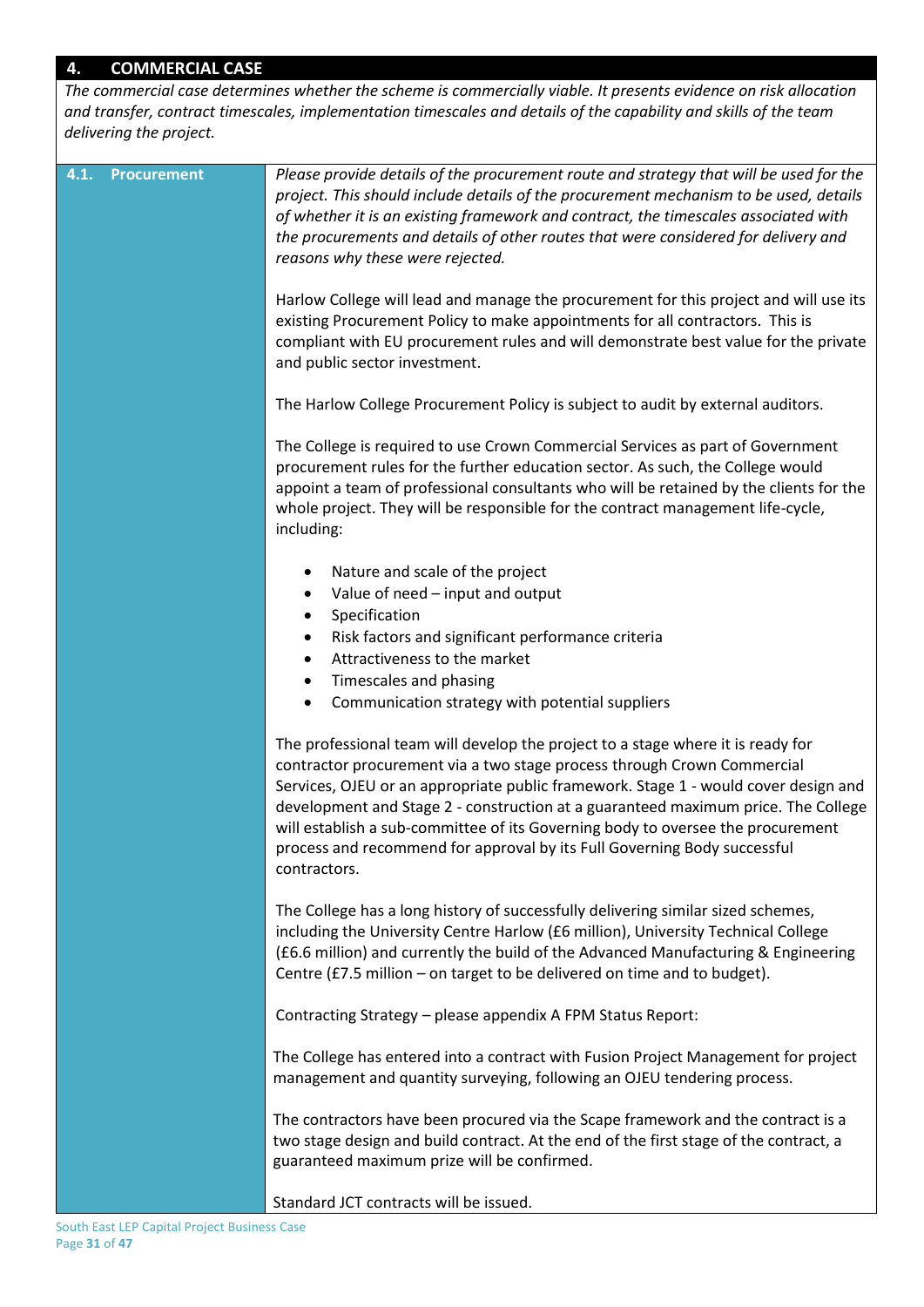| 4.2. | <b>Commercial</b><br>dependencies   | LGF Funding will open the opportunity for the gifting of the land, worth £3m, by<br>Manchester Airport Group. The gift of land is subject to the LGF funding being<br>secured.                                                                                                                                                                                                                                                                                                                                                                                                                                                                                                                                                                                                                                                                                                                                                                                                                                                                                                                                                                                                                                                                                                                                                                                                                                                                                                                                                                                                                                                                                                                                                                                                                                                                                                                                                                                                                                                                                                                                                                                                                                                                                                                                                                                                                                                                                                                                                         |
|------|-------------------------------------|----------------------------------------------------------------------------------------------------------------------------------------------------------------------------------------------------------------------------------------------------------------------------------------------------------------------------------------------------------------------------------------------------------------------------------------------------------------------------------------------------------------------------------------------------------------------------------------------------------------------------------------------------------------------------------------------------------------------------------------------------------------------------------------------------------------------------------------------------------------------------------------------------------------------------------------------------------------------------------------------------------------------------------------------------------------------------------------------------------------------------------------------------------------------------------------------------------------------------------------------------------------------------------------------------------------------------------------------------------------------------------------------------------------------------------------------------------------------------------------------------------------------------------------------------------------------------------------------------------------------------------------------------------------------------------------------------------------------------------------------------------------------------------------------------------------------------------------------------------------------------------------------------------------------------------------------------------------------------------------------------------------------------------------------------------------------------------------------------------------------------------------------------------------------------------------------------------------------------------------------------------------------------------------------------------------------------------------------------------------------------------------------------------------------------------------------------------------------------------------------------------------------------------------|
| 4.3. | <b>Commercial</b><br>sustainability | Please can you identify how the project will be commercially sustainable? Will the<br>project require on going revenue support? If so how will this be funded?<br>Please verify the project's sustainability by including cash flow projections post-<br>completion.<br>The project will not require any further capital funding over and above the £3.5m LGF<br>and the match funding from Essex CC for the construction of the centre and<br>infrastructure works.<br>Ongoing revenue funding support will be required from the Skills Funding Agency for<br>Apprenticeships and from the Education Funding Agency for training for learners<br>aged 16-18. This is estimated to be £2.5M per annum (£1.6M in year 1). The College<br>is in the process of seeking a meeting with the Minister for Skills to commence the<br>process of obtaining recurrent revenue funding. However the College can initially<br>commit up to £1 million of revenue funding to establish the centre.<br>Revenue funding has been confirmed as follows:<br>Up to £1m of funding is available for work with unemployed adults at<br>Stansted.<br>MAG has up to £700k of funding available to deliver apprenticeships as part<br>$\bullet$<br>of their apprenticeship levy. Up to £250k of this will be available for Stansted<br>Airport and MAG have confirmed that Harlow College is its preferred<br>supplier.<br>The College has had detailed discussions with several apprenticeship levy<br>$\bullet$<br>paying businesses / employers based at Stansted Airport and are in the<br>process of finalising arrangements between the businesses and the College.<br>As part of the Government's Strategic Area Review process, Harlow College<br>sought advice from the then EFA (now the ESFA) for $16 - 18$ year old study<br>programmes based at the centre at Stansted Airport. Peter Mucklow,<br>Director, Intervention and Young People's Funding Group, ESFA (and formerly<br>Director, Young People, EFA, and Director, Intervention, SFA) advised that the<br>College should request a letter of comfort during 2017/18 in terms of funding<br>for these learners. The College is pursuing this with the ESFA.<br>The development of the Centre at Stansted Airport was approved as part of<br>$\bullet$<br>the Strategic Area Review for Essex, led by Peter Mucklow, Director,<br>Intervention and Young People's Funding Group, ESFA. The recommendation,<br>which has been approved by Harlow College's Corporation and the Strategic |
|      |                                     | Area Review Steering Group is for "Harlow College to remain as a stand-alone<br>college, with a focus on developing a campus at Stansted that will better<br>meet employer and learner need."<br>Detailed discussions have taken place with the Rt Hon Robert Halfon,<br>Minister of State for Apprenticeships and Skills, who is fully supportive of the<br>development of the Centre at Stansted Airport.                                                                                                                                                                                                                                                                                                                                                                                                                                                                                                                                                                                                                                                                                                                                                                                                                                                                                                                                                                                                                                                                                                                                                                                                                                                                                                                                                                                                                                                                                                                                                                                                                                                                                                                                                                                                                                                                                                                                                                                                                                                                                                                            |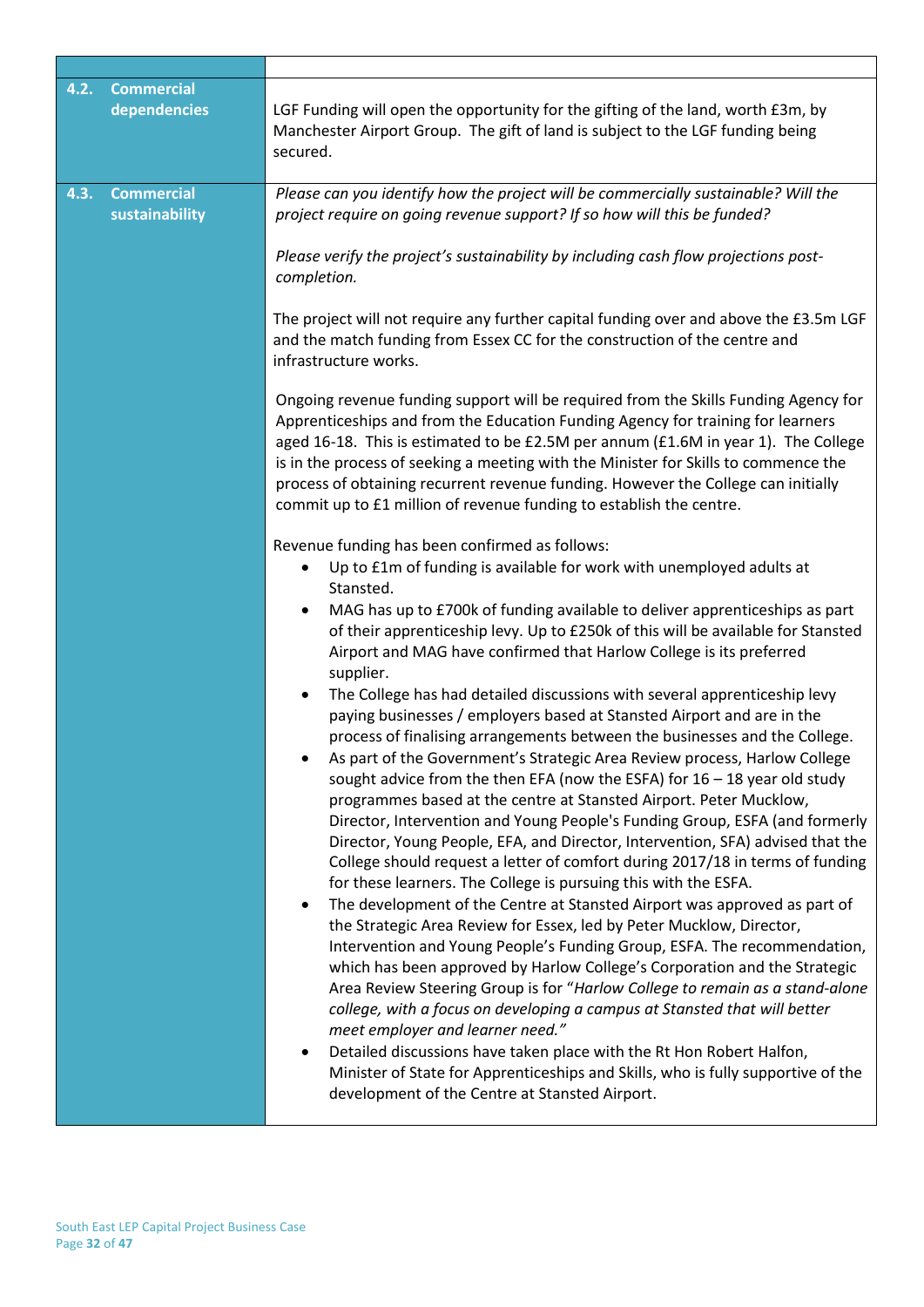|      |                                                     | The Centre will generate in the region of £2.5million of revenue once established. It<br>will act as a key enabler for the growth of businesses around the airport, contributing<br>in the region of £2.3million <sup>2</sup> in economic value to the wider Stansted community.                                                                                                                                                                                                                                                                                                                                                                                                   |
|------|-----------------------------------------------------|------------------------------------------------------------------------------------------------------------------------------------------------------------------------------------------------------------------------------------------------------------------------------------------------------------------------------------------------------------------------------------------------------------------------------------------------------------------------------------------------------------------------------------------------------------------------------------------------------------------------------------------------------------------------------------|
| 4.4. | <b>Compatibility with</b><br><b>State Aid rules</b> | Does funding this scheme constitute state aid?<br>If so, what regulations are being applied and what advice has been received to<br>demonstrate compatibility? Are you eligible to receive grant aid at the level<br>requested within the State Aid Regulations?                                                                                                                                                                                                                                                                                                                                                                                                                   |
|      |                                                     | Funding for this scheme does not constitute State Aid.                                                                                                                                                                                                                                                                                                                                                                                                                                                                                                                                                                                                                             |
|      |                                                     | The State Aid rules only apply in relation to funding of activities which amount to<br>"economic activity" and as a general rule both the European Commission and the<br>Court of Justice of the European Union have indicated that the provision of public<br>education, where funded primarily by the State, in a non-economic activity and thus<br>falls outside of the ambit of the State Aid rules. This means that public support of<br>such activities at any level (even 100%) is potentially permissible under the State Aid<br>rules.                                                                                                                                    |
| 4.5. | <b>Commercial viability</b>                         | Please provide:                                                                                                                                                                                                                                                                                                                                                                                                                                                                                                                                                                                                                                                                    |
|      |                                                     | Evidence to show the risk allocation and transfer between the promoter and<br>1.<br>contractor and timescales identified in procurement and/or contract<br>management strategy                                                                                                                                                                                                                                                                                                                                                                                                                                                                                                     |
|      |                                                     | Harlow College will lead the procurement for this project in line with its existing<br>Procurement Policy, which meets EU procurement regulations. The tender<br>documents will be compiled with the support of experienced construction project<br>managers and cost consultants. The tender process will transfer all financial risks<br>associated with the construction of the Technical and Professional Skills Centre to the<br>successful contractors so that the construction company is responsible for cost<br>overruns. The contractors will be selected from those who have already been<br>approved for selected pre-tender frameworks by meeting stringent criteria. |
|      |                                                     | Definition of approach taken to assess commercial viability<br>2.                                                                                                                                                                                                                                                                                                                                                                                                                                                                                                                                                                                                                  |
|      |                                                     | The College has applied the Skills Funding Agency financial forecast model to assess<br>the commercial viability of the Technical and Professional Skills Centre. This has<br>demonstrated that for the centre to be sustainable and viable, it would need to cater<br>for around 500 young people per annum. This will require revenue funding from the<br>Education Funding Agency / Skills Funding Agency of £2.5M per annum (£1.6M in<br>year 1).                                                                                                                                                                                                                              |
|      |                                                     | Arrangements for cost overrun<br>3.                                                                                                                                                                                                                                                                                                                                                                                                                                                                                                                                                                                                                                                |
|      |                                                     | The tender process will transfer all financial risks associated with the construction of<br>the Technical and Professional Skills Centre to the successful contractors so that the<br>construction company is responsible for cost overruns. This will be set out in the<br>tender documentation and in the contract to be issued. The College has<br>considerable experience in delivering capital programmes.                                                                                                                                                                                                                                                                    |
|      |                                                     | Letter from local authority S151 officer.<br>4.                                                                                                                                                                                                                                                                                                                                                                                                                                                                                                                                                                                                                                    |

South East LEP Capital Project Business Case Page **33** of **47** 2 Appendix 1 Numbers and Economic value for Stansted Technical and Professional Centre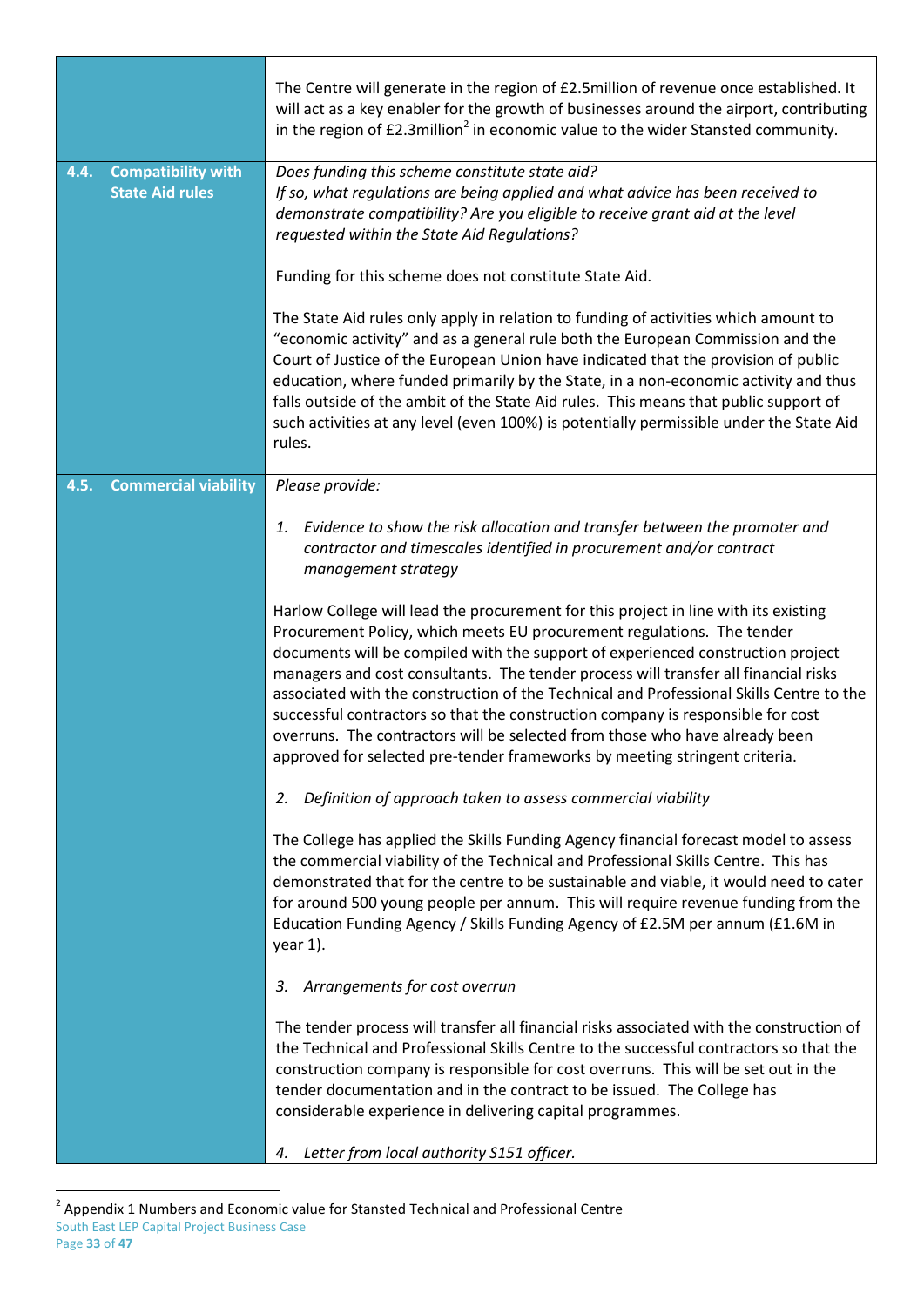| At the request of Johnathon Cuthbertson, Senior Commissioning Delivery Officer, the<br>College Principal has confirmed this in writing. The College does not have an S151<br>officer, however the Principal is classified as the Chief Accounting Officer of the<br>College and in this respect is able to make a similar confirmation (Appendix 4). |
|------------------------------------------------------------------------------------------------------------------------------------------------------------------------------------------------------------------------------------------------------------------------------------------------------------------------------------------------------|
| Please also refer to Appendix A - Harlow College PTSD Risk Register Rev B.                                                                                                                                                                                                                                                                           |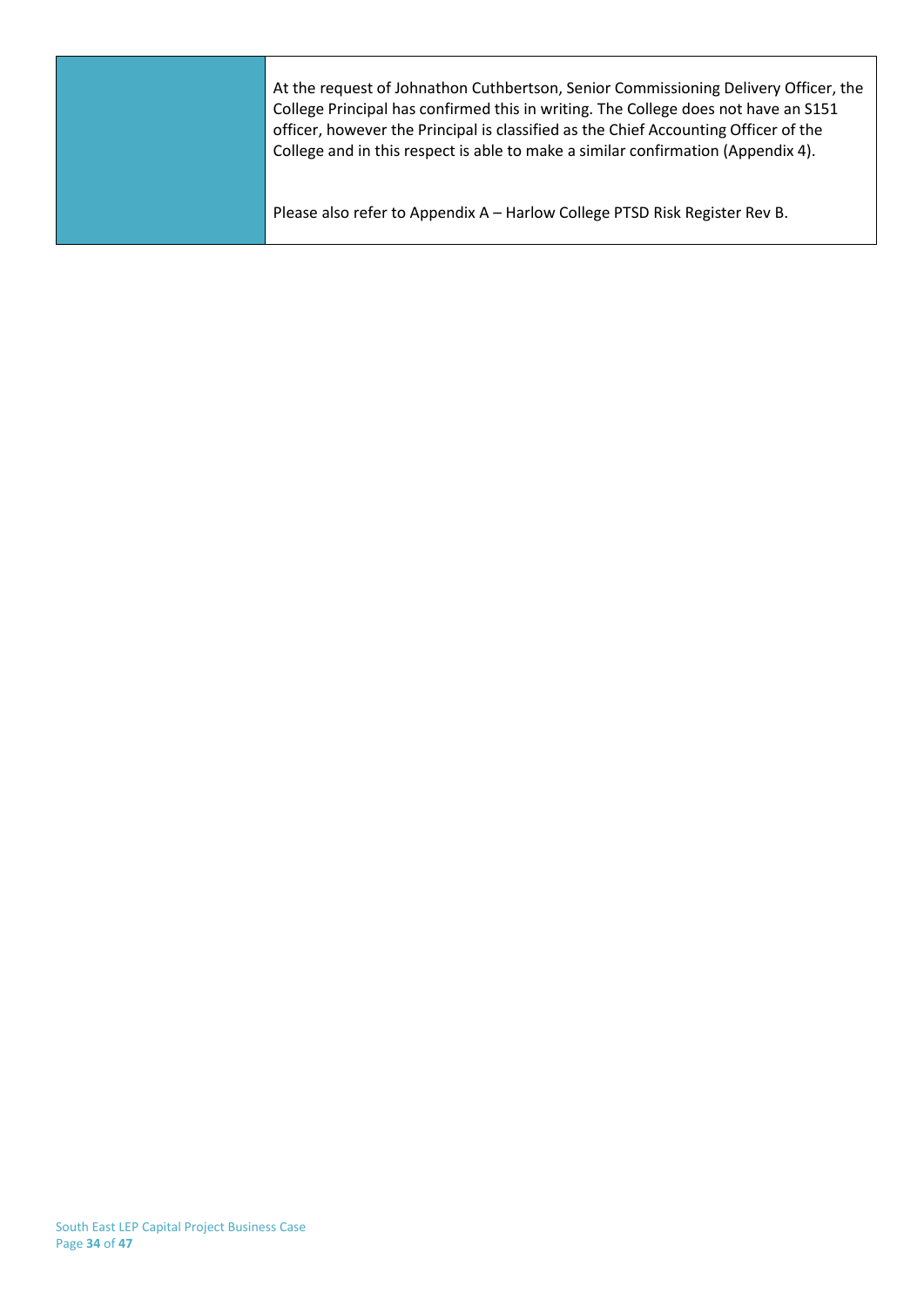| 5.<br><b>FINANCIAL CASE</b>                                      |                                                                                                                                                                                                                                                                                                    |                                   |                       |                                                                                                                                                                              |  |  |  |
|------------------------------------------------------------------|----------------------------------------------------------------------------------------------------------------------------------------------------------------------------------------------------------------------------------------------------------------------------------------------------|-----------------------------------|-----------------------|------------------------------------------------------------------------------------------------------------------------------------------------------------------------------|--|--|--|
| To be completed in conjunction with the spreadsheet in Part B ** |                                                                                                                                                                                                                                                                                                    |                                   |                       |                                                                                                                                                                              |  |  |  |
| <b>Total project cost</b><br>5.1.                                |                                                                                                                                                                                                                                                                                                    |                                   |                       |                                                                                                                                                                              |  |  |  |
| and basis for                                                    |                                                                                                                                                                                                                                                                                                    | A summary of costs is as follows; |                       |                                                                                                                                                                              |  |  |  |
| estimates                                                        |                                                                                                                                                                                                                                                                                                    |                                   |                       |                                                                                                                                                                              |  |  |  |
|                                                                  |                                                                                                                                                                                                                                                                                                    |                                   |                       |                                                                                                                                                                              |  |  |  |
|                                                                  | <b>Costs</b>                                                                                                                                                                                                                                                                                       |                                   |                       | £                                                                                                                                                                            |  |  |  |
|                                                                  | Land acquisition/opportunity cost                                                                                                                                                                                                                                                                  |                                   |                       | 3,000,000                                                                                                                                                                    |  |  |  |
|                                                                  | Construction/refurbishment                                                                                                                                                                                                                                                                         |                                   |                       | 3,831,625                                                                                                                                                                    |  |  |  |
|                                                                  | <b>External Works</b>                                                                                                                                                                                                                                                                              |                                   |                       | 484,500                                                                                                                                                                      |  |  |  |
|                                                                  | Preliminaries                                                                                                                                                                                                                                                                                      |                                   |                       | 445,740                                                                                                                                                                      |  |  |  |
|                                                                  | Contingencies                                                                                                                                                                                                                                                                                      |                                   |                       | 505,058                                                                                                                                                                      |  |  |  |
|                                                                  | Equipment                                                                                                                                                                                                                                                                                          |                                   |                       | 400,000                                                                                                                                                                      |  |  |  |
|                                                                  | <b>Professional Fees</b>                                                                                                                                                                                                                                                                           |                                   |                       | 600,730                                                                                                                                                                      |  |  |  |
|                                                                  | <b>VAT</b>                                                                                                                                                                                                                                                                                         |                                   |                       | 1,213,531                                                                                                                                                                    |  |  |  |
|                                                                  | Sub-total                                                                                                                                                                                                                                                                                          |                                   |                       | 10,481,184                                                                                                                                                                   |  |  |  |
|                                                                  | Investment Appraisal template (Appendix 2)                                                                                                                                                                                                                                                         |                                   |                       | ** unable to locate Part B spreadsheet, however we have completed the SFA                                                                                                    |  |  |  |
|                                                                  | <b>Inflation Assumptions:</b>                                                                                                                                                                                                                                                                      |                                   |                       |                                                                                                                                                                              |  |  |  |
|                                                                  | may typically be 6 months ahead.                                                                                                                                                                                                                                                                   |                                   |                       | In relation to the Construction Cost Plan, the base pricing is at $1st$ quarter 2017<br>tender levels. Tender prices represent firm price rates to undertake the works which |  |  |  |
|                                                                  | Although the RICS Building Cost information Service (BCIS) is currently forecasting no<br>increase in tender levels up until 3 <sup>rd</sup> quarter 2017 (when the firm price contract sum<br>is due to be finalised), the corresponding BCIS indices for Building costs forecast a 2%<br>uplift. |                                   |                       |                                                                                                                                                                              |  |  |  |
|                                                                  | Our contractor has taken a cautious approach in relation to inflation and therefore<br>the current cost plan includes an allowance for inflation projected to the mid-point<br>of the construction period equating to an average 2% overall.                                                       |                                   |                       |                                                                                                                                                                              |  |  |  |
|                                                                  | This approach, coupled with obtaining a guaranteed maximum price with the<br>contractor before entering into contract with them, we believe will safeguard any<br>further risk of increased costs due to inflation.                                                                                |                                   |                       |                                                                                                                                                                              |  |  |  |
| 5.2.<br><b>Total SELEP funding</b><br>request                    | £3,500,000 (33%) LGF is sought to deliver this project                                                                                                                                                                                                                                             |                                   |                       |                                                                                                                                                                              |  |  |  |
| <b>Other sources of</b><br>5.3.                                  |                                                                                                                                                                                                                                                                                                    |                                   |                       |                                                                                                                                                                              |  |  |  |
| funding                                                          | <b>Funding</b>                                                                                                                                                                                                                                                                                     | Amount                            |                       | Notes on proposed funding routes                                                                                                                                             |  |  |  |
|                                                                  | Capital build                                                                                                                                                                                                                                                                                      | £3,500,000                        |                       | Match funding Essex County Council                                                                                                                                           |  |  |  |
|                                                                  |                                                                                                                                                                                                                                                                                                    |                                   |                       |                                                                                                                                                                              |  |  |  |
|                                                                  | $Land - match$                                                                                                                                                                                                                                                                                     | £3,000,000                        |                       | Indicative value of proposed gift of land over a                                                                                                                             |  |  |  |
|                                                                  | funding (MAG)                                                                                                                                                                                                                                                                                      |                                   |                       | 50 year period, site to be confirmed subject to                                                                                                                              |  |  |  |
|                                                                  |                                                                                                                                                                                                                                                                                                    |                                   |                       | project funding/feasibility                                                                                                                                                  |  |  |  |
|                                                                  | Capital                                                                                                                                                                                                                                                                                            | £480,000                          | <b>Harlow College</b> |                                                                                                                                                                              |  |  |  |
|                                                                  | equipment                                                                                                                                                                                                                                                                                          |                                   |                       |                                                                                                                                                                              |  |  |  |
|                                                                  |                                                                                                                                                                                                                                                                                                    |                                   |                       | The funding listed above is contingent on successfully securing the LGF funding.                                                                                             |  |  |  |
| 5.4.                                                             | Summary financial profile - expand as appropriate                                                                                                                                                                                                                                                  |                                   |                       |                                                                                                                                                                              |  |  |  |

South East LEP Capital Project Business Case Page **35** of **47**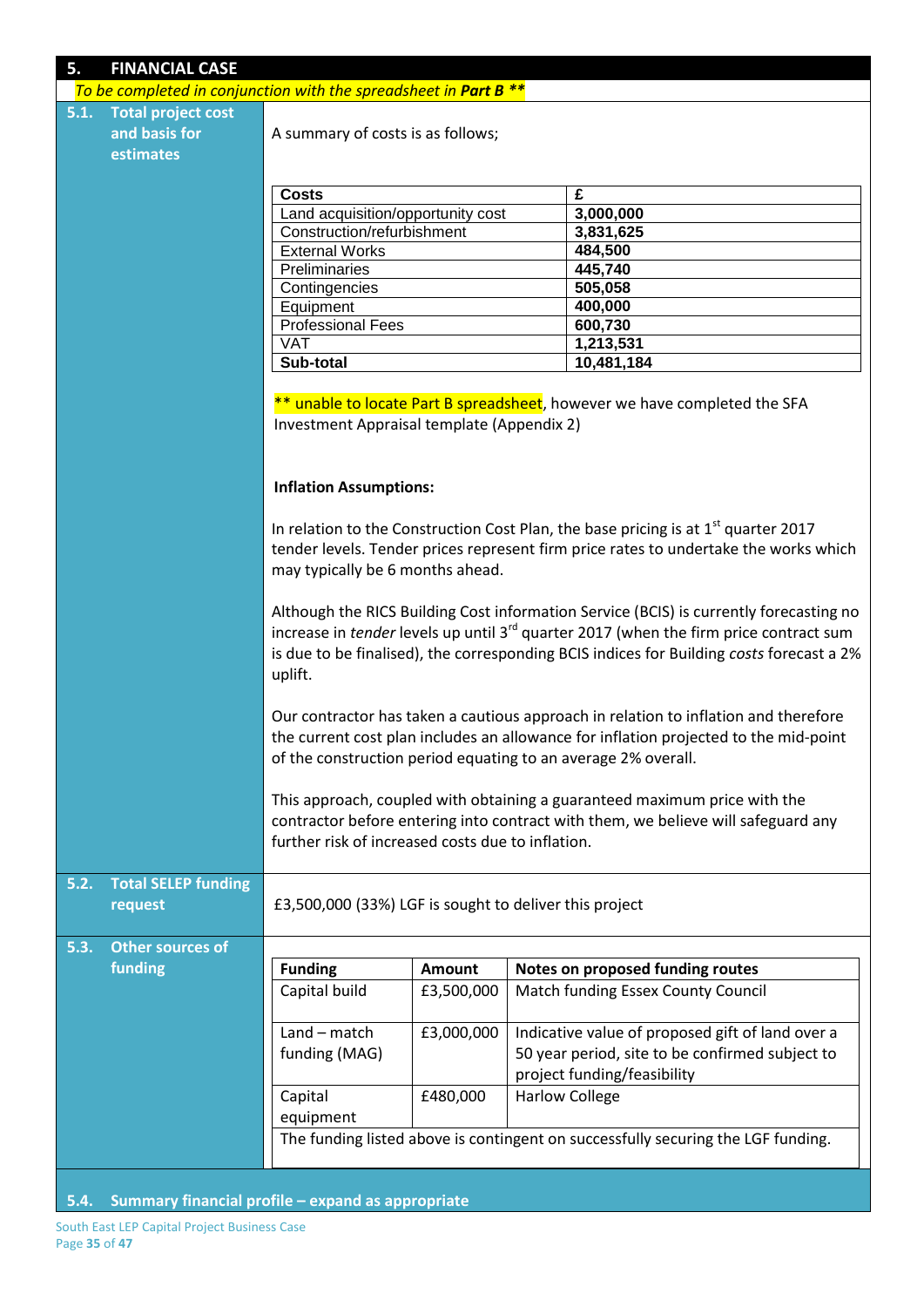| (fm)                                                                                    |          | 16/17                                                                             | 17/18           | 18/19                  | 19/20                   | 20/21   | <b>Total</b>                                                                       |
|-----------------------------------------------------------------------------------------|----------|-----------------------------------------------------------------------------------|-----------------|------------------------|-------------------------|---------|------------------------------------------------------------------------------------|
| Source of funding - List here the amount of funding sought                              |          |                                                                                   |                 |                        |                         |         |                                                                                    |
| SELEP request                                                                           |          |                                                                                   | £1,600,000      | £1,900,000             |                         |         | £3,500,000                                                                         |
| Applicant                                                                               |          |                                                                                   |                 |                        | £480,000                |         | £480,000                                                                           |
| contribution                                                                            |          |                                                                                   |                 |                        |                         |         |                                                                                    |
| Third party &                                                                           |          |                                                                                   | £400,000        | £3,100,000             |                         |         | £3,500,000                                                                         |
| other                                                                                   |          |                                                                                   | (ECC)           | (ECC)                  |                         |         |                                                                                    |
| contributions                                                                           |          |                                                                                   |                 |                        |                         |         |                                                                                    |
| <b>Essex County</b>                                                                     |          |                                                                                   |                 |                        |                         |         |                                                                                    |
| Council                                                                                 |          |                                                                                   |                 |                        |                         |         |                                                                                    |
| Borrowing                                                                               |          |                                                                                   |                 |                        |                         |         |                                                                                    |
|                                                                                         |          |                                                                                   |                 |                        |                         |         |                                                                                    |
| <b>Sub Total</b>                                                                        |          |                                                                                   | £2,000,000      | £5,000,000             | £480,000                |         | £7,480,000                                                                         |
|                                                                                         |          |                                                                                   |                 |                        |                         |         |                                                                                    |
|                                                                                         |          |                                                                                   |                 |                        |                         |         |                                                                                    |
| Local                                                                                   |          | £3,000,000<br>MAG land                                                            |                 |                        |                         |         | £3,000,000                                                                         |
| contribution                                                                            |          | match                                                                             |                 |                        |                         |         |                                                                                    |
| total (leverage)                                                                        |          |                                                                                   |                 |                        |                         |         |                                                                                    |
| <b>Total</b>                                                                            |          | £3,000,000                                                                        | £2,000,000      | £5,000,000             | £480,000                |         | £10,480,000                                                                        |
|                                                                                         | Cost     | 16/17                                                                             | 17/18           | 18/19                  | 19/20                   | 20/21   | <b>Total</b>                                                                       |
| (fm)                                                                                    | estimate | £3,000,000                                                                        | £2,000,000      | £5,000,000             | £520,000                |         | £10,520,000                                                                        |
|                                                                                         | status   |                                                                                   |                 |                        |                         |         |                                                                                    |
| Costs - List here the elements of gross costs, excluding optimism bias.<br>Construction |          |                                                                                   | £800,000        | 2,575,000              | £400,000                | £56,625 |                                                                                    |
| <b>External works</b>                                                                   |          |                                                                                   | £242,250        | £242,250               |                         |         | £3,831,625                                                                         |
| Preliminaries                                                                           |          |                                                                                   | £222,870        | £222,870               |                         |         | £484,500                                                                           |
|                                                                                         |          |                                                                                   |                 |                        |                         |         | £445,740                                                                           |
| Contingencies                                                                           |          |                                                                                   |                 | £505,058               |                         |         | £505,058                                                                           |
| Specialist                                                                              |          |                                                                                   |                 |                        | £400,000                |         |                                                                                    |
| equipment                                                                               |          |                                                                                   |                 |                        |                         |         | £400,000                                                                           |
| Professional                                                                            |          | £50,000                                                                           | £350,000        | £200,730               |                         |         |                                                                                    |
| fees                                                                                    |          |                                                                                   |                 |                        |                         |         | £600,730                                                                           |
| <b>VAT</b>                                                                              |          |                                                                                   | £323,024        |                        |                         |         |                                                                                    |
| <b>Sub Total</b>                                                                        |          | £10,000<br>£60,000                                                                | £1,938,144      | £749,182<br>£4,495,090 | £1680,000<br>£96880,000 | £11,325 | £4,213,5311,253,531<br>£3,831,6257,521,184                                         |
|                                                                                         |          | £3,000,000                                                                        |                 |                        |                         | £67,950 | £3,000,000                                                                         |
| Land value                                                                              |          | MAG land                                                                          |                 |                        |                         |         |                                                                                    |
| forgone                                                                                 |          | match                                                                             |                 |                        |                         |         |                                                                                    |
| <b>Total</b>                                                                            |          | 3,060,000                                                                         | £1,938,144      | £4,495,090             | £880,000                | £67,950 | £10,48 <del>1,184</del>                                                            |
|                                                                                         |          |                                                                                   |                 |                        |                         |         | 0,000                                                                              |
|                                                                                         |          |                                                                                   |                 |                        |                         |         |                                                                                    |
|                                                                                         |          |                                                                                   |                 |                        |                         |         |                                                                                    |
| <b>Viability: How</b><br>5.5.                                                           |          |                                                                                   |                 |                        |                         |         | Please provide evidence of the security of the specified third party contributions |
| secure are the                                                                          |          |                                                                                   |                 |                        |                         |         |                                                                                    |
| external sources of                                                                     |          |                                                                                   |                 |                        |                         |         |                                                                                    |
| funding?                                                                                |          | <b>Type</b>                                                                       | <b>Source</b>   |                        | How secure?             |         | When will the                                                                      |
|                                                                                         |          |                                                                                   |                 |                        |                         |         | money be                                                                           |
|                                                                                         |          |                                                                                   |                 |                        |                         |         | available?                                                                         |
|                                                                                         |          | Public                                                                            |                 | <b>SELEP LGF</b>       | Subject to approval     |         | As per application                                                                 |
|                                                                                         |          |                                                                                   | <b>Essex CC</b> |                        | Subject to approval     |         | On approval of LGF                                                                 |
|                                                                                         |          |                                                                                   |                 | Manchester Airport     | Subject to grant        |         | On approval of LGF                                                                 |
|                                                                                         |          | Private                                                                           | Group           |                        | funding                 |         |                                                                                    |
|                                                                                         |          |                                                                                   |                 |                        |                         |         |                                                                                    |
|                                                                                         |          |                                                                                   |                 |                        |                         |         |                                                                                    |
| 5.6.<br><b>Cost overruns</b>                                                            |          | Please describe how cost overruns will be met by other funding sources given that |                 |                        |                         |         |                                                                                    |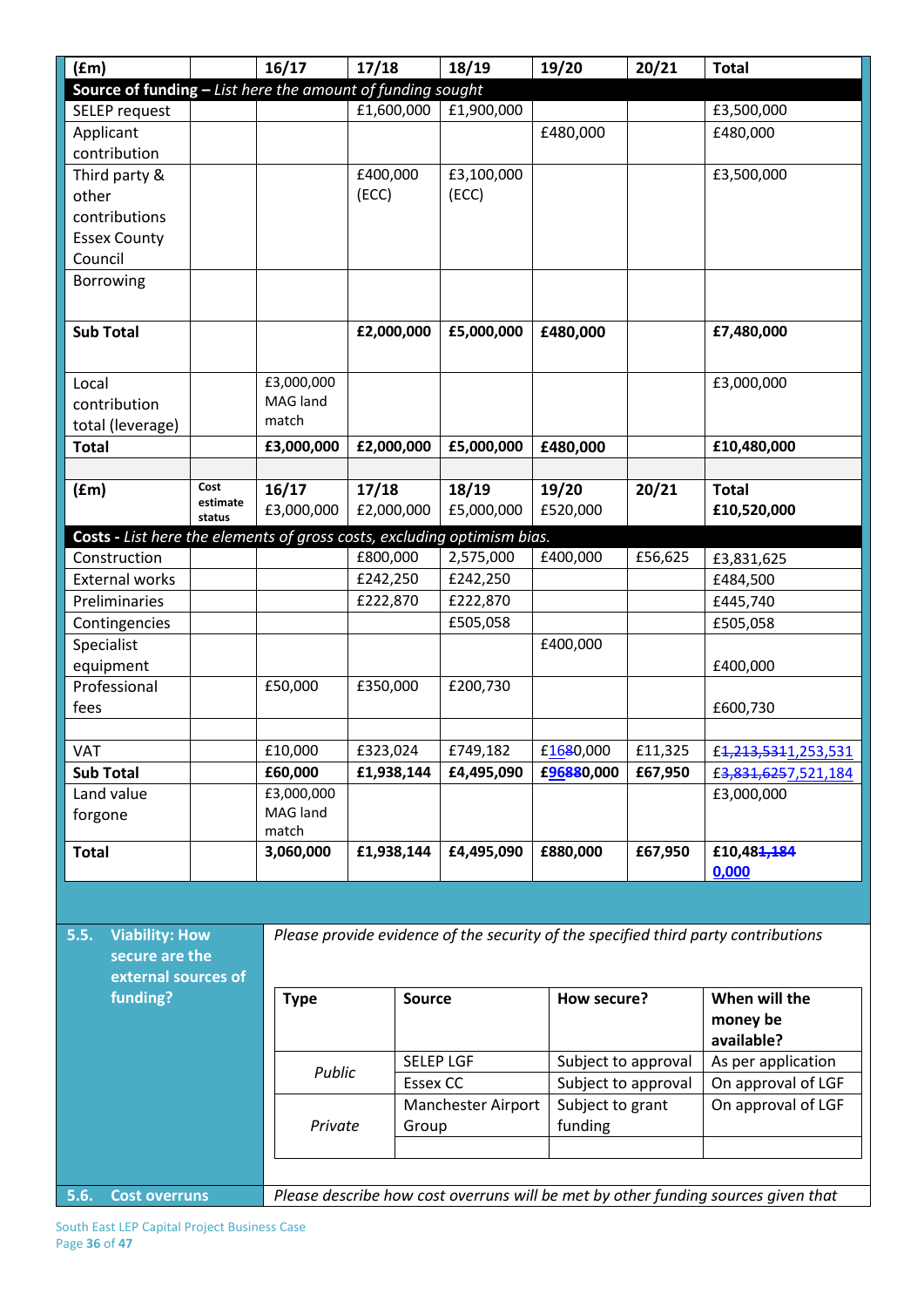|                                             | SELEP contributions will be capped at the offer awarded                                                                                                                                                                                                                                                                                                                                                                                                                                                                                                                                                                                                                      |
|---------------------------------------------|------------------------------------------------------------------------------------------------------------------------------------------------------------------------------------------------------------------------------------------------------------------------------------------------------------------------------------------------------------------------------------------------------------------------------------------------------------------------------------------------------------------------------------------------------------------------------------------------------------------------------------------------------------------------------|
|                                             | The tender process will transfer all financial risks associated with the construction of<br>the Technical and Professional Skills Centre to the successful contractors so that the<br>construction company is responsible for cost overruns. This will be set out in the<br>tender documentation and in the contract to be issued.                                                                                                                                                                                                                                                                                                                                           |
|                                             | Please also refer to Appendix A - Harlow PTSD Risk Register Rev B.                                                                                                                                                                                                                                                                                                                                                                                                                                                                                                                                                                                                           |
| <b>Delivery timescales</b><br>5.7.          | What are the main risks associated with the delivery timescales of the project?<br>Please identify how this will impact on the cost of the project                                                                                                                                                                                                                                                                                                                                                                                                                                                                                                                           |
|                                             | The timescales are:                                                                                                                                                                                                                                                                                                                                                                                                                                                                                                                                                                                                                                                          |
|                                             | June 2016 - land/site feasibility undertaken<br>June 2016 onwards - design and planning submission for December 2016.<br>May - June 2017 construction phase to start.                                                                                                                                                                                                                                                                                                                                                                                                                                                                                                        |
|                                             | Due to delays in the release of the LGF funding, as identified as a potential risk in<br>section 5.8, there has been slippage in the timescales listed above. A planning<br>approval application will be submitted on 5 May 2017 and the construction start<br>date will be October 2017.                                                                                                                                                                                                                                                                                                                                                                                    |
|                                             | The key risks associated with the delivery timescales are:                                                                                                                                                                                                                                                                                                                                                                                                                                                                                                                                                                                                                   |
|                                             | Delay caused by site suitability issues. This is mitigated by a) careful<br>$\bullet$<br>identification of potential sites leading to selection of the target site by the<br>property team of the Manchester Airport Group and b) the land feasibility study<br>taking place June 2016 by consultants acting for the Manchester Airport Group<br>and funded jointly with Harlow College.                                                                                                                                                                                                                                                                                     |
|                                             | Delay caused by site clearance. This is mitigated by the Manchester Airport<br>Group selecting an appropriate area on the airport site that does not require<br>demolition or land condition issues.                                                                                                                                                                                                                                                                                                                                                                                                                                                                         |
|                                             | Delay in securing planning consent. This is mitigated by dialogue already taking<br>$\bullet$<br>place with Uttlesford District Council.<br>Delay arising from an untested construction programme. This is mitigated by the<br>$\bullet$<br>programme plan being based upon recent experience of a construction project<br>of similar size and complexity. The project manager and delivery team will<br>follow a programme consistent with good practice and experience.<br>Programme overall slippage. This is mitigated by the appointment of an<br>$\bullet$<br>experienced project manager able to track and monitor progress across the life<br>cycle of this project. |
|                                             | Please see Appendix A - Harlow PTSC Master Programme                                                                                                                                                                                                                                                                                                                                                                                                                                                                                                                                                                                                                         |
|                                             | Please also refer to Appendix A - Harlow PTSD Risk Register                                                                                                                                                                                                                                                                                                                                                                                                                                                                                                                                                                                                                  |
|                                             |                                                                                                                                                                                                                                                                                                                                                                                                                                                                                                                                                                                                                                                                              |
| <b>Financial risk</b><br>5.8.<br>management | Identify key risks to the scheme funding and any mitigations                                                                                                                                                                                                                                                                                                                                                                                                                                                                                                                                                                                                                 |
|                                             | The key risks associated with the scheme funding are:                                                                                                                                                                                                                                                                                                                                                                                                                                                                                                                                                                                                                        |
|                                             | LGF is not awarded. This will cause the project not to go ahead. The<br>Manchester Airport Group and Harlow College land feasibility study has been                                                                                                                                                                                                                                                                                                                                                                                                                                                                                                                          |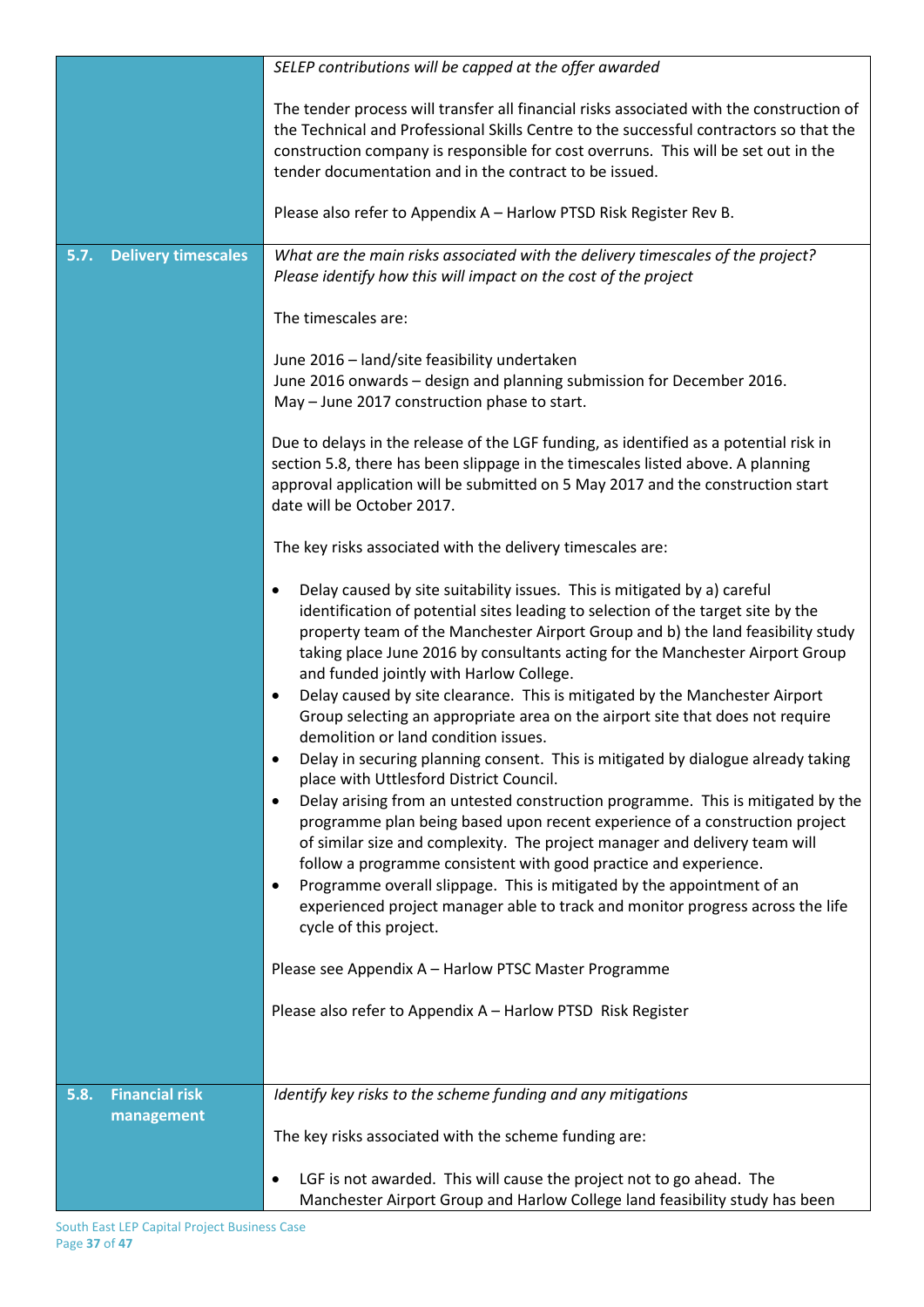carried out 'at risk' .

- LGF is delayed. This will cause slippage to the whole scheme but actions will be taken to ensure the project will commence immediately when grant funding is available.
- Cost overruns. This is mitigated by tender process that will transfer all financial risks associated with the construction of the Technical and Professional Skills Centre to the successful contractor, so that the construction company is responsible for cost overruns.
- Contractor insolvency. Assurance will be given by the due diligence process that the College will carry out as part of the appointment process and a performance bond could be secured.
- Failure to achieve additional revenue funding from the Education Funding Agency/Skills Funding Agency. To mitigate this risk, the College is currently working with schools in Uttlesford to grow technical provision for 16-18 year olds, for example, by providing subsidised transport. This work has started already and will allow the College to build up capacity through the laggedfunding formula methodology. This funding will be transferred to the centre on its opening. The College already delivers SFA funded programmes across Essex and is able to move funding in a flexible manner. The centre will also benefit from employers investing their apprenticeship levy and credits. Harlow College is able to commit up to £1,000,000 into the centre in revenue funding to ensure effective start-up.

Revenue funding has been confirmed as follows:

- Up to £1m of funding is available for work with unemployed adults at Stansted.
- MAG has up to £700k of funding available to deliver apprenticeships as part of their apprenticeship levy. Up to £250k of this will be available for Stansted Airport and MAG have confirmed that Harlow College is its preferred supplier.
- The College has had detailed discussions with several apprenticeship levy paying businesses / employers based at Stansted Airport and are in the process of finalising arrangements between the businesses and the College.
- As part of the Government's Strategic Area Review process, Harlow College sought advice from the then EFA (now the ESFA) for 16 – 18 year old study programmes based at the centre at Stansted Airport. Peter Mucklow, Director, Intervention and Young People's Funding Group, ESFA (and formerly Director, Young People, EFA, and Director, Intervention, SFA) advised that the College should request a letter of comfort during 2017/18 in terms of funding for these learners. The College is pursuing this with the ESFA.
- The development of the Centre at Stansted Airport was approved as part of the Strategic Area Review for Essex, led by Peter Mucklow, Director, Intervention and Young People's Funding Group, ESFA. The recommendation, which has been approved by Harlow College's Corporation and the Strategic Area Review Steering Group is for "*Harlow College to remain as a stand-alone college, with a focus on developing a campus at Stansted that will better meet employer and learner need."*
- Detailed discussions have taken place with the Rt Hon Robert Halfon, Minister of State for Apprenticeships and Skills, who is fully supportive of the development of the Centre at Stansted Airport.

Please also refer to Appendix A – Harlow PTSD Risk Register.

**5.9. Alternative funding** *If loan funding is requested how will it be repaid?*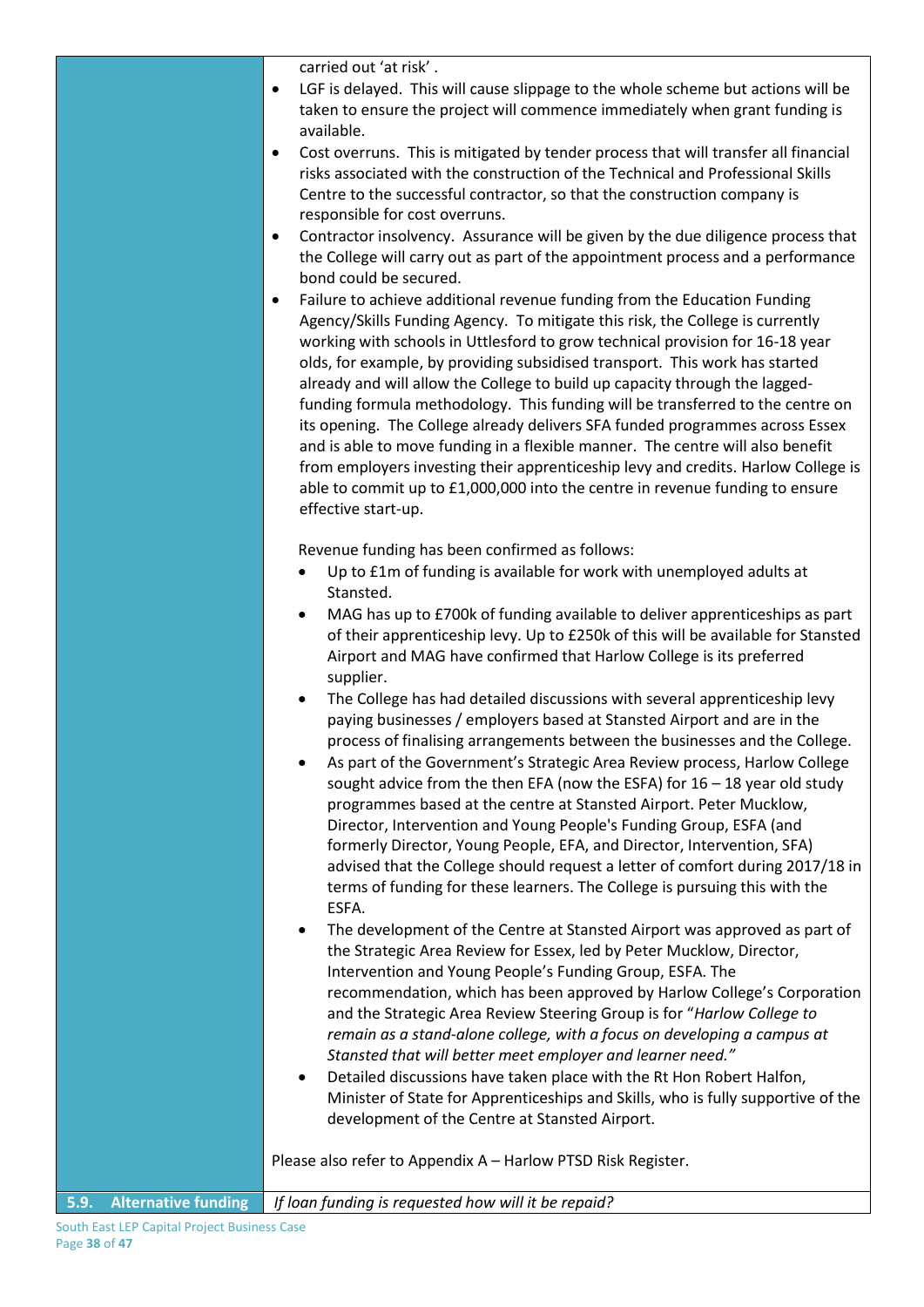**mechanisms** *Do you anticipate that the total value of the investment will be repaid? If not, how much will be repaid?* Not applicable **6. DELIVERY/MANAGEMENT CASE** *The management case determines whether the scheme is achievable. It provides evidence of project planning, governance structure, risk management, communications and stakeholder management, benefits realisation and assurance.* **6.1. Project management**  *Please provide details of who will be Senior Responsible Officer for delivering the scheme and the different roles and responsibilities they will play. Please also detail the governance structure for the project identifying how key decisions have or will be made, how the scheme will be monitored and details of the contract management arrangements. Please provide an organogram if available.* The project sponsor is Harlow College, led by the College's Principal Karen Spencer. The Principal of Harlow College will be the Senior Responsible Officer for delivering this scheme. Harlow College will be the recipient of the grant funding and the Principal will, on behalf of the Board of Governors, be ultimately responsible for the project, for securing its delivery, for managing all partners within this project and for achieving outputs. Project governance will ultimately be the responsibility of the Board of Governors of Harlow College with regular reports to the Board and to the Resources Committee. The Governors will take responsibility for the strategic direction of the project, and the awarding of contracts. An experienced Project Management Team of staff within the College, led by an Executive Director, supported by project management consultants and representatives from all partners will undertake by day-to-day project management responsibility for all aspects of the site survey, design, planning, procurement, construction and cost management and project implementation. This project team will be responsible for the contract management and for monitoring progress against key milestones. The Executive Director reports directly to the Principalship. Financial monitoring and management will be undertaken by the Harlow College Deputy Principal/Director of Finance and his team of accountancy staff. **6.2. Outputs** *Please identify how the outputs for the scheme will be achieved within the programme timescales and details of how the project will be monitored and evaluated. Please also complete the outputs delivery table. Please complete with any baseline information.* **Output 16/17 17/18 18/19 19/20 20/21 Total** Direct jobs 50 10\* +176 14\* +346 346 942 Indirect jobs Jobs safeguarded  $\begin{vmatrix} 150 & 3 & 153 \end{vmatrix}$  153 Learners supported 350 530 530 1410

**Output 21/22 22/23 23/24 24/25 25/26 Total**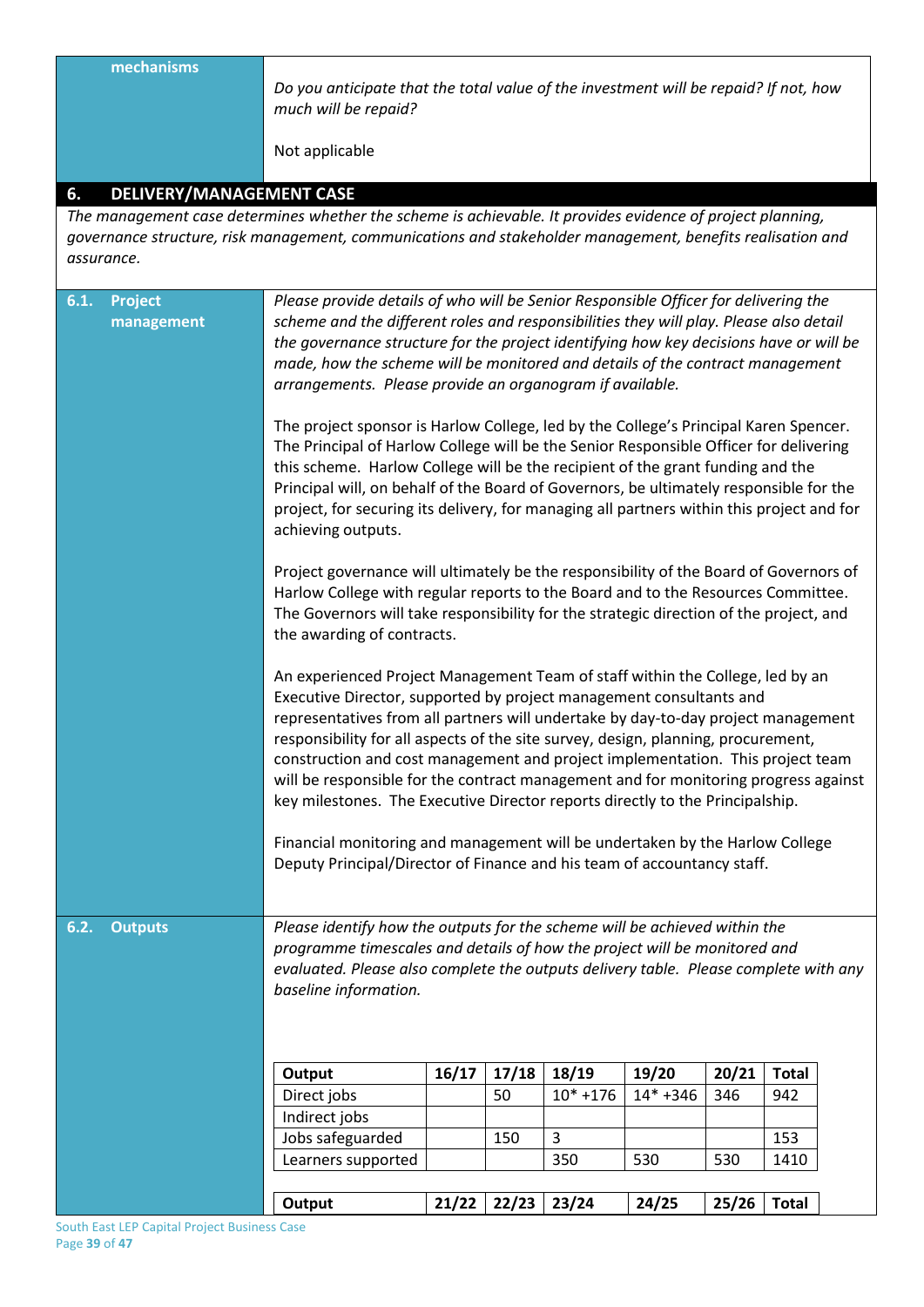|      |                     | Direct jobs                                                                                                                                                                                                                                                                                                                                                                                                                                                                                                                                                                | 346                                                                                                                                  | 346             | 346                        | 346  | 346                        | 1730 |  |
|------|---------------------|----------------------------------------------------------------------------------------------------------------------------------------------------------------------------------------------------------------------------------------------------------------------------------------------------------------------------------------------------------------------------------------------------------------------------------------------------------------------------------------------------------------------------------------------------------------------------|--------------------------------------------------------------------------------------------------------------------------------------|-----------------|----------------------------|------|----------------------------|------|--|
|      |                     | Indirect jobs                                                                                                                                                                                                                                                                                                                                                                                                                                                                                                                                                              |                                                                                                                                      |                 |                            |      |                            |      |  |
|      |                     | Jobs safeguarded                                                                                                                                                                                                                                                                                                                                                                                                                                                                                                                                                           |                                                                                                                                      |                 |                            |      |                            |      |  |
|      |                     | Learners supported                                                                                                                                                                                                                                                                                                                                                                                                                                                                                                                                                         | 530                                                                                                                                  | 530             | 530                        | 530  | 530                        | 2650 |  |
|      |                     | * 10* and 14* refer to delivery staff recruitment                                                                                                                                                                                                                                                                                                                                                                                                                                                                                                                          |                                                                                                                                      |                 |                            |      |                            |      |  |
| 6.3. | How will outputs be | The numbers for sector-based learners progressing into jobs fully correlates to<br>current College retention and destination performance data along with the targets<br>set by the College Executive Group. In line with this these figures assume 95% of all<br>starts retained and 30% of those completing their programme moving into<br>employment or an apprenticeship. In addition to this, a further 65% of those<br>completing their programme progress onto further and higher education.                                                                         |                                                                                                                                      |                 |                            |      |                            |      |  |
|      | monitored?          | The Project Management Team will monitor outputs regarding the construction<br>phase to identify the direct jobs created by the infrastructure works.                                                                                                                                                                                                                                                                                                                                                                                                                      |                                                                                                                                      |                 |                            |      |                            |      |  |
|      |                     | The College will use standard further education management information software<br>to gather data concerning the learners supported. The learner data will meet the<br>specification set by the Skills Funding Agency and the Education Funding Agency as<br>part of their condition of funding. The data collected through Individual Learner<br>Record will monitor learner demographic data, learning aims and outcomes and will<br>demonstrate the level of government funding provided for the project once delivery<br>of learning has commenced. This will include: |                                                                                                                                      |                 |                            |      |                            |      |  |
|      |                     | Learner Level                                                                                                                                                                                                                                                                                                                                                                                                                                                                                                                                                              | Learner numbers<br>Change in<br>Learner<br>numbers<br>after project - [2]<br>learner<br>before<br>$numbers = [2-1]$<br>project - [1] |                 |                            |      |                            |      |  |
|      |                     | Level1                                                                                                                                                                                                                                                                                                                                                                                                                                                                                                                                                                     |                                                                                                                                      | 98              |                            | 158  |                            | 60   |  |
|      |                     | Level <sub>2</sub>                                                                                                                                                                                                                                                                                                                                                                                                                                                                                                                                                         |                                                                                                                                      | 198             |                            | 318  |                            | 120  |  |
|      |                     | Level 3                                                                                                                                                                                                                                                                                                                                                                                                                                                                                                                                                                    |                                                                                                                                      | 197             |                            | 317  |                            | 120  |  |
|      |                     | Level $4+$ *                                                                                                                                                                                                                                                                                                                                                                                                                                                                                                                                                               |                                                                                                                                      | $0*$            |                            | $0*$ |                            | $0*$ |  |
|      |                     | <b>Adult Skills</b><br>Classroom-Based                                                                                                                                                                                                                                                                                                                                                                                                                                                                                                                                     |                                                                                                                                      | 18              |                            | 33   |                            | 15   |  |
|      |                     | <b>Adult Skills</b>                                                                                                                                                                                                                                                                                                                                                                                                                                                                                                                                                        |                                                                                                                                      |                 |                            |      |                            |      |  |
|      |                     | Workplace                                                                                                                                                                                                                                                                                                                                                                                                                                                                                                                                                                  |                                                                                                                                      | 0               |                            | 65   |                            | 65   |  |
|      |                     |                                                                                                                                                                                                                                                                                                                                                                                                                                                                                                                                                                            |                                                                                                                                      | 59              |                            | 94   |                            | 35   |  |
|      |                     | 16-18                                                                                                                                                                                                                                                                                                                                                                                                                                                                                                                                                                      | Intermediate:<br>Advanced:                                                                                                           |                 | Intermediate:<br>Advanced: |      | Intermediate:<br>Advanced: |      |  |
|      |                     | Apprenticeships                                                                                                                                                                                                                                                                                                                                                                                                                                                                                                                                                            |                                                                                                                                      | 21              |                            | 41   |                            | 20   |  |
|      |                     |                                                                                                                                                                                                                                                                                                                                                                                                                                                                                                                                                                            | Higher:                                                                                                                              | ΩI              | Higher:                    | 15   | Higher:                    | 15   |  |
|      |                     | Adult (19+}                                                                                                                                                                                                                                                                                                                                                                                                                                                                                                                                                                | Intermediate:                                                                                                                        | 27              | Intermediate:              | 47   | Intermediate:              | 20   |  |
|      |                     | Apprenticeships                                                                                                                                                                                                                                                                                                                                                                                                                                                                                                                                                            | Advanced:                                                                                                                            | 35              | Advanced:                  | 55   | Advanced:                  | 20   |  |
|      |                     |                                                                                                                                                                                                                                                                                                                                                                                                                                                                                                                                                                            | Higher:                                                                                                                              | 10 <sup>1</sup> | Higher:                    | 50   | Higher:                    | 40   |  |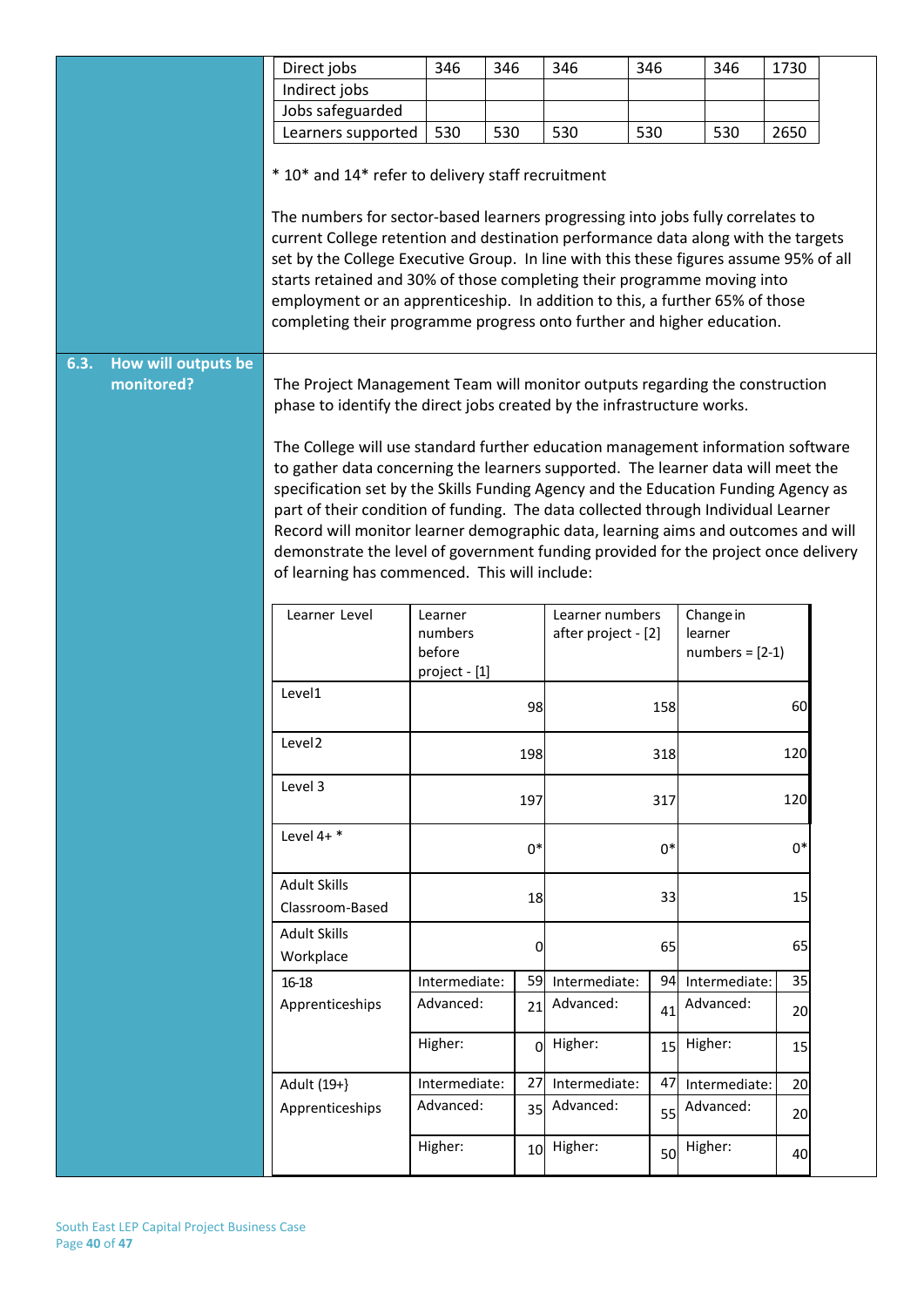|      |                            | Total                                                                                                                                                                    | 663                                                                                  | 1193                         | 530                      |  |
|------|----------------------------|--------------------------------------------------------------------------------------------------------------------------------------------------------------------------|--------------------------------------------------------------------------------------|------------------------------|--------------------------|--|
|      |                            |                                                                                                                                                                          |                                                                                      |                              |                          |  |
|      |                            | * Please see figures for Higher Apprenticeships.                                                                                                                         |                                                                                      |                              |                          |  |
| 6.4. | <b>Milestones</b>          | Please identify the key milestones and projects stages relating to the delivery of this                                                                                  |                                                                                      |                              |                          |  |
|      |                            | project in the table below. Please ensure a Gantt chart has been attached to this<br>application form, clearly identifying the milestones for the project, the key       |                                                                                      |                              |                          |  |
|      |                            | construction stages, the critical path and all interdependencies.                                                                                                        |                                                                                      |                              |                          |  |
|      |                            | <b>Project milestone</b><br><b>Description</b>                                                                                                                           |                                                                                      | <b>Indicative date</b>       |                          |  |
|      |                            | Funding for project                                                                                                                                                      | LGF confirmed                                                                        |                              | To be confirmed          |  |
|      |                            | confirmed                                                                                                                                                                |                                                                                      | <b>ECC funding confirmed</b> |                          |  |
|      |                            |                                                                                                                                                                          |                                                                                      | Land feasibility completed   |                          |  |
|      |                            | Planning approval                                                                                                                                                        | Designs completed                                                                    |                              | <b>March 2017</b>        |  |
|      |                            | granted                                                                                                                                                                  |                                                                                      | Submit planning application  | August 2017              |  |
|      |                            | Start on site                                                                                                                                                            | MAG land gifted                                                                      | Detailed designs completed   | May 2017<br>October 2017 |  |
|      |                            |                                                                                                                                                                          |                                                                                      |                              |                          |  |
|      |                            | Curriculum planning<br>complete                                                                                                                                          | confirmed                                                                            | Layout of teaching areas     | June 2018                |  |
|      |                            |                                                                                                                                                                          |                                                                                      | Curriculum designed with     |                          |  |
|      |                            |                                                                                                                                                                          | employers                                                                            |                              |                          |  |
|      |                            |                                                                                                                                                                          |                                                                                      | Equipment needs identified   |                          |  |
|      |                            | Completion, handover                                                                                                                                                     |                                                                                      | Installation of services     | September 2018           |  |
|      |                            | and occupancy                                                                                                                                                            |                                                                                      | Construction complete        |                          |  |
|      |                            |                                                                                                                                                                          | A Gantt chart is attached at Appendix 3.                                             |                              |                          |  |
| 6.5. | <b>Stakeholder</b>         | Please provide a summary of the stakeholder management plan for the scheme.                                                                                              |                                                                                      |                              |                          |  |
|      | management &<br>governance | Include any governance arrangements which will materially impact on the delivery of<br>the scheme.                                                                       |                                                                                      |                              |                          |  |
|      |                            |                                                                                                                                                                          |                                                                                      |                              |                          |  |
|      |                            | Provide brief description of how key statutory stakeholders will be managed and                                                                                          |                                                                                      |                              |                          |  |
|      |                            | engaged, in line with Communication and Stakeholder Management Strategy.                                                                                                 |                                                                                      |                              |                          |  |
|      |                            | In broad terms consider: supplier, owner, customer, competitor, employee, regulator,                                                                                     |                                                                                      |                              |                          |  |
|      |                            | partner and management. Specifically consider: local authorities, the Highways                                                                                           |                                                                                      |                              |                          |  |
|      |                            | Agency, statutory consultees, landowners, transport operators, local residents, utility                                                                                  |                                                                                      |                              |                          |  |
|      |                            | companies, train operating companies, external campaigns, etc.                                                                                                           |                                                                                      |                              |                          |  |
|      |                            | Identify champion, supporter, neutral, critic, opponent and potential objections                                                                                         |                                                                                      |                              |                          |  |
|      |                            | Define stakeholder's involvement (response, accountable, consulted, support,<br>informed)                                                                                |                                                                                      |                              |                          |  |
|      |                            |                                                                                                                                                                          |                                                                                      |                              |                          |  |
|      |                            |                                                                                                                                                                          | The Centre will be part of Harlow College's Governance structure. The Board          |                              |                          |  |
|      |                            |                                                                                                                                                                          | currently consists of 18 members drawn from, Industry $-5$ representatives,          |                              |                          |  |
|      |                            |                                                                                                                                                                          | Community - 2, Education - 3, Audit - 2, Local Government - 2, staff - 2, student 2. |                              |                          |  |
|      |                            | The employer representation covers the range of industries around the airport and<br>beyond.                                                                             |                                                                                      |                              |                          |  |
|      |                            |                                                                                                                                                                          |                                                                                      |                              |                          |  |
|      |                            | Stansted Airport Ltd (part of the Manchester Airport Group) and Harlow College are<br>already strategic partners for the delivery of work readiness, work experience and |                                                                                      |                              |                          |  |
|      |                            | apprenticeship pipeline programmes.                                                                                                                                      |                                                                                      |                              |                          |  |
|      |                            | Essex County Council, Manchester Airport Group (Stansted Airport Ltd) and Harlow<br>College, have signed a Statement of Intent to develop a post 16 vocational education |                                                                                      |                              |                          |  |
|      |                            |                                                                                                                                                                          |                                                                                      |                              |                          |  |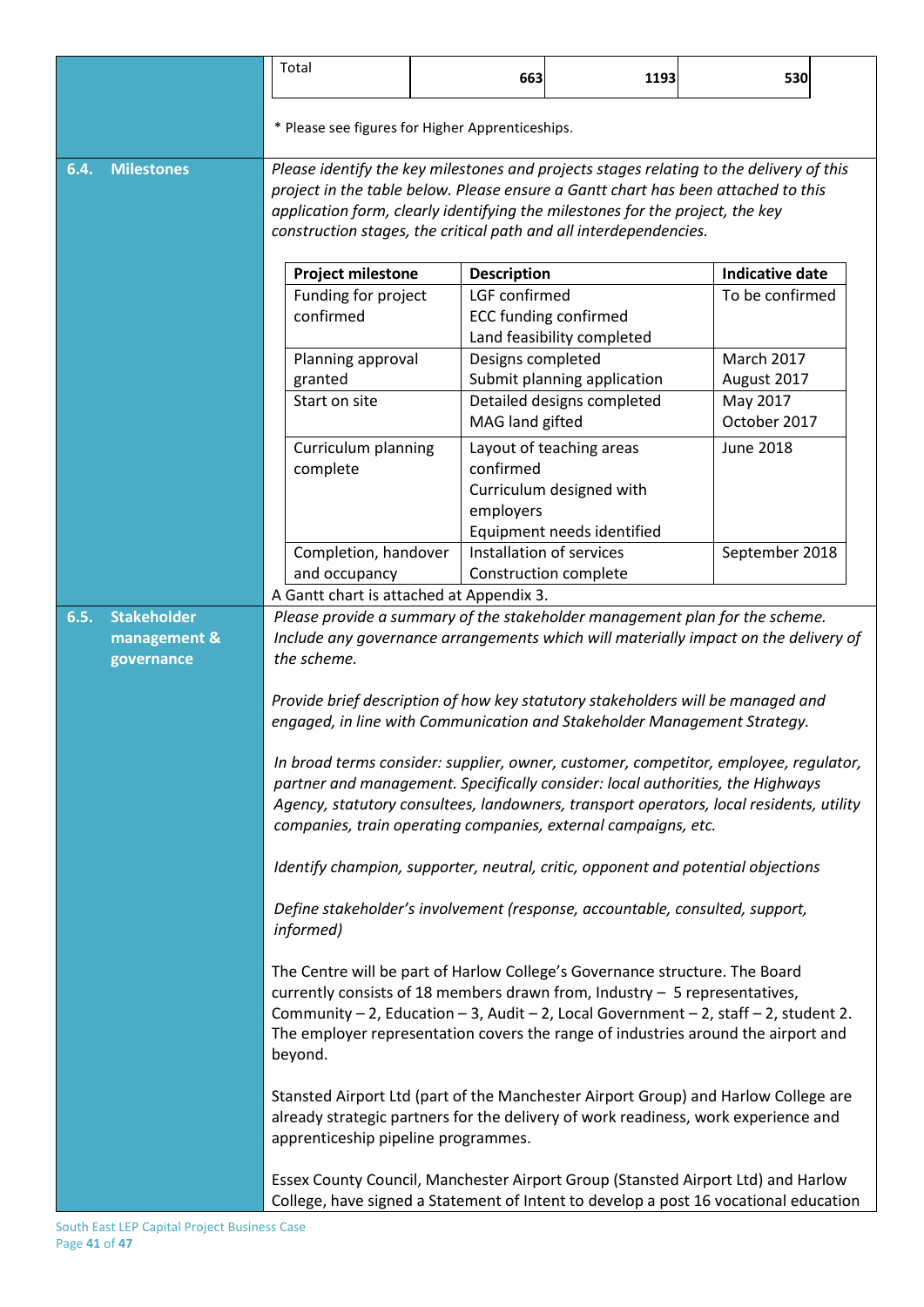centre based at Stansted Airport. The Manchester Airport Group demonstrates that it is championing the scheme by making the gift of land for the Technical and Professional Skills Centre. The Governing Body of Harlow College and the Manchester Airport Group Board have both approved this scheme.

Extensive consultation with key local stakeholders has taken place about these proposals. These include local employers and head teachers of schools in Uttlesford district.

The College has established an Employer Advisory Panel of key businesses to advise on the relevance, responsiveness and quality of the curriculum and to steer the development of the centre to meet skills shortages and the needs of growth. This currently comprises Harrods Aviation, Ryanair, AEM, Titan Airways, Kearsley Airways and Inflite. All curricula run in the centre will be employer endorsed and provide clear career pathways to associated industries. The Panel will also enable the College to develop support for sectors and clusters of businesses to develop local supply chains. Harlow College, in-conjunction with Anglia Ruskin University, has already undertaken a survey of airport based employers to establish demand and support. It is working on a curriculum model with businesses such as Ryanair, Stansted Engineering, and Harrods Aviation that support pathways into engineering.

The project has also received formal support from the Uttlesford District 14-19 Strategic Board.

Built into the plans for the centre is the ability to grow based on demand, both physically and virtually. For example, Anglia Ruskin University would support the development of on-line learning and links to both their Cambridge and Chelmsford Campuses. Through both the Essex Provider Network and the Federation of Essex Colleges, the College is able to source partners where other specialist expertise is identified.

The curriculum offer at the Centre will be based on employer need and demand for specific skills related to their industry. Employers will be at the heart of curriculum design, which will be reviewed and monitored on a regular basis to ensure that the offer remains fit-for-purpose and relevant.

This will be achieved through the establishment of three cluster groups which will be sector-led by employers based at the airport. Cluster groups for carriers, airport operations and service industries will be established. In addition to the employers, there will be representatives at a senior manager level from Harlow College, MAG and Essex County Council on each of the cluster groups in order to ensure that strategic decisions on curriculum and the Centre's offer can be taken.

A sub-committee of Harlow College Corporation will be established, with agreed terms of reference, and will be given delegated decision making powers. This will comprise of the Principal, Governors and co-opted members where appropriate. The powers of this sub-committee will be clearly documented through a Corporation approved decision making matrix which will clearly identify decisions needing to be taken and what level of authority is required – e.g. Harlow College Executive Team, Stansted TPSC sub-committee, Harlow College full Corporation. This matrix approach has been successfully deployed in Harlow College's £7.5m Advanced Manufacturing and Engineering Centre built in 2016, on time and within the agreed budget.

The sub-committee will feedback and update to the Corporation each time the Corporation meets.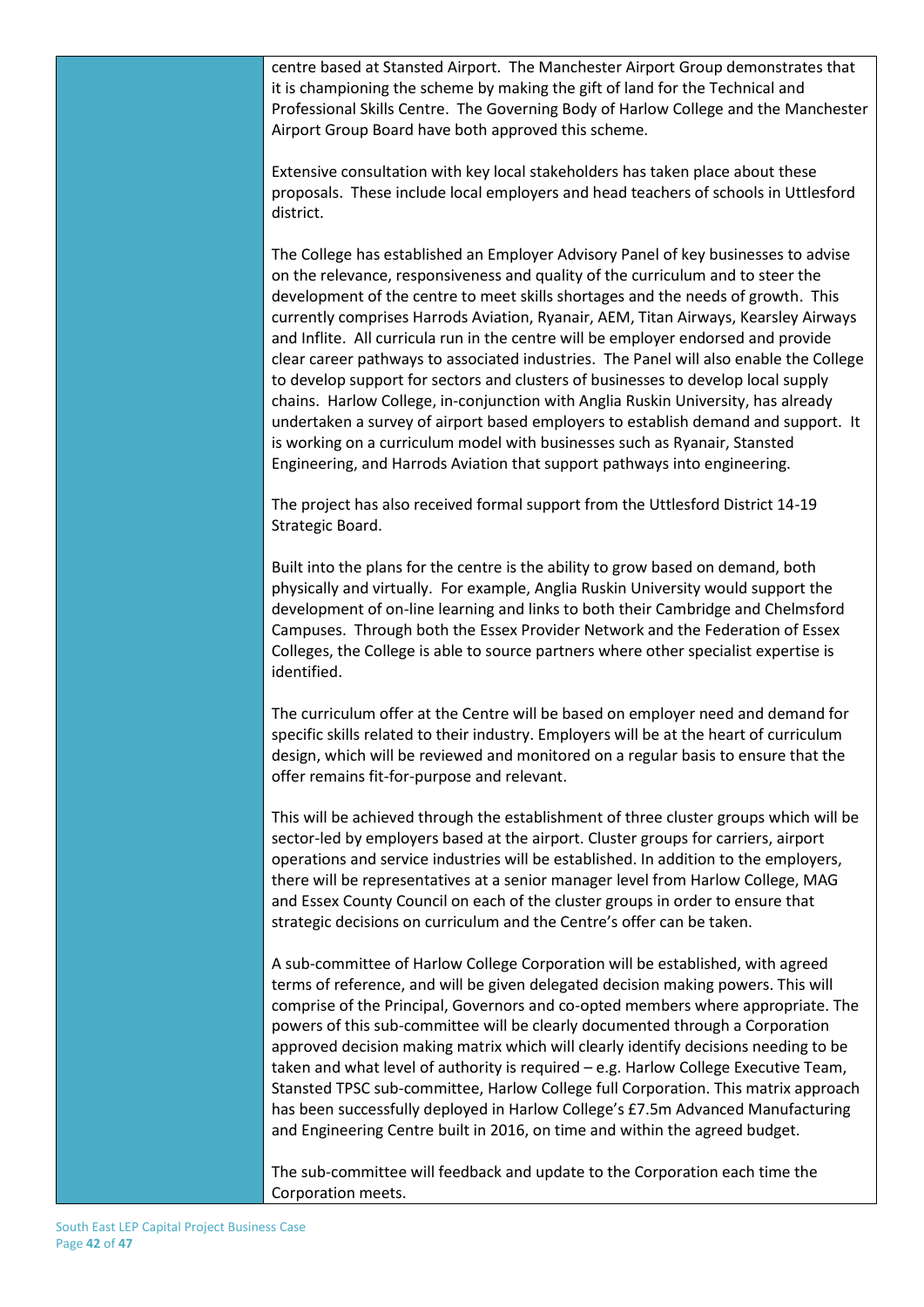| <b>Organisation track</b><br>6.6.<br>record |                                               | Please briefly describe the track record of the organisation in delivering schemes of<br>this type, including whether they were completed to time and budget.<br>Harlow College has proven expertise in managing large capital and learning projects                                                                                                                                                                                                                                                                                                                                                                                                                                                                                                                                                                                                                                                                                                  |  |  |  |
|---------------------------------------------|-----------------------------------------------|-------------------------------------------------------------------------------------------------------------------------------------------------------------------------------------------------------------------------------------------------------------------------------------------------------------------------------------------------------------------------------------------------------------------------------------------------------------------------------------------------------------------------------------------------------------------------------------------------------------------------------------------------------------------------------------------------------------------------------------------------------------------------------------------------------------------------------------------------------------------------------------------------------------------------------------------------------|--|--|--|
|                                             |                                               | within the learning and skills sector that achieve measurable impact and meet<br>objectives in terms of effective planning and delivery, evaluation and dissemination.<br>The College has the infrastructure, experience, capability and capacity to plan,<br>manage and deliver a capital project of this scale. Over the past 20 years it has<br>overseen major capital redevelopment of its campus running to many tens of millions<br>of pounds. These projects have been delivered on time and to budget. More recently<br>the College has successfully delivered similar sized schemes, including the University<br>Centre Harlow (£6 million), University Technical College (£6.6 million) and currently<br>the build of the Advanced Manufacturing & Engineering Centre (£7.5 million – on<br>target to be delivered on time and to budget). Harlow College therefore can<br>demonstrate a strong track-record in delivering similar schemes. |  |  |  |
|                                             |                                               | As the contract holder, Harlow College will be responsible for delivering the contract<br>and the receipt and management of the funding. The College will set and implement<br>financial procedures, manage contractors delivering development activities and<br>ensure reporting, audit and contract requirements are met.                                                                                                                                                                                                                                                                                                                                                                                                                                                                                                                                                                                                                           |  |  |  |
|                                             |                                               | Once completed, experienced managers and an administrative infrastructure will<br>lead, manage and deliver the learning. This includes marketing, recruitment,<br>induction and training. The College will ensure the quality of delivery and that equal<br>opportunities are monitored and observed.                                                                                                                                                                                                                                                                                                                                                                                                                                                                                                                                                                                                                                                 |  |  |  |
|                                             |                                               | The College has a track record of managing an annual budget of approximately £22<br>million. Its financial health rating from the SFA is 'Good' and its OFSTED rating is also<br>'Good'.                                                                                                                                                                                                                                                                                                                                                                                                                                                                                                                                                                                                                                                                                                                                                              |  |  |  |
| 6.7.                                        | <b>Assurance</b>                              | Please provide s151 Officer confirmation that adequate assurance systems are in<br>place. Please also provide evidence of financial performance over 3 years.                                                                                                                                                                                                                                                                                                                                                                                                                                                                                                                                                                                                                                                                                                                                                                                         |  |  |  |
|                                             |                                               | At the request of Johnathon Cuthbertson, Senior Commissioning Delivery Officer, the<br>College Principal has confirmed this in writing. . The College does not have an S151<br>officer, however the Principal is classified as the Chief Accounting Officer of the<br>College and in this respect is able to make a similar confirmation (Appendix 4).                                                                                                                                                                                                                                                                                                                                                                                                                                                                                                                                                                                                |  |  |  |
|                                             |                                               | The SFA Financial Dashboard for Harlow College indicates 'Good' financial health<br>forecast ratings for 2014/15, 2015/16 and 2016/17.                                                                                                                                                                                                                                                                                                                                                                                                                                                                                                                                                                                                                                                                                                                                                                                                                |  |  |  |
| 6.8.                                        | <b>Equalities Impact</b><br><b>Assessment</b> | Please provide evidence of your Equalities Impact Assessment here.                                                                                                                                                                                                                                                                                                                                                                                                                                                                                                                                                                                                                                                                                                                                                                                                                                                                                    |  |  |  |
|                                             |                                               | No Equalities Impact Assessment has yet been carried out for the construction phase.<br>However, the design of the building and its external features will ensure best practice<br>in providing access for people with impairments within the context of planning<br>policy, during which the EIA would be carried out.                                                                                                                                                                                                                                                                                                                                                                                                                                                                                                                                                                                                                               |  |  |  |
|                                             |                                               | When the curriculum has been confirmed with employers, an Equalities Impact<br>Assessment will be carried out for teaching, learning and assessment.                                                                                                                                                                                                                                                                                                                                                                                                                                                                                                                                                                                                                                                                                                                                                                                                  |  |  |  |
| 6.9.                                        | <b>Monitoring and</b><br>evaluation           | Please explain how you will monitor and evaluate the project, referring to the use of<br>key performance indicators as appropriate.                                                                                                                                                                                                                                                                                                                                                                                                                                                                                                                                                                                                                                                                                                                                                                                                                   |  |  |  |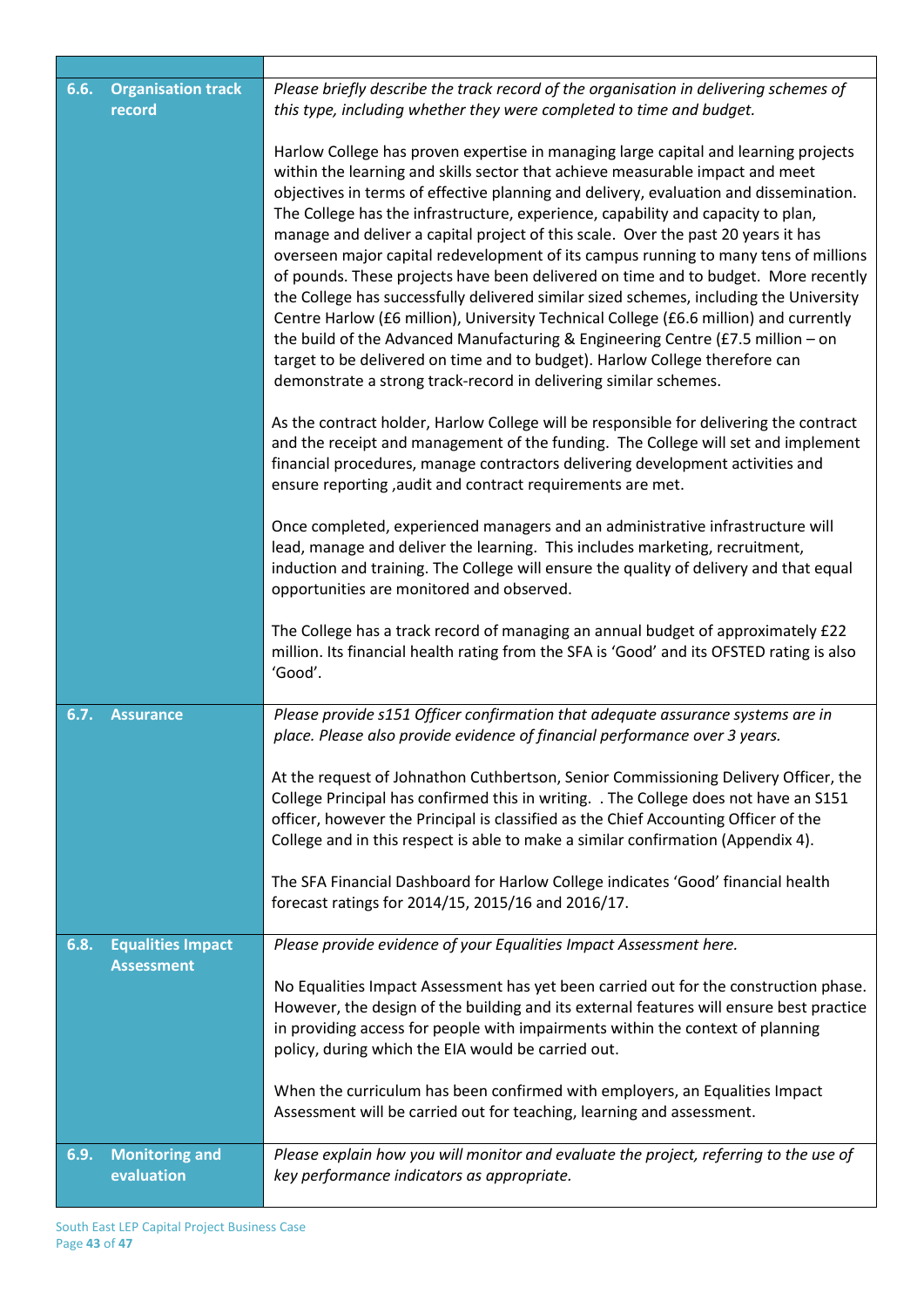|                       | Will an Evaluation Plan be put in place? Will it be standalone; how will it be<br>disseminated; how will lessons learned be incorporated into future projects?                                                                                                                                                                                                                                                                                                                                      |
|-----------------------|-----------------------------------------------------------------------------------------------------------------------------------------------------------------------------------------------------------------------------------------------------------------------------------------------------------------------------------------------------------------------------------------------------------------------------------------------------------------------------------------------------|
|                       | The Harlow College Deputy Principal/Director of Finance and his team of accountancy<br>staff will undertake financial monitoring and management. This will be reported to<br>the funding partners, along with the achievement of key milestones, in line with<br>contractual agreements, to the Board of Governors of the College, and through the<br>College's annual accounts to the Department of Business, Industry and Skills.                                                                 |
|                       | Learner enrolments and achievements will be monitored by Harlow College in line<br>with its Learning, Teaching and Assessment Strategy which will set rigorous key<br>performance indicators to monitor and evaluate the quality of learning, learner<br>recruitment, retention and success.                                                                                                                                                                                                        |
|                       | The Evaluation Plan will comprise two elements:                                                                                                                                                                                                                                                                                                                                                                                                                                                     |
|                       | a) the achievement of the key objectives and key milestones of the project. The<br>project will be evaluated against the stated aim, objectives and outputs which will<br>be the key performance indicators for the scheme. Progress against key<br>milestones will be reported to the partners funding the scheme in accordance<br>with Funding Agreements. Evaluation will involve partners and stakeholders                                                                                      |
|                       | a continuous self-assessment of the teaching, learning and assessment carried<br>b)<br>out in the centre. All learner outcomes, quantitative and qualitative will be<br>reported annually in the College Self-Assessment Report, which is shared with<br>funding bodies and Ofsted. The section on the Technical and Professional Skills<br>Centre at Stansted Airport will be compiled with the benefit of opinions and<br>experiences of employers involved and will be disseminated to partners. |
|                       | Dissemination will take place in two main phases:                                                                                                                                                                                                                                                                                                                                                                                                                                                   |
|                       | Early – to inform employer and school stakeholders of the construction of the<br>1)<br>centre, its location and the curriculum it will deliver and of its strategic link to<br>employers, Apprenticeships and employment opportunities at the Airport. This<br>will be to build up a constituency of support for the new Technical and<br>Professional Skills Centre.                                                                                                                               |
|                       | At project end, to provide information to a wider audience of future end-users of<br>2)<br>the centre, to decision/policy-makers and to supporters and interested parties,<br>including teaching professionals, to the wider airport industries, employer<br>representatives.                                                                                                                                                                                                                       |
|                       | Dissemination activities will include:                                                                                                                                                                                                                                                                                                                                                                                                                                                              |
|                       | The media – print, television, radio using the marketing teams of all<br>immediate partners<br>Social media<br>$\bullet$<br>Conferences and seminars e.g. the Association of Colleges                                                                                                                                                                                                                                                                                                               |
| 6.10. Post completion | What are the plans for the project on completion? Will there be a change of<br>ownership, will the project be refinanced? How will this be managed?                                                                                                                                                                                                                                                                                                                                                 |
|                       | A detailed legally binding Agreement, to be signed by all parties, will detail all aspects<br>of the phases of the project including the initiation date, detailed delivery plan,<br>management and governance of the Project and the contractual relationship                                                                                                                                                                                                                                      |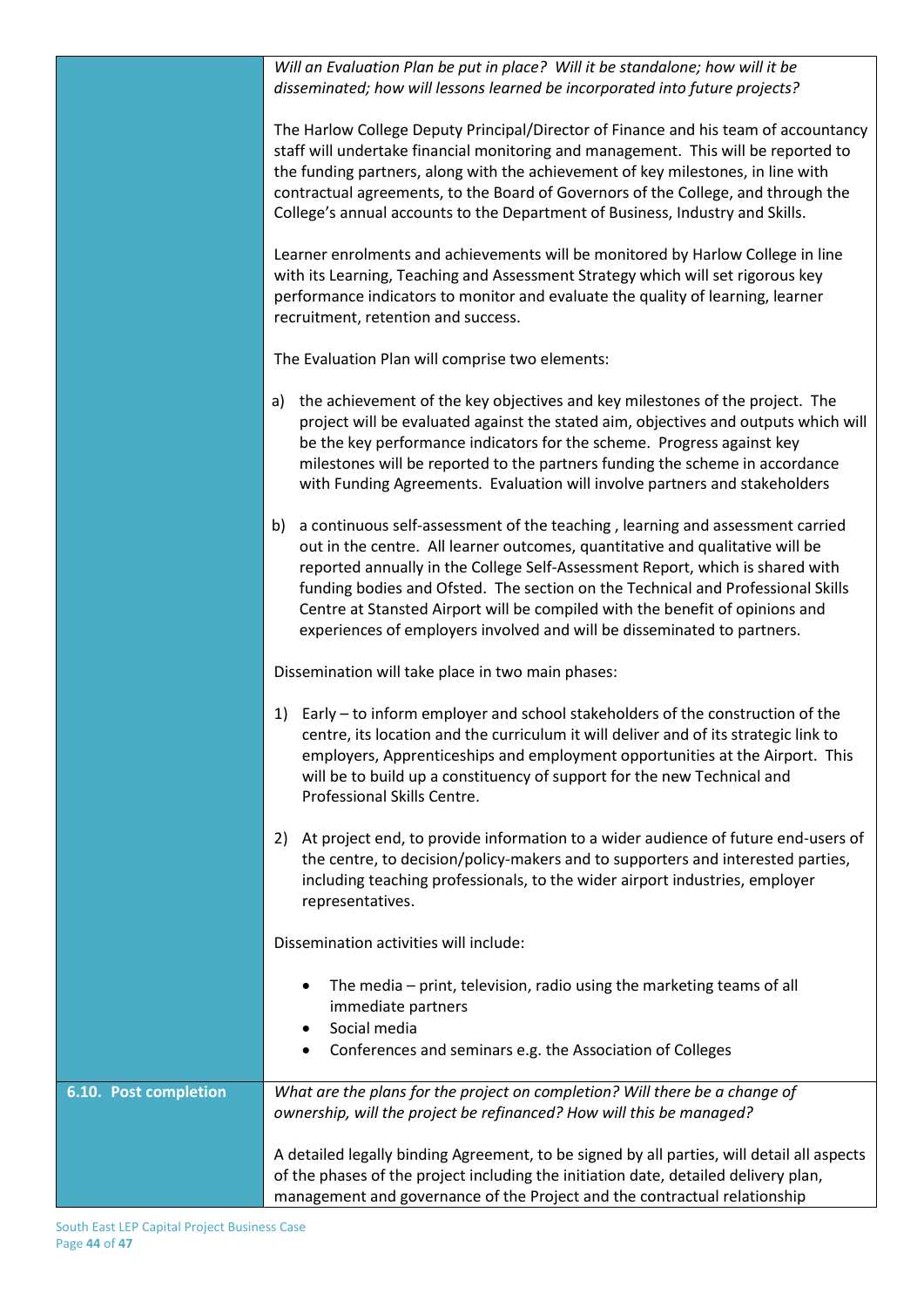# **7. RISK ANALYSIS**

**Likelihood and impact scores:** 5: Very high; 4: High; 3: Medium; 2: Low; 1: Very low

| <b>Risk</b>                                                       | <b>Allocation of</b><br>risk                                                                                                                     | Likelihood*    | Impact*        | <b>Mitigation</b>                                                                                                                                                                                                                                                                                                                                                                                                        |
|-------------------------------------------------------------------|--------------------------------------------------------------------------------------------------------------------------------------------------|----------------|----------------|--------------------------------------------------------------------------------------------------------------------------------------------------------------------------------------------------------------------------------------------------------------------------------------------------------------------------------------------------------------------------------------------------------------------------|
| Failure to secure LGF<br>funding                                  | Harlow<br>College-<br>Will Allanson,<br>Executive<br>Director<br><b>Business</b><br>Development<br>$MAG -$<br>Sarah Coote,<br>Project<br>Manager | 3              | 5              | Without LGF funding the scheme will not go<br>ahead. The project has received support at<br>the project initiation stage and a statement<br>of intent has been signed by the Harlow<br>College, Manchester Airport Group and<br>Essex County Council. We would seek to<br>identify alternative accommodation with<br>MAG should funding not be secured,<br>however this may be difficult due to airport<br>growth plans. |
| Failure to receive<br>planning consent                            | Professional<br>project team -<br>Laurie Morley,<br>Project<br>Manager,<br><b>Fusion Project</b><br>Management                                   | 2              | 5              | Dialogue has commenced with the district<br>council and initial support indicated. Further<br>discussion will be held before the application<br>is lodged. Manchester Airport Group will<br>provide support with all necessary planning<br>services in connection with the development<br>of the centre                                                                                                                  |
| Failure to achieve private<br>sector investment                   | $MAG -$<br>Sarah Coote,<br>Project<br>Manager                                                                                                    | 1              | 5              | The Manchester Airport Group has been<br>involved in this project since its inception<br>and has signed the Statement of Intent for<br>the scheme in which it commits to provide a<br>site for the Technical and Professional Skills<br>Centre.                                                                                                                                                                          |
| Ground conditions lead to<br>delays in commencing<br>construction | Harlow<br>College-<br>Will Allanson,<br>Executive<br>Director<br><b>Business</b><br>Development                                                  | $\mathbf{1}$   | $\overline{2}$ | The land feasibility study is underway in June<br>2016, well before construction commences.<br>Should costly or insurmountable issues be<br>found, another site will be identified.                                                                                                                                                                                                                                      |
| Delays in procuring the<br>contractor                             | Professional<br>project team -<br>Laurie Morley,<br>Project<br>Manager,<br><b>Fusion Project</b><br>Management                                   | $\mathbf{1}$   | 5              | All procurement will be undertaken using<br>the Harlow College Procurement Policy<br>which has been used before to appoint<br>contractors for an £8M project. Harlow<br>College will be supported in this by the<br>Manchester Airport Group property team<br>and by experienced project management<br>consultants.                                                                                                      |
| <b>Construction costs</b><br>exceed grant                         | Professional<br>project team -<br>Laurie Morley,<br>Project                                                                                      | $\overline{2}$ | $\overline{3}$ | All project activities will be subject to<br>tendered prices with appropriate<br>contingencies taking a guaranteed maximum<br>price approach when procuring contractors.                                                                                                                                                                                                                                                 |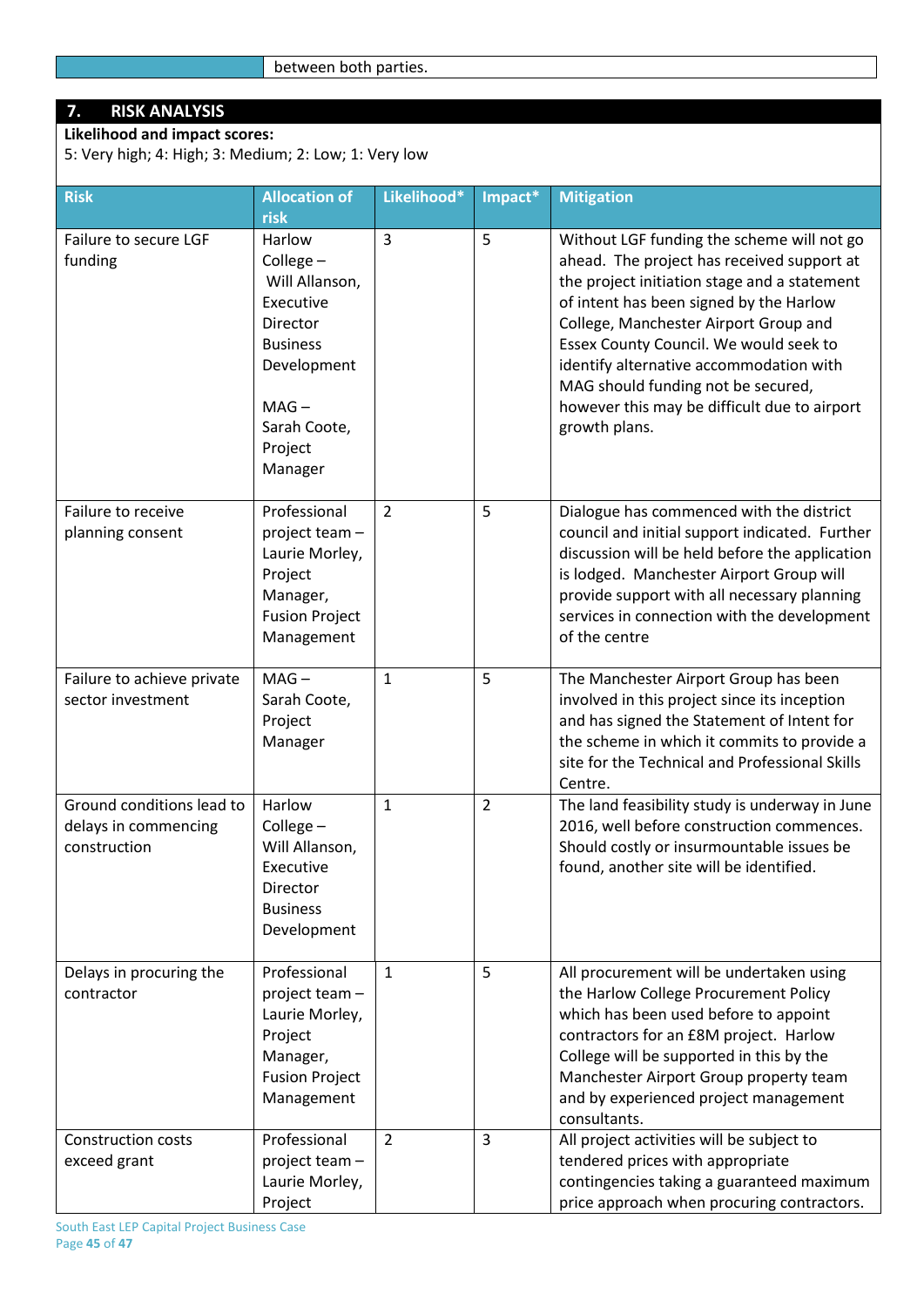| 7.<br><b>RISK ANALYSIS</b>                                                                                                  |                                                                                                                |                |                |                                                                                                                                                                                                                                                                                                                                                                                                                                                                                                                                                                                                                                                                                                                         |
|-----------------------------------------------------------------------------------------------------------------------------|----------------------------------------------------------------------------------------------------------------|----------------|----------------|-------------------------------------------------------------------------------------------------------------------------------------------------------------------------------------------------------------------------------------------------------------------------------------------------------------------------------------------------------------------------------------------------------------------------------------------------------------------------------------------------------------------------------------------------------------------------------------------------------------------------------------------------------------------------------------------------------------------------|
|                                                                                                                             | Manager,                                                                                                       |                |                | All costs will be reviewed and monitored by                                                                                                                                                                                                                                                                                                                                                                                                                                                                                                                                                                                                                                                                             |
|                                                                                                                             | <b>Fusion Project</b>                                                                                          |                |                | cost consultants.                                                                                                                                                                                                                                                                                                                                                                                                                                                                                                                                                                                                                                                                                                       |
|                                                                                                                             | Management                                                                                                     |                |                |                                                                                                                                                                                                                                                                                                                                                                                                                                                                                                                                                                                                                                                                                                                         |
| Programme slippage                                                                                                          | Professional<br>project team -<br>Laurie Morley,<br>Project<br>Manager,<br><b>Fusion Project</b><br>Management | 1              | 3              | The programme plan is based upon recent<br>experience of a construction project of<br>similar size and complexity. The project<br>manager and delivery team will follow a<br>programme consistent with good practice<br>and experience and will track and monitor<br>progress across the life cycle of the project.                                                                                                                                                                                                                                                                                                                                                                                                     |
|                                                                                                                             |                                                                                                                |                |                |                                                                                                                                                                                                                                                                                                                                                                                                                                                                                                                                                                                                                                                                                                                         |
| Contractor insolvency.                                                                                                      | Professional<br>project team -<br>Laurie Morley,<br>Project<br>Manager,<br><b>Fusion Project</b><br>Management | $\mathbf{1}$   | 4              | Assurance will be given by the due diligence<br>process that the College will carry out as part<br>of the appointment process and a<br>performance bond could be secured.                                                                                                                                                                                                                                                                                                                                                                                                                                                                                                                                               |
| Failure to achieve<br>additional revenue<br>funding from the<br><b>Education Funding</b><br>Agency/Skills Funding<br>Agency | <b>Harlow College</b><br>Will Allanson,<br>Executive<br>Director<br><b>Business</b><br>Development             | $\overline{2}$ | $\overline{2}$ | The College is currently working with schools<br>in Uttlesford to grow technical provision for<br>16-18 year olds, for example, by providing<br>subsidised transport. This work has started<br>already and will allow the College to build up<br>capacity through the lagged-funding formula<br>methodology. This funding will be<br>transferred to the centre on its opening. The<br>College already delivers SFA funded<br>programmes across Essex and is able to<br>move funding in a flexible manner. The<br>centre will also benefit from employers<br>investing their apprenticeship levy and<br>credits. The College has the ability to commit<br>up to £1million of revenue funding to<br>establish the centre. |
| Please also refer to Appendix A-Harlow PTSD Risk Register.                                                                  |                                                                                                                |                |                |                                                                                                                                                                                                                                                                                                                                                                                                                                                                                                                                                                                                                                                                                                                         |